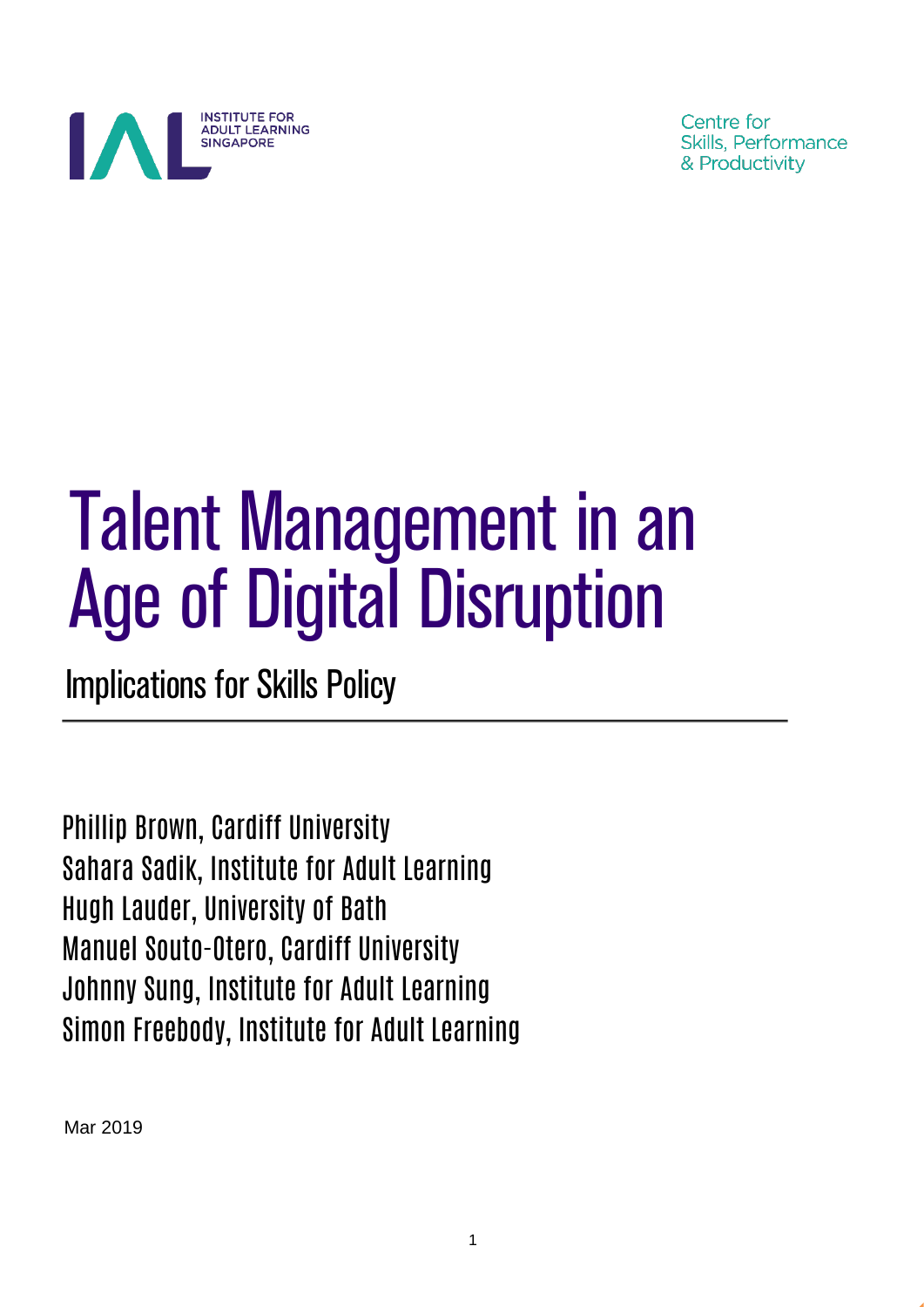#### **Publisher's note**

The views and analysis presented in this document are those of the authors as researchers. The contents are intended for discussion and generating ideas, and are not necessarily the views or policy prescriptions of the Institute for Adult Learning or the Government of Singapore.

This publication should be attributed as Brown, P., Sadik, S., Lauder, H., Souto-Otero, M., Sung, J. & Freebody, S. (2019). *Talent Management in an Age of Digital Disruption: Implications for Skills Policy.* Singapore: Institute for Adult Learning.

Published by the Institute for Adult Learning, Singapore Research & Innovation Division

This publication remains the copyright of the Institute for Adult Learning (IAL), Singapore and may not be reproduced without the permission of the Director of Research & Innovation, IAL. For further information on this publication, please email research@ial.edu.sg.

### **CSPP**

The Centre for Skills, Performance and Productivity (CSPP) is a research centre of the Institute for Adult Learning. CSPP specialises in skills research in relation to workplace performance and productivity. The approach is interdisciplinary employing both quantitative and qualitative research techniques.

For more information, visit <http://www.ial.edu.sg/>

CSPP-2019-02

**Address** 11 Eunos Road 8 #07-04 Lifelong Learning Institute Singapore 408601 research@ial.edu.sg

Copyright © 2019 Institute for Adult Learning

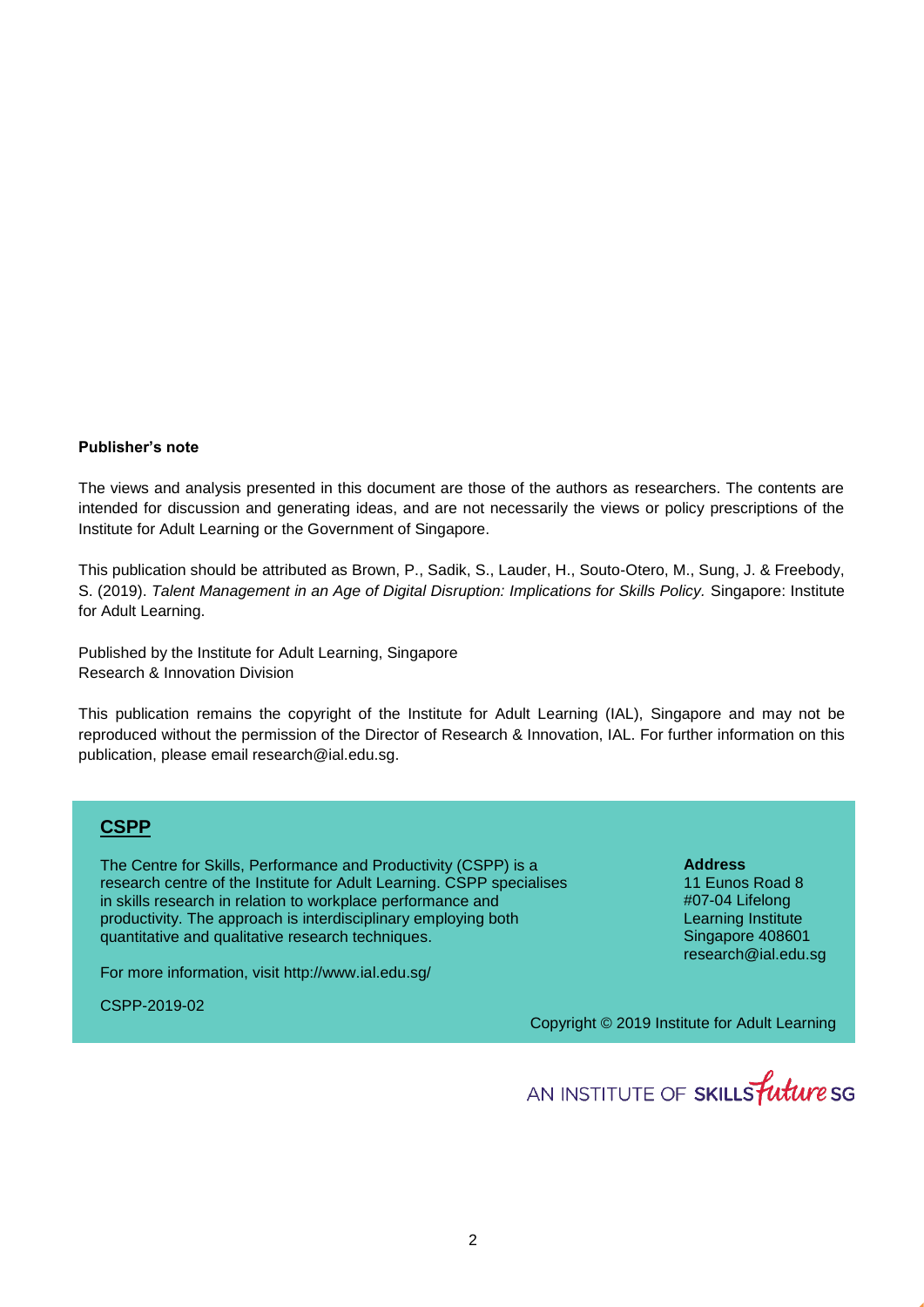# **Contents**

| <b>Executive Summary</b>                                                                                                                                                                                                                                                                                | 5                                |
|---------------------------------------------------------------------------------------------------------------------------------------------------------------------------------------------------------------------------------------------------------------------------------------------------------|----------------------------------|
| 1. Introduction                                                                                                                                                                                                                                                                                         | 8                                |
| 1.1<br>Singapore's talent deficit<br>1.2<br>Methodology and sampling frame<br>1.3<br><b>Business Performance and Skills Study</b><br>1.4<br>Structure of report                                                                                                                                         | 8<br>9<br>10<br>10               |
| 2. Theoretical Frameworks                                                                                                                                                                                                                                                                               | 11                               |
| 2.1<br>Dominant framework: Talent management as the study of individual talent<br>Alternative theoretical framework: Talent as the product of corporate talent management<br>2.2<br>12                                                                                                                  | 11                               |
| 2.3<br>Corporate talent markets and national contexts                                                                                                                                                                                                                                                   | 14                               |
| 3. Crisis of Talent Management                                                                                                                                                                                                                                                                          | 15                               |
| 3.1.<br>'War for Talent' as the dominant talent management model<br>3.2.<br>Crisis in talent management I: digital disruption<br>3.3.<br>Crisis in talent management II: misalignment between corporate talent management and<br>individual talents<br>3.4.<br>Modifying performance management systems | 15<br>16<br>18<br>21             |
| Digital technologies and the future demand for a talented workforce<br>3.5.<br>3.6.<br>Summary                                                                                                                                                                                                          | 21<br>22                         |
| 4. Asia's Ascent & Universal Talent Management                                                                                                                                                                                                                                                          | 23                               |
| 4.1.<br>Universal talent management<br>4.2.<br>India's talent market<br>4.3.<br>China's talent market<br>4.4.<br>Singapore's talent market<br>4.5.<br>Summary                                                                                                                                           | 23<br>23<br>25<br>26<br>28       |
| 5. Business Performance and Skills Study                                                                                                                                                                                                                                                                | 29                               |
| 5.1.<br>Talent management practices in Singapore<br>5.2.<br>Frequency of formal talent management programmes<br>5.3.<br>Nature of formal TMPs<br>5.4.<br>Workforce characteristics and TMPs<br>Career advancement, remuneration and other benefits<br>5.5.<br>5.6.<br>Summary                           | 29<br>29<br>31<br>32<br>33<br>35 |
| 6. Implications for Skills Policy                                                                                                                                                                                                                                                                       | 36                               |
| 6.1.<br>Beyond the alleged Singaporean talent deficit<br>6.2.<br>Towards a 'Wealth of Talent' corporate landscape<br>6.3.<br>Broad-based national capacity-building<br>How individuals construct their employability<br>6.4.<br>6.5.<br>Conclusion                                                      | 36<br>36<br>40<br>41<br>41       |
| References                                                                                                                                                                                                                                                                                              | 43                               |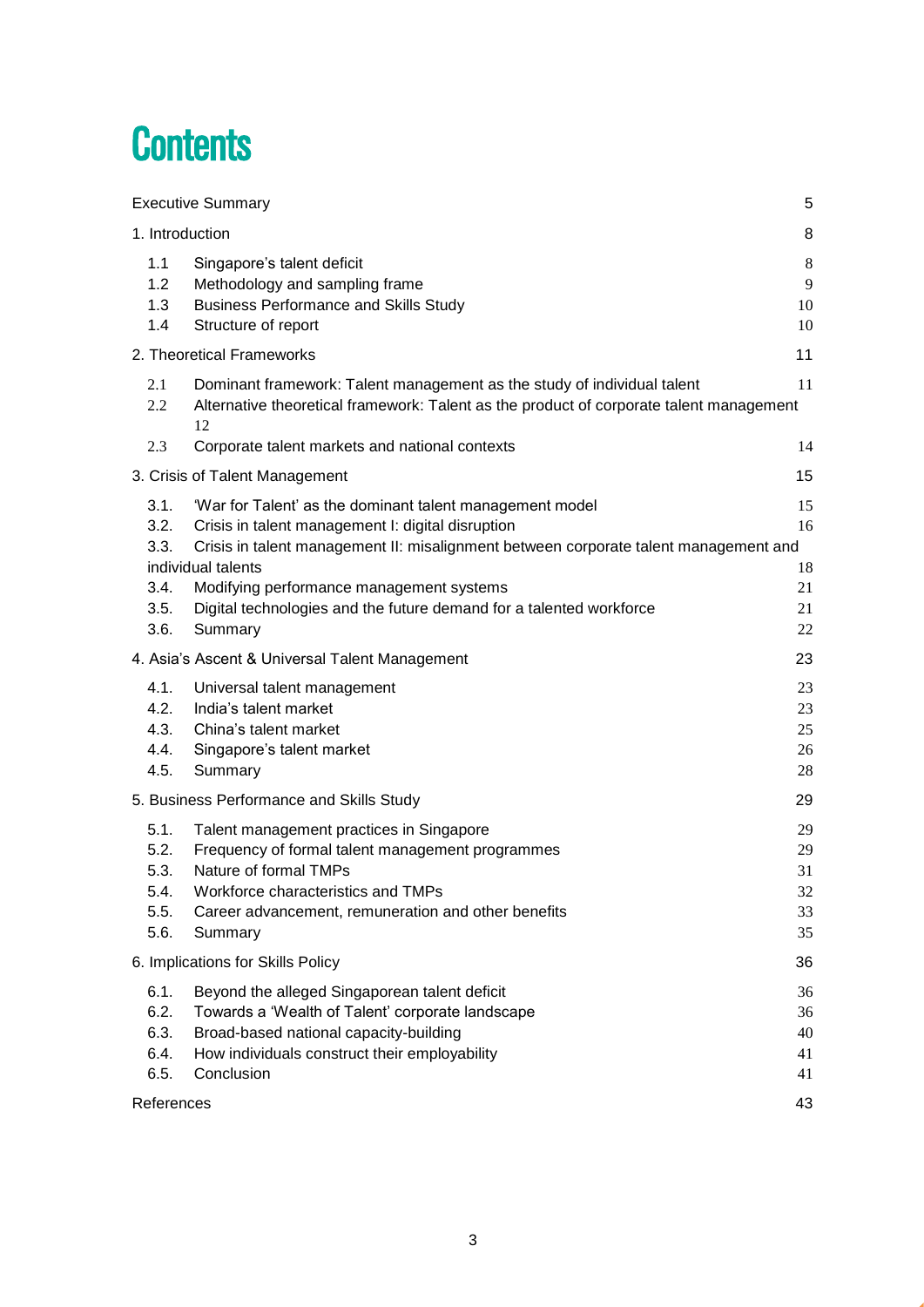# Figures and Tables

| Figure 1: Framework to understand corporate talent management (ideal types)  13                   |
|---------------------------------------------------------------------------------------------------|
| Figure 2: Misalignment between corporate talent management and individual talents  19             |
|                                                                                                   |
| Figure 4: Existence of formal TMPs by type of company and location of headquarters 30             |
|                                                                                                   |
| Figure 6: Percentage of employees identified as high potential by company size  31                |
|                                                                                                   |
| Figure 8: Existence of formal TMPs by selected workforce characteristics (percentage of employees |
|                                                                                                   |
|                                                                                                   |
|                                                                                                   |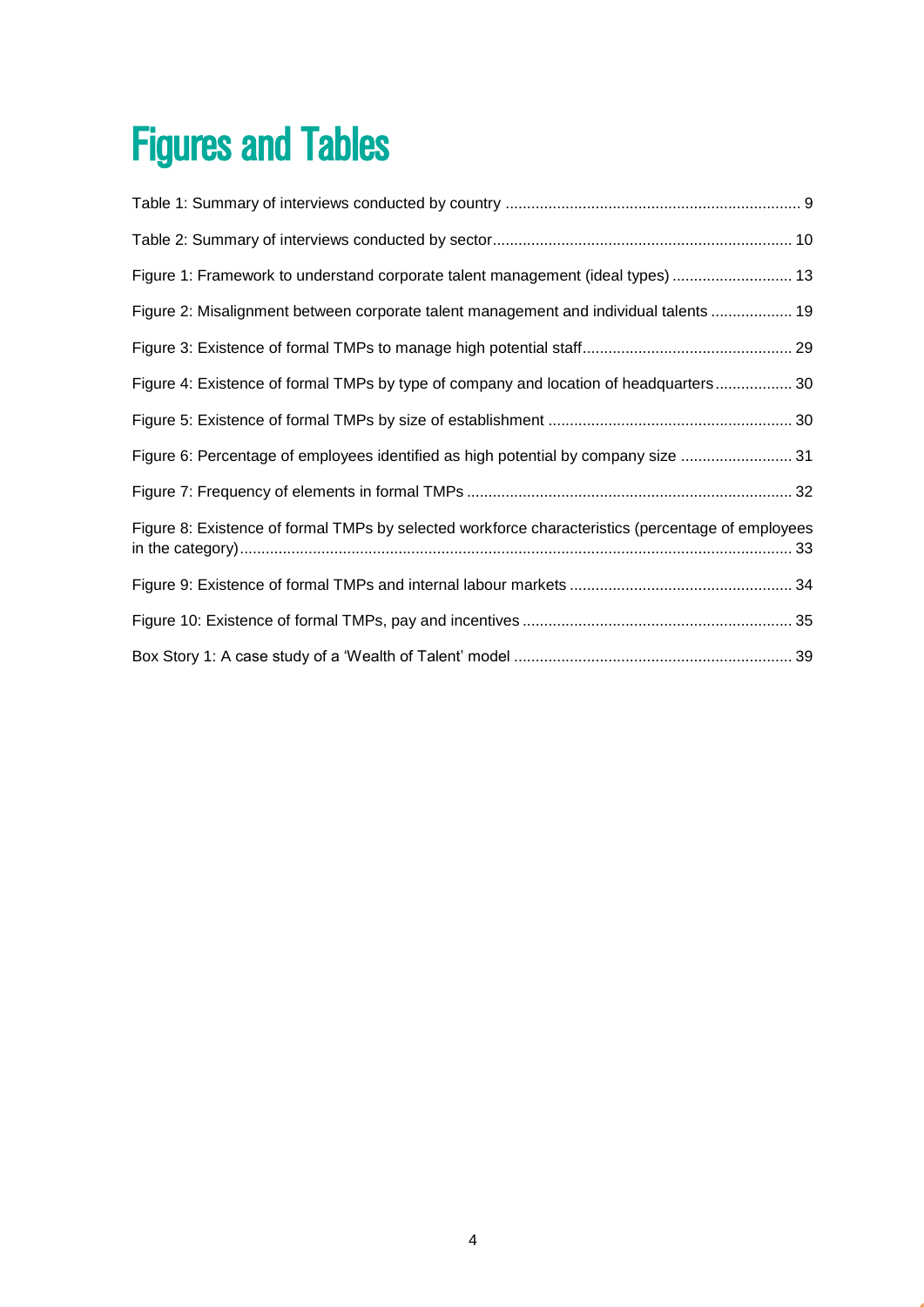# <span id="page-4-0"></span>**Executive Summary**

Singapore is seen as having one of the most sophisticated skill formation systems in the world, and consistently tops global education league tables. However, recent research suggests that Singaporeans are failing to demonstrate the behavioural competencies used to benchmark top corporate talent. Given that the country's industrial policy is based on anchoring global jobs in the city-state, and the aspiration of the SkillsFuture movement of individual skills mastery, it is imperative that Singapore's skills policy facilitates the development of top corporate talent.

This study was commissioned by the Institute for Adult Learning to gain a better understanding of how leading companies define and manage corporate talent in a context of rapid technological change. Based on interviews with 146 senior corporate executives and high potential talent in 21 leading transnational corporations (TNCs) and nine local enterprises and start-ups in Singapore, China and India, the study found that Singapore's skills policy has overlooked a vital issue, namely the role of *talent markets* (i.e. how firms configure their demand for talent, and how this demand interacts with national skill formation systems). The following are the main findings:

**The 'War for Talent' model dominates Singapore's corporate landscape and creates its own scarcity.** Rather than simply viewing talent as a set of individual attributes to be nurtured through education and training, talent can be understood as the product of corporate talent management that can be organised differently in different contexts. The current dominant model in Singapore's corporate landscape is characterised by a 'War for Talent' mindset. Companies deliberately keep their talent pool small at typically 10–20 percent of the workforce. Those defined above the talent radar command the lion's share of resources in terms of compensation, benefits and developmental opportunities. Based on perceived potential, as much as individual performance, this talent management model creates its own scarcity.

Recruitment into this narrow talent pool is typically through elite university recruitment and hiring from leading competitors. Unlike in China and India, where the national skill formation systems signal a narrow base of elite universities that companies could target easily, Singapore's university system is far less stratified and thus incongruent with the 'War for Talent' model. As a result, local university graduates are not favourably positioned as talent in corporate recruitment. With a global plug-andplay business environment in Singapore, where local knowledge has less of a premium, companies often opt to bring in their sponsored elite from elsewhere to occupy senior jobs in Singapore. This implies segmentation in terms of how firms demand local versus foreign talent in Singapore's labour market.

**The 'War for Talent' model is under significant pressure in the context of rapid change.** The study also found that the 'War for Talent' model assumes that companies can predict individuals who will have the appropriate potential, knowledge, and skills to take the business forward. This narrow pool of talent enjoys significant investment on joining the company, but this model is being challenged in a context of rapid change, where enterprises are finding it increasingly difficult to plan their skill needs beyond the short-term. Consequently, there is evidence that leading TNCs are experimenting with alternative ways of managing their talent pipeline, but the fundamental assumptions of the stratification of their workforce remain. There is also evidence of experimentation with human resources (HR) analytics in some companies, which has led to surprising findings that cast doubt on the perceived higher marginal productivity of those identified as talent.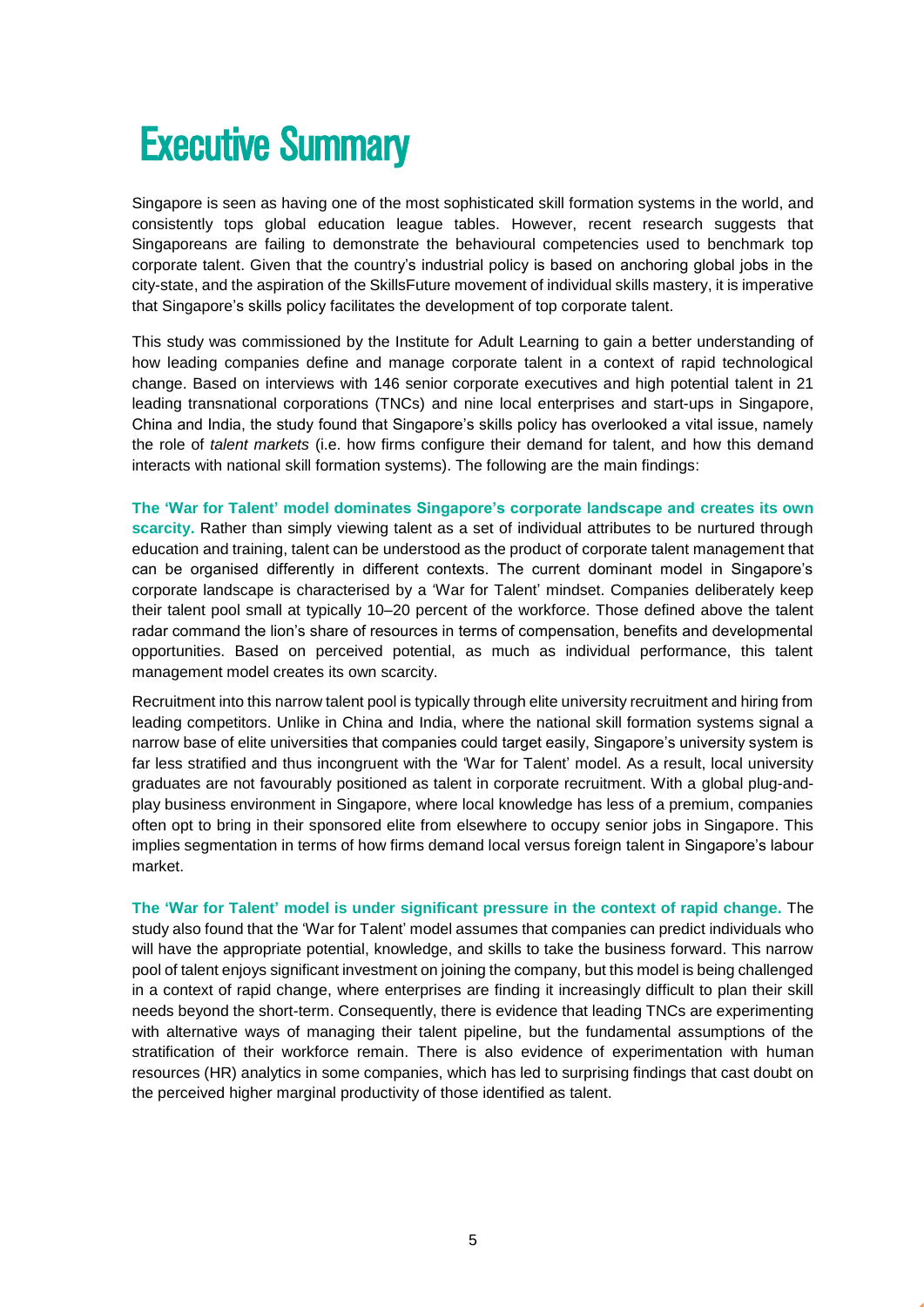**The 'War for Talent' model does not capitalise on the full potential of its workforce.** The study additionally found that despite the significant resources invested in high potential talent and the developmental opportunities they are given, the 'War for Talent' model does not enable selfactualisation, even among those in this privileged group who feel they are in an intense struggle to position themselves and conform, rather than drive actual change. In all, companies are not getting the best of the workforce in a sustainable way, with implications for retention and the exercise of discretionary effort. In addition, the likely consequence of a firm's deployment of digital technologies in the context of a narrow talent model is that of labour reduction, as well as the deskilling of higherlevel skills through automation for those below the talent radar.

This study thus concludes that the alleged Singaporean talent deficit at higher skill levels relates to the institutional structuring of opportunity for Singaporeans in a corporate landscape characterised by 'War for Talent' practices, rather than any actual talent deficit. A 'War for Talent' corporate landscape seriously undermines the high levels of societal investment in education in Singapore, and the aspirations of the SkillsFuture movement to support Singaporeans in their journey towards skill mastery, regardless of their starting points. The alternative to a 'War for Talent' organisation is a 'Wealth of Talent' organisation that creates jobs with high levels of discretionary effort for a broader proportion of its workforce, along with demands for corporate performance rather than conformance.

The core recommendations from this study for the SkillsFuture movement are as follows:

**Shift Singapore's corporate landscape towards 'Wealth of Talent' practices.** The SkillsFuture movement has to encourage and incentivise organisational shifts from a 'War for Talent' model to a 'Wealth of Talent' model. That the latter is under significant pressure in the context of rapid change potentially opens up new ways for Singapore's skills and industrial policies to support the reconfiguration of talent. In particular, the character of industrial policy has to shift to work in tandem with skills policy to prioritise companies that are already operating or are willing to operate with a wider view of talent ('Wealth of Talent'), independent of their market power. In parallel, Singapore's foreign worker policy needs to be adjusted significantly, as this study has clearly shown that foreign talent do not merely augment the local workforce but directly shape perceptions of skill shortages. Considerations of firms' stratification of labour also have to be incorporated into Singapore's Industry Transformation Maps to ensure that the deployment of digital technologies takes place in ways that are skills-enhancing for a broader proportion of the industry workforce.

**Move from TNC-focused skills development to broad-based capacity building.** The SkillsFuture movement has to take bolder steps towards broad-based capacity building ahead of time. TNCs are struggling to define their skill requirements beyond the short-term, making the tight integration between a firm's needs and skills development programmes, which has shaped much of Singapore's skills formation strategies in the last fifty years, no longer tenable. Singapore's skills policy thus has to develop more sophisticated forecasting models that deliberately go beyond immediate enterprise needs. Building and sustaining capabilities also requires working with a wider base of organisations such as local enterprises, universities, centres of excellence, and other not-for-profit organisations to nurture capabilities in non-traditional ways. It also entails social dialogue with firms, trade unions and related stakeholders, whereby the existing workforce are supported to develop skills and capabilities currently not demanded in their day-to-day work. Industrial policy has to complement skills policy to enable the deployment of these capabilities.

**Incorporate labour market positioning in SkillsFuture programmes.** SkillsFuture programmes need to incorporate considerations of how labour markets are constructed to sufficiently enable individuals to take greater control of their employability. Currently, a significant proportion of SkillsFuture programmes involve the curation of quality courses or training opportunities based largely on technical skills, in a criteria-referenced model that assumes skills alone will enable individual workers to build their expertise and be demanded in the labour market. The hiring practices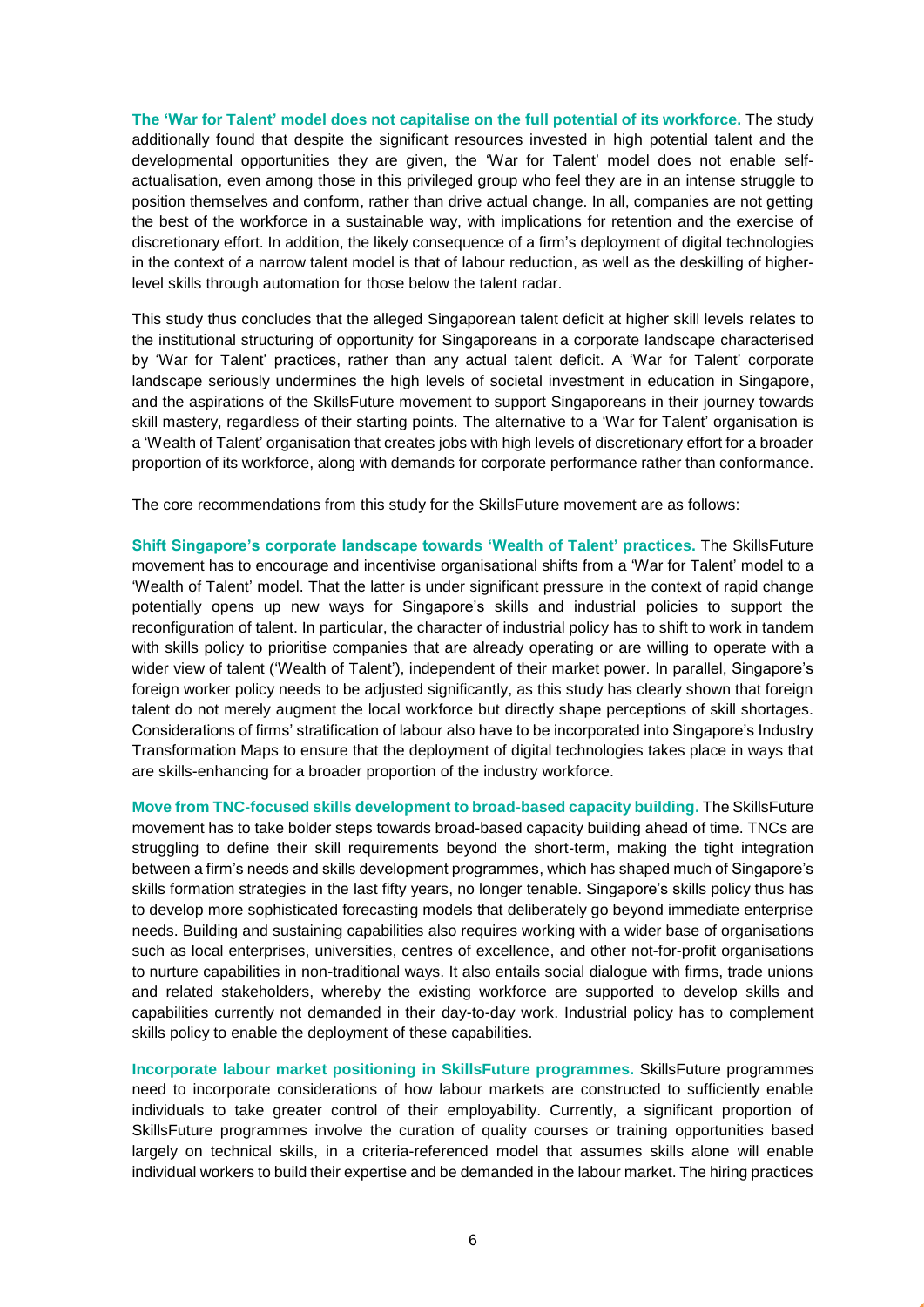of companies demonstrate that workers will need more support in constructing their employability, including aspects related to market positioning, targeted mentoring, networking, labour market information systems and other interventions rooted in their positioning in the labour market.

In all, the research findings show that the 'War for Talent' corporate landscape in Singapore seriously undermines the potential success of the SkillsFuture movement. The positive relationship undergirding Singapore's industrial policy, job creation and local employment, which has been the hallmark of the country's post-independence economic success, is at risk if talent management involves artificially limiting access to high-end jobs in ways that disadvantage Singaporeans. The way forward is for skills policy to twin with industrial policy to incentivise expanding opportunities in companies, while shifting the character of supply to an approach that also tackles the positioning of Singaporean workers in local and global labour markets while building capabilities ahead of time.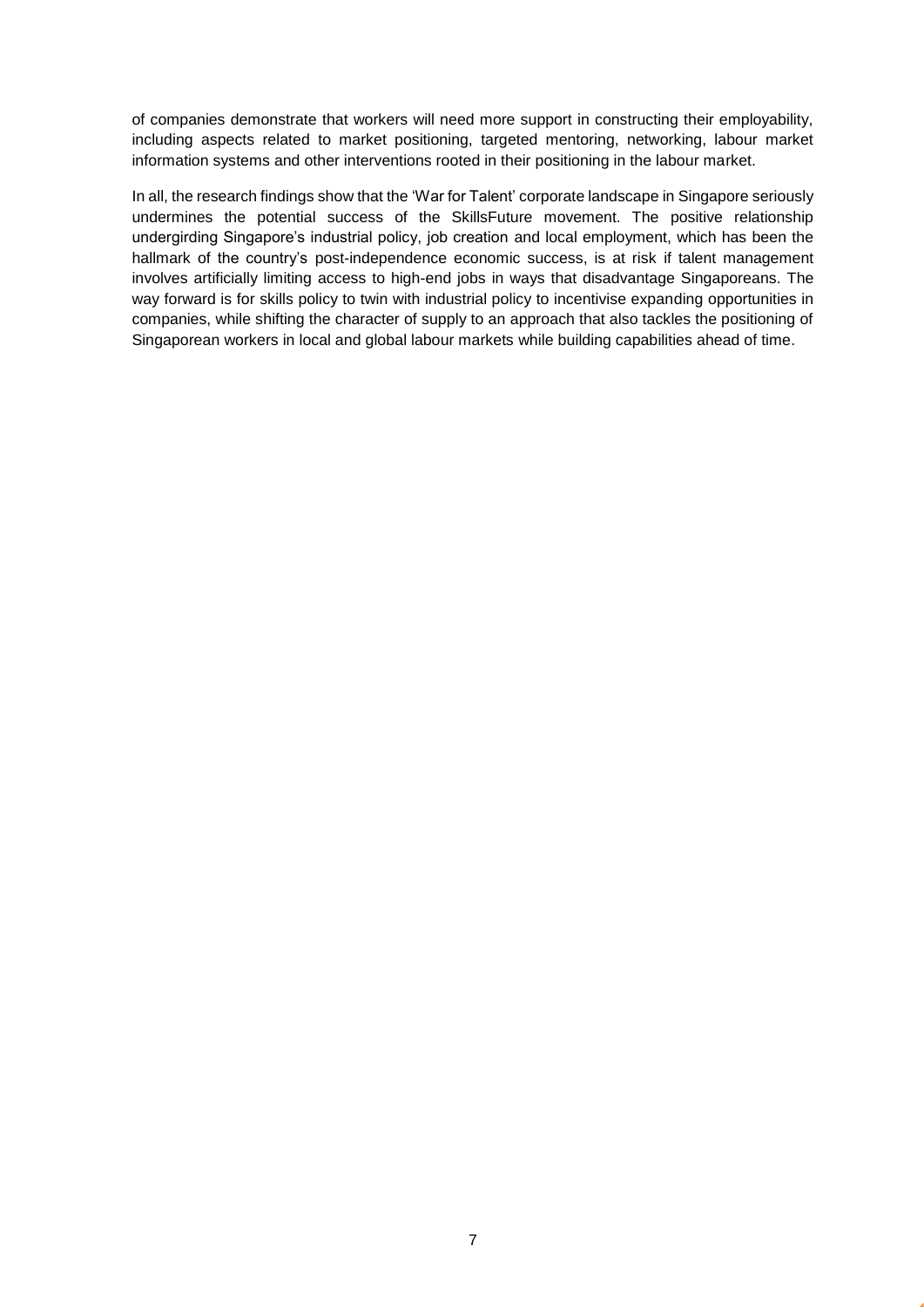# <span id="page-7-0"></span>1. Introduction

### <span id="page-7-1"></span>1.1 **Singapore's talent deficit**

A commissioned study by the Institute for Adult Learning (IAL) of skill webs embedded in the global value chains of leading transnational companies (TNCs) found that senior managers and executives in TNCs viewed Singapore as a global talent hub, but expressed concerns that Singaporeans were failing to adequately demonstrate the behavioural competencies that are used to benchmark top corporate talent (Brown and Lauder, 2014; Brown, Lauder and Sung, 2017). This is despite Singapore being widely recognised as having one of the most sophisticated skills formation systems in the world, and consistently ranked at the top of major education league tables. 1

This follow-up study seeks to examine corporate talent management practices in leading TNCs to shed light on the alleged Singaporean talent deficit. In particular, it aims to gain a better understanding of talent and talent management – along with its relationship to skills – in four key industry sectors of the Singapore economy, namely banking and finance, infocomm, professional services, and pharmaceuticals and biotech. All four industry sectors are widely seen as trailblazing in their adoption of digital technologies, and therefore this study also seeks to understand how TNCs in these industry sectors are responding to digital disruption and the likely impact their digital strategy would have on talent management practices.

There are significant policy implications on the study of talent and talent management for Singapore's skills policy in the context of SkillsFuture. First, Singapore is increasingly hosting global jobs, with a greater concentration of its economic activities in regional head office functions, research, and advanced manufacturing. Both established TNCs like GSK, and new entrants like Google and Twitter, have set up Asian headquarters in Singapore. New Asian TNCs also see Singapore as a gateway for global expansion. The ability of Singapore's skills policy to nurture a pipeline of top indigenous corporate talent is absolutely critical in ensuring that local workers have access to quality jobs generated by the country's industrial policy. The strong coupling among industrial policy, job creation and local employment that has been the hallmark of Singapore's economic success may erode if skills policy cannot support the development of a pipeline of top indigenous corporate talent. For instance, the projection by the Economic Development Board (EDB) of the creation of 2,000 digital economy jobs in Singapore over the next four years, carried with it a cautionary note that more efforts were required to ensure that Singaporeans have the skills to take up these jobs (*The Straits Times*, 27 July 2017). A 2017 study by talent outsourcing firm KellyOCG, likewise found that C-suite leaders in Singapore had an acute awareness of talent shortage, relative to the rest of the Asia-Pacific region (Hamilton, 2017). It is clear that Singapore's success in its next phase of development rests significantly on ensuring that the quality jobs created are accessible to Singaporean workers.

Second, SkillsFuture aims to provide Singaporeans with greater control over their skills and career development, marking a significant shift from the top-down approach of past skills policies, where educational planning and vocational training were tightly integrated to prepare workers for jobs. Built on a vision of skills mastery for longer-term employability, the empowerment of individuals should genuinely enable them to develop the expertise to be the

<sup>-</sup><sup>1</sup> Singapore students were ranked top in collaborative problem-solving by the Organisation for Economic Cooperation and Development (OECD) under its Programme for International Student Assessment (PISA). In 2016, OECD likewise ranked Singapore students top in reading, mathematics and science. The Times Higher Education World University Rankings has ranked the National University of Singapore as Asia's top university since 2015.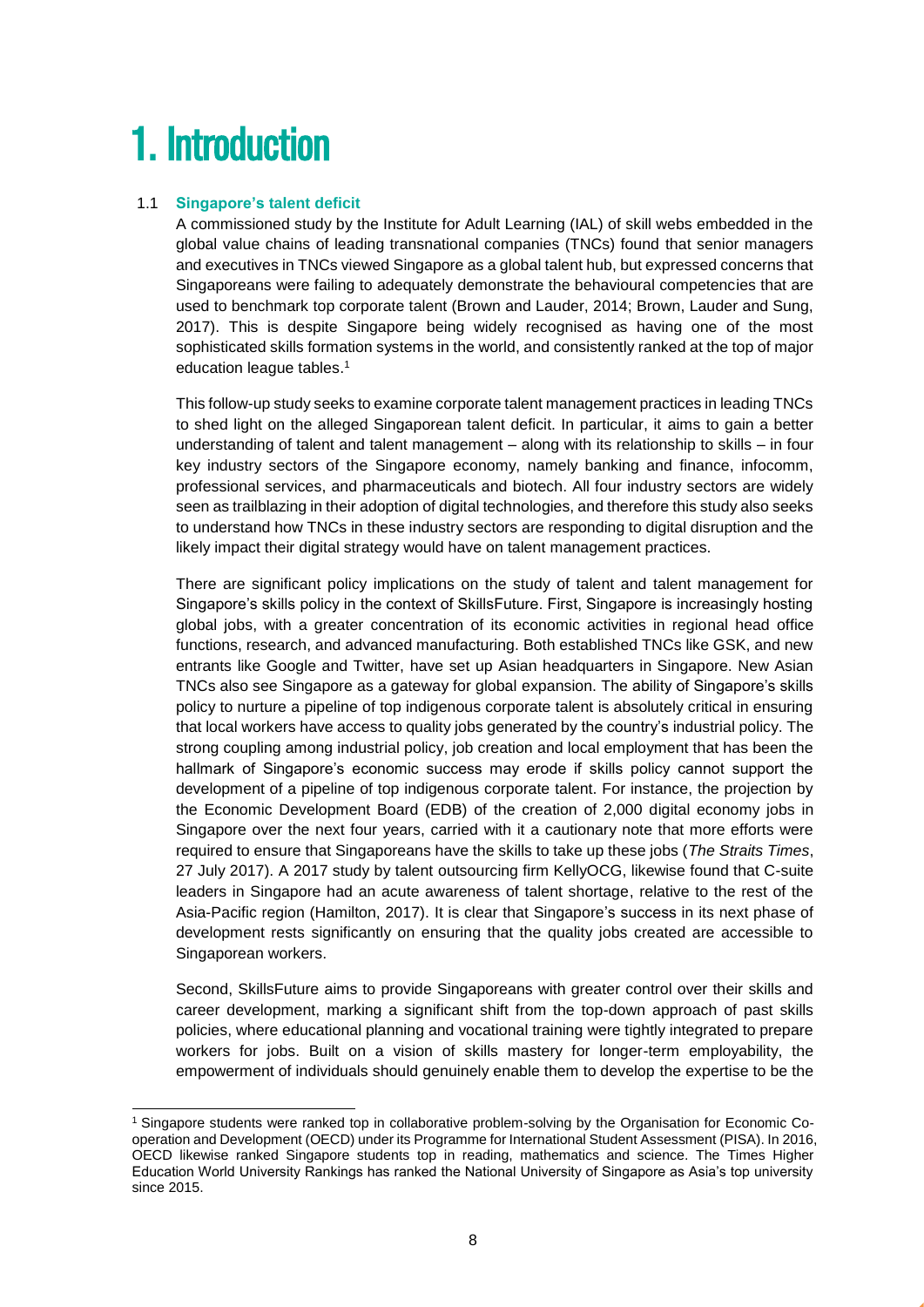top of their fields, and be demanded in the labour market. The success of SkillsFuture, therefore, hinges on the ability of Singapore's skills policy to nurture a cadre of top-notch talent. There is thus an urgent need to develop a deeper understanding of how talent is being defined, managed or measured, or what distinguishes talented employees from the rest of the workforce in local and global talent markets.

#### <span id="page-8-0"></span>1.2 **Methodology and sampling frame**

The methodology employed is a comparative analysis of the talent management models of leading TNCs operating in Singapore, China and India in four sectors: banking and finance, infocomm, professional services, and pharmaceuticals and biotech. To provide contrasting perspectives, a handful of local enterprises and start-ups in all three locations in the four sectors were included in the sample.

Interviews were conducted first with senior corporate executives (CEOs, regional heads, and directors) in Singapore. These interviews were based on "conversations with a purpose" (Burgess, 1988; p. 102), to uncover strategic developments in the sectors being studied, including the actual and potential game changers. The senior leaders were then requested to nominate high potential talent for the research team to conduct interviews on the latter's career journeys. These individual narratives allowed for the corroboration of the perspectives gathered from corporate leaders to appreciate the extent to which corporate, as well as national talent management approaches, are played out at the individual level.

Half of the TNCs from the Singapore sample were then selected for further study in China and India using the same interview schedules. Policy reviews were also undertaken in each of the three countries to understand national approaches to talent management.

In total, eighty-two senior corporate executives and sixty-four high potential talent were interviewed in thirty organisations across Singapore, China and India. Of these organisations, twenty-one were TNCs with eleven of them interviewed across all three locations that yielded highly insightful evidence of different talent management approaches of the same TNC across the three countries. The remaining nine organisations were local enterprises/start-ups who were interviewed to provide contrasting perspectives.

Table 1 provides a summary of the interviews conducted by country. Table 2 provides a summary of the interviews conducted by sector.

|                                              | <b>Singapore</b> | <b>China</b>  | <b>India</b> |
|----------------------------------------------|------------------|---------------|--------------|
| <b>TNCs</b>                                  | 20               | 12            | 12           |
| <b>Local enterprises/start-ups</b>           | 6                | $\mathcal{P}$ |              |
| <b>Senior corporate executives</b><br>(TNCs) | 34               | 20            | 18           |
| <b>High potential talent (TNCs)</b>          | 30               | 12            | 9            |

### Table 1: Summary of interviews conducted by country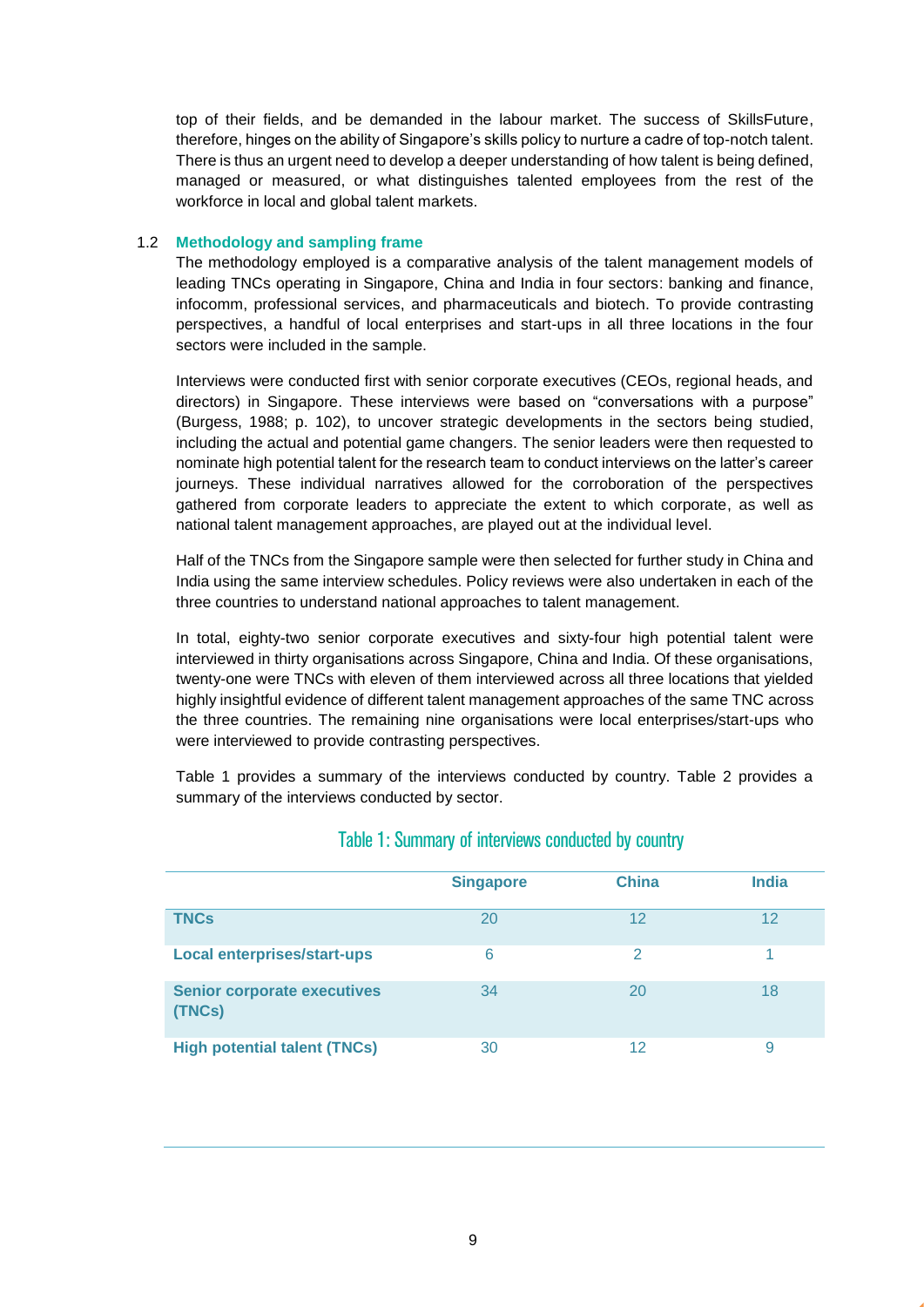|                                                                     | <b>Singapore</b> | <b>China</b> | India |
|---------------------------------------------------------------------|------------------|--------------|-------|
| <b>Senior corporate executives</b><br>(Local enterprises/start-ups) |                  |              |       |
| <b>High potential talent</b><br>(Local enterprises/start-ups)       | 10               |              |       |

|                                                                     | <b>Banking &amp;</b><br><b>Finance</b> | <b>Infocomm</b> | <b>Professional</b><br><b>Services</b> | <b>Biotech &amp;</b><br><b>Pharma</b> |
|---------------------------------------------------------------------|----------------------------------------|-----------------|----------------------------------------|---------------------------------------|
| <b>TNCs</b>                                                         | 5                                      | $\overline{7}$  | 6                                      | 3                                     |
| <b>Local enterprises/start-ups</b>                                  | 2                                      | 2               | 1                                      | 4                                     |
| <b>Senior corporate executives</b><br>(TNCs)                        | 18                                     | 22              | 17                                     | 15                                    |
| <b>High potential talent (TNCs)</b>                                 | $12 \overline{ }$                      | 13              | 14                                     | $12 \overline{ }$                     |
| <b>Senior corporate executives</b><br>(Local enterprises/start-ups) | $\overline{2}$                         | $\overline{2}$  | 1                                      | 5                                     |
| <b>High potential talent</b><br>(Local enterprises/start-ups)       | $\overline{2}$                         | 3               | 2                                      | 6                                     |

### Table 2: Summary of interviews conducted by sector

#### <span id="page-9-0"></span>1.3 **Business Performance and Skills Study**

IAL recently carried out a nationally representative study, the Business Performance and Skills Study (BPSS), to investigate the demand side of the skills market in Singapore by surveying more than 3,000 commercial establishments on their business strategies, business performance, skills utilisation and talent management practices. The data related to talent management practices in the BPSS study is also analysed in relation to the qualitative findings from the project.

#### <span id="page-9-1"></span>1.4 **Structure of report**

Chapter 2 reviews existing approaches to understanding talent and introduces an alternative conceptual framework to the study of corporate talent. Chapter 3 identifies the dominant corporate talent model in Singapore, and highlight the key finding that this model is being undermined by ongoing digital disruption. Chapter 4 details how talent management practices vary across Singapore, China and India, challenging the rhetoric that TNCs operate on a universal talent model, and highlighting the contextual factors around the alleged Singaporean talent deficit. Chapter 5 discusses the key findings in relation to BPSS data. Chapter 6 discusses the implications of the study's findings to Singapore's skills policy.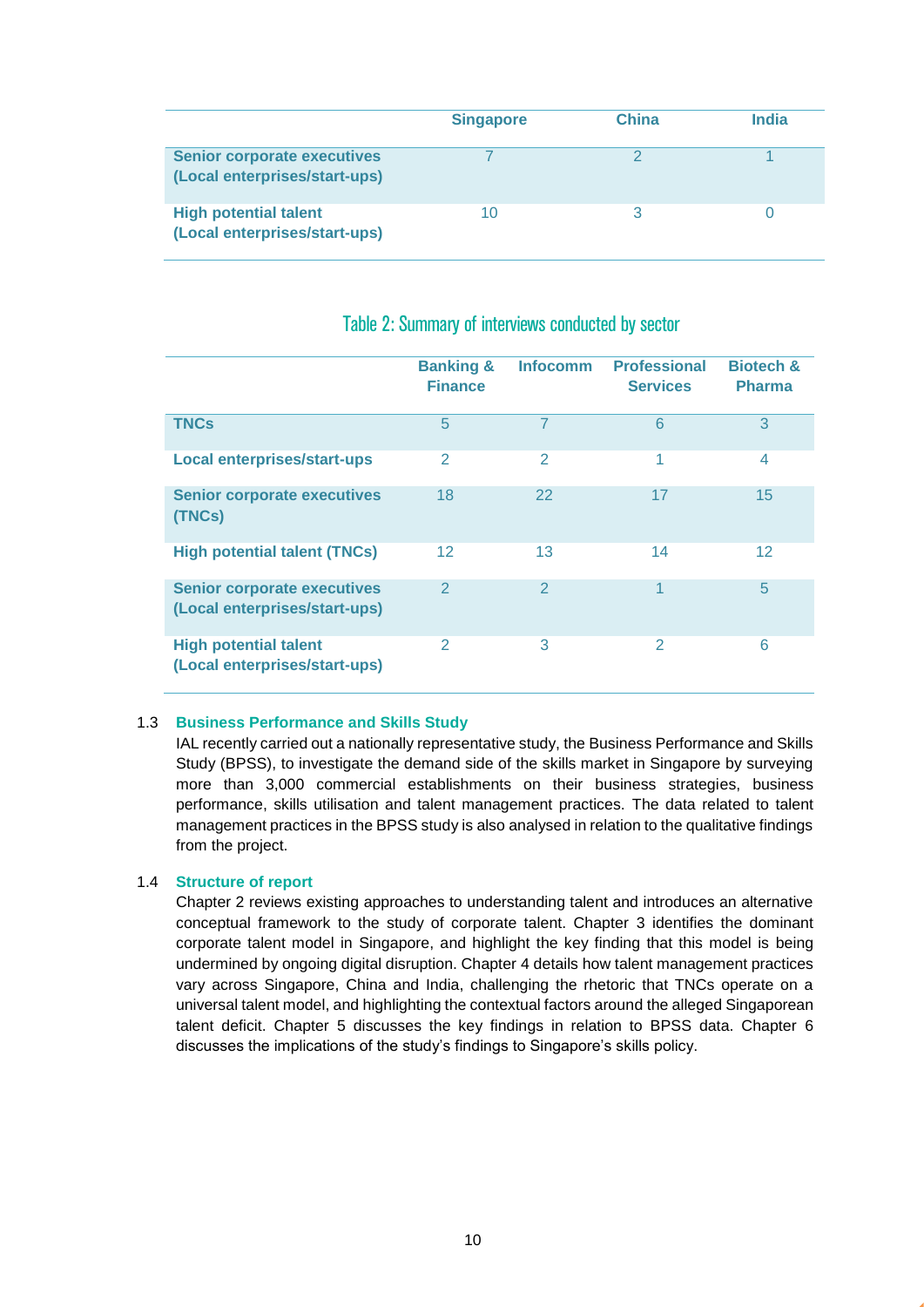# <span id="page-10-0"></span>2. Theoretical Frameworks

#### <span id="page-10-1"></span>2.1 **Dominant framework: Talent management as the study of individual talent**

Dries (2013) identifies six theoretical perspectives: talent as capital; talent as individual difference; talent as giftedness; talent as identity; talent as strength; and talent as impression management. All of these refer to the attributes and skills of individuals, which continue to frame much of management and policy discussions on talent and talent management. The primary focus is on supply-side issues of individual employability, and the reform of education and training to match the changing requirements of employers.

Indeed, in virtually all the TNC corporate interviews across the three locations, talent is defined in terms of individual attributes, competence or giftedness. It relates to individual qualities and abilities, which some of those interviewed explicitly linked to genetic endowment, demonstrated or imputed to individuals in the performance of specific activities or roles. Here performance is not potential. It is through the "act of performance" that potential is revealed to senior management. There is also reference to "raw talent" that has been successfully nurtured through the education system and multiple references to targeting elite or top-rated universities as a way of reducing the inherent risks in occupational selection, as these are viewed as the people who have proved themselves to be the best, if not the best of the best.

However, high academic grades, good technical skills, or consistently high performance, are not the sole criterion of talent. Companies use an inventory of traits, characteristics or competences in an attempt to articulate the essence of organizational talent. The Korn/Ferry's *Learning Agility Framework* (De Meuse et al., 2009), for instance, was referred to by several of the TNCs that were interviewed to identify high potential talent.

The emphasis on individual attributes is consistent with the idea that talent is an empirical reality; it is 'out there' reflected in individual differences, if only we can find better ways of nurturing and identifying it. This focus is also mirrored in national policy responses, as various employer surveys are used to gain a better understanding of the needs of industry, or what the signifiers of corporate talent are. Achieving a more accurate or nuanced picture of employer requirements is then used to tailor education, training and career development programmes to meet employer requirements.

A key problem is that this talent contest, or skills competition approach, ignores the fact that talent management is a relatively recent innovation in corporate human resources (HR). Consultants at McKinsey (Michaels et. al., 2001) have perhaps done the most to promulgate the 'War for Talent' that they regard as a strategic business challenge and a driver of corporate performance. They argue that business success increasingly depends on the contributions of 10–20 percent of the workforce, as it is top talent (including high potential talent) that is believed to add much of the value to the organisation. This view fundamentally challenges the idea that individual marginal productivity is based on investment in education and training, given that the model presupposes that particular employees may perform at a much higher level than others of the same academic standing. The limited supply of top talent justifies income differentials as productivity comes to depend on a limited pool of exceptional talent.

Becker et al. (2009) takes the stratification of the workforce further, to include the differentiation of jobs in an organisation. In this model, companies distinguish between "A" jobs (strategic), "B" jobs (support), and "C" jobs (surplus) based on their business strategy. Talented employees are spotted and groomed into A jobs. This disproportionate investment in certain employees to fulfil particular strategic roles is justified in relation to the organisation's strategy, moving the focus beyond just people.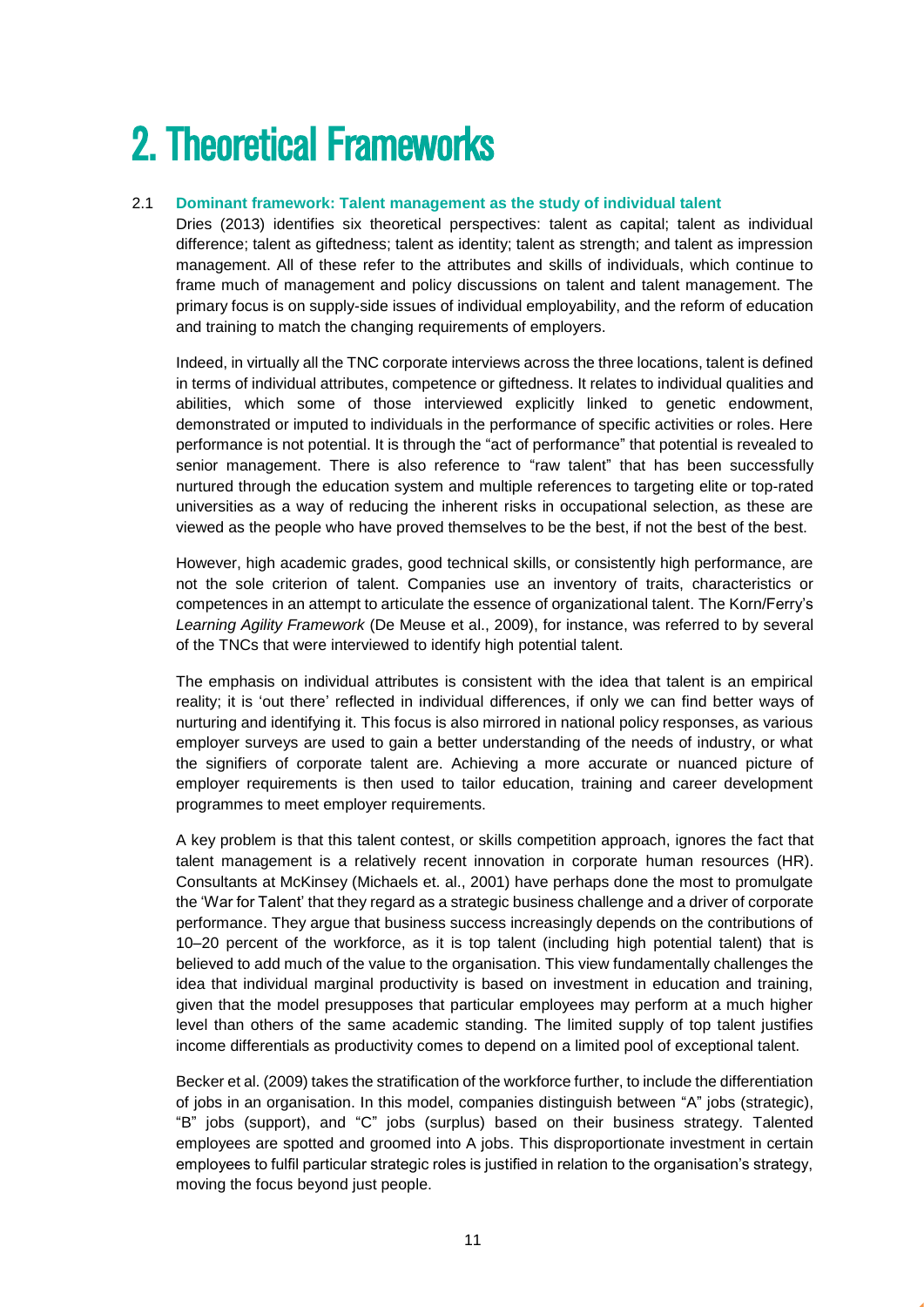The differentiation of the workforce raises fundamental questions about the relationship among individual skills, productivity, and corporate opportunity. Both the approaches proposed by McKinsey et al. (2001) and Becker et al. (2009) in fact draw attention to a forced differentiation of the workforce as the models cannot accommodate the plentiful supply of such individuals.

#### <span id="page-11-0"></span>2.2 **Alternative theoretical framework: Talent as the product of corporate talent management**

An alternative paradigm is not to restrict our focus on individual talent (along with talent gaps or deficits), but to see **corporate talent as the product of talent management**, which can be organised in different ways. In contrast to the 'War for Talent', companies could adopt a 'Wealth of Talent' approach, which values the contribution and skills development of the whole workforce. The idea of a corporate talent market, therefore, includes both the character of supply and the institutional structuring of demand: how companies organise the people who work for them, both nationally and globally. This obviously depends on what needs to be done, which typically involves organising the workforce to do different things where some people need to be more or less skilled or knowledgeable than others. Although people doing the same job may be paid the same as in systems of mass production, in more skilled forms of work it is often viewed that some people are better or more efficient at their jobs than others. The best are typically the people companies want to retain and ways are found to maintain their loyalty to the company, for example, by offering career advancement and/or a higher salary. How these issues are addressed shape the way companies organise themselves to distribute training and career opportunities, along with the distribution of the profits created by the workforce.

Corporate talent markets are thus not spontaneous distributions based on differences in investment in human capital or in organisational performance. In many of the companies we interviewed, talent management is characterised by forced distributions, justified in the language of a "limited special breed" or "war for talent", that draws on the technologies of incessant measurement, comparison, ranking, potential, reputation, and market value. This distinction between a spontaneous and forced division of labour draws on Emile Durkheim's 1893 classic study *The Division of Labour.*

Figure 1 presents a framework for mapping corporate talent management. It is based on a distinction between the classification of people and the framing of jobs. The concept of classification is employed to refer to the way it is used by employers in hiring and talent management. To what extent do companies have a narrow or wide conception of 'high potentials' or 'talented performers'? Basil Bernstein (1971) suggested that it is not what is classified but boundary strength, such as the strict classification of high potentials or executive talented' as distinct from other categories of employees. A strong classification indicates a narrow view of talent restricted to an elite of employees, categorised and treated very differently from other employees ('War for Talent'). A weak classification of people indicates an extended view of all the talents where there is far less boundary maintenance between categories of employees ('Wealth of Talent').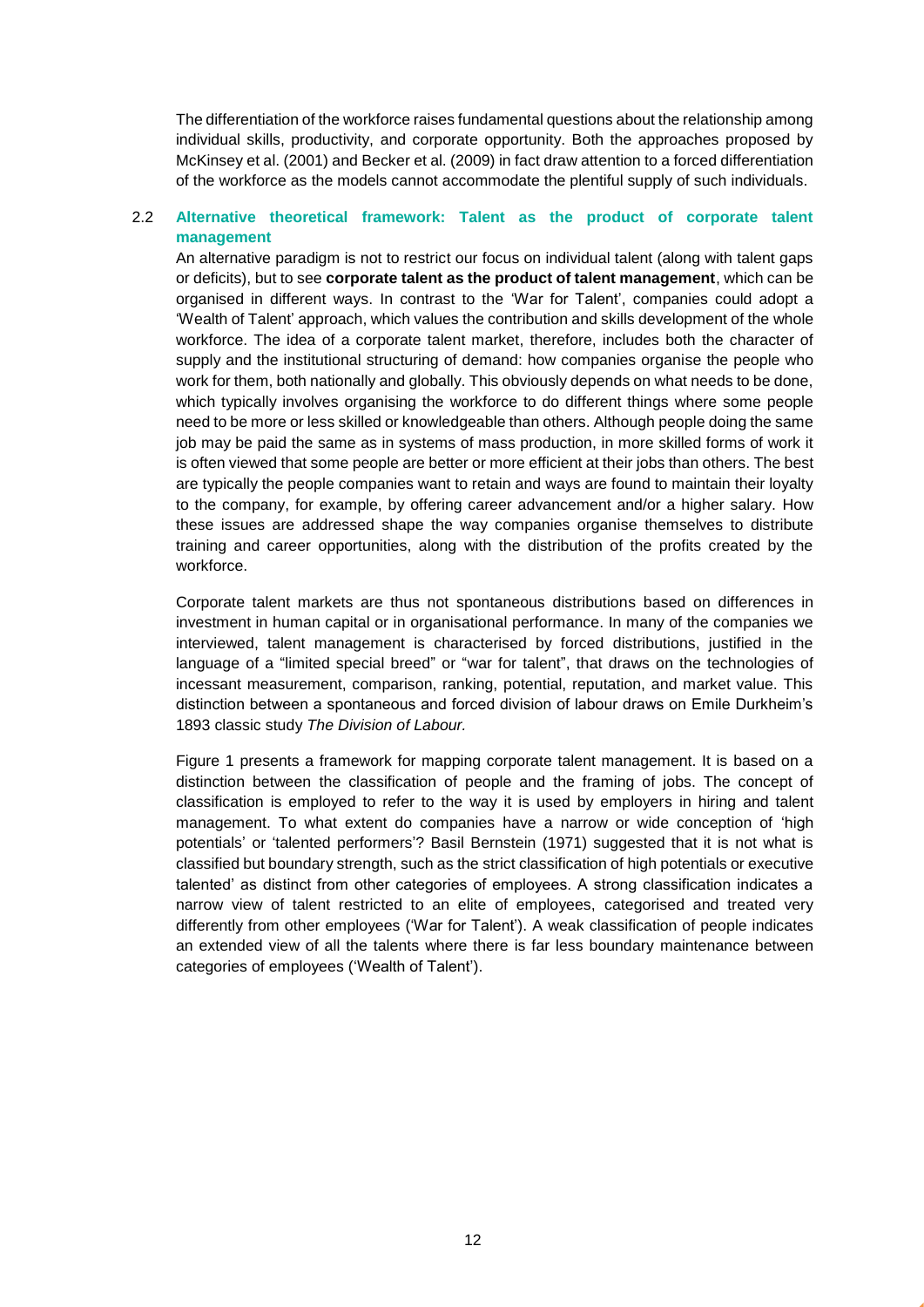



(weak distinction between Conception / Execution)

The vertical dimension relates to the framing of jobs in terms of control over content, organisation and sequencing of work tasks. It relates to the framing of *conception* and *execution,* which determines how people do their jobs and the value attached to specific roles. Therefore, evidence of strong framing of job roles is where companies adopt a centralised model of organisation control where "permission to think" is restricted to people occupying strategically important positions in the organisation. Weak framing is where permission to think is extended through the organisation, where jobs are not framed in terms of the distinction between conception and execution.

Framing is closely related to the question of high or low workplace discretion and the related idea of high and low trust organisations. Here, the 'War for Talent' is a low trust organisation because it does not trust the abilities of a large proportion of the workforce given the early identification and sponsoring of a narrow pool of talent to take on selected strategic job roles. Although the rest of the workforce may be valued within the organisation, they are not seen to be people that truly add value to the organisation or are capable of taking the business forward. Organisations that fall under the heading of 'Contest Elite' have a more generous view of the abilities of its workforce, eschewing early identification and sponsoring of talent. However, it similarly considers only a small group of individuals to be capable of taking the business forward through the strong framing of job roles.

Those categorised as 'Sponsored Talent' have jobs that are weakly framed to provide a high level of workplace discretion, but where particular individuals may have preferential treatment creating a low-trust environment. 'Wealth of Talent' organisations take a generous view of the abilities of their workforce, offering both a high-trust environment with a limited classification of their workforce, and a high level of workplace discretion with limited stratification of job roles. In the interview data, the sole company demonstrating characteristics of a 'Wealth of Talent' organisation does not use the term "talent" at all, referring to its workforce as "its people" and entrusting them with significant job autonomy. As one of its employees highlighted, "it was easier to apologise than to ask for permission".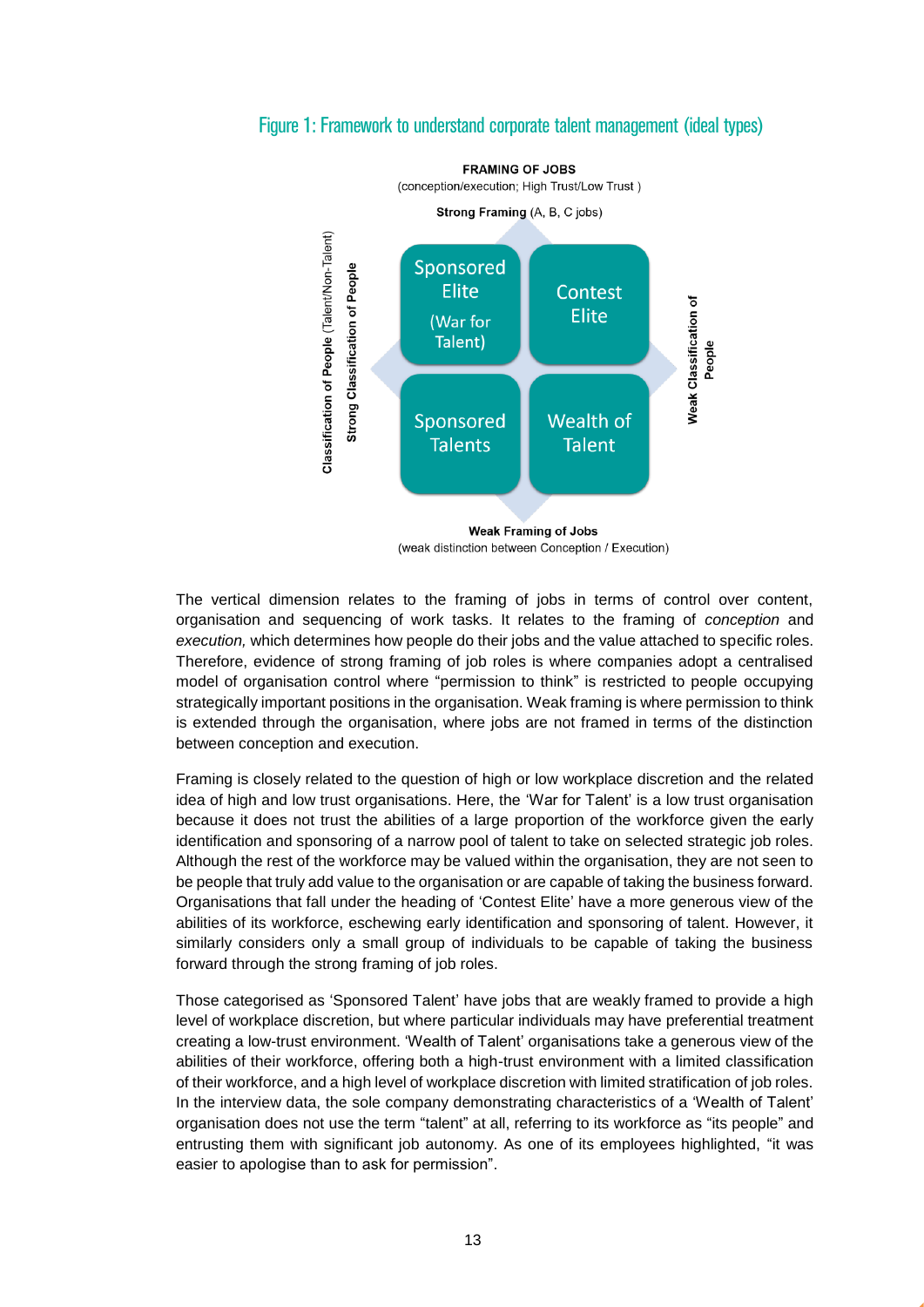#### <span id="page-13-0"></span>2.3 **Corporate talent markets and national contexts**

The focus on corporate talent markets enables us to look at the way these markets are constructed in different national contexts. Are corporate talent markets national or global? Do TNCs manage talent in the same way in different countries and are the same signifiers of talent applied across the three countries? Although our fieldwork was mainly focused on corporate approaches to talent management, the data sheds light on the contrasting role of higher education and company recruitment practices in each country. Significant differences between corporate and national talent markets are also revealed. The remaining chapters explore the construction of talent markets, first within TNCs and then across the different national contexts.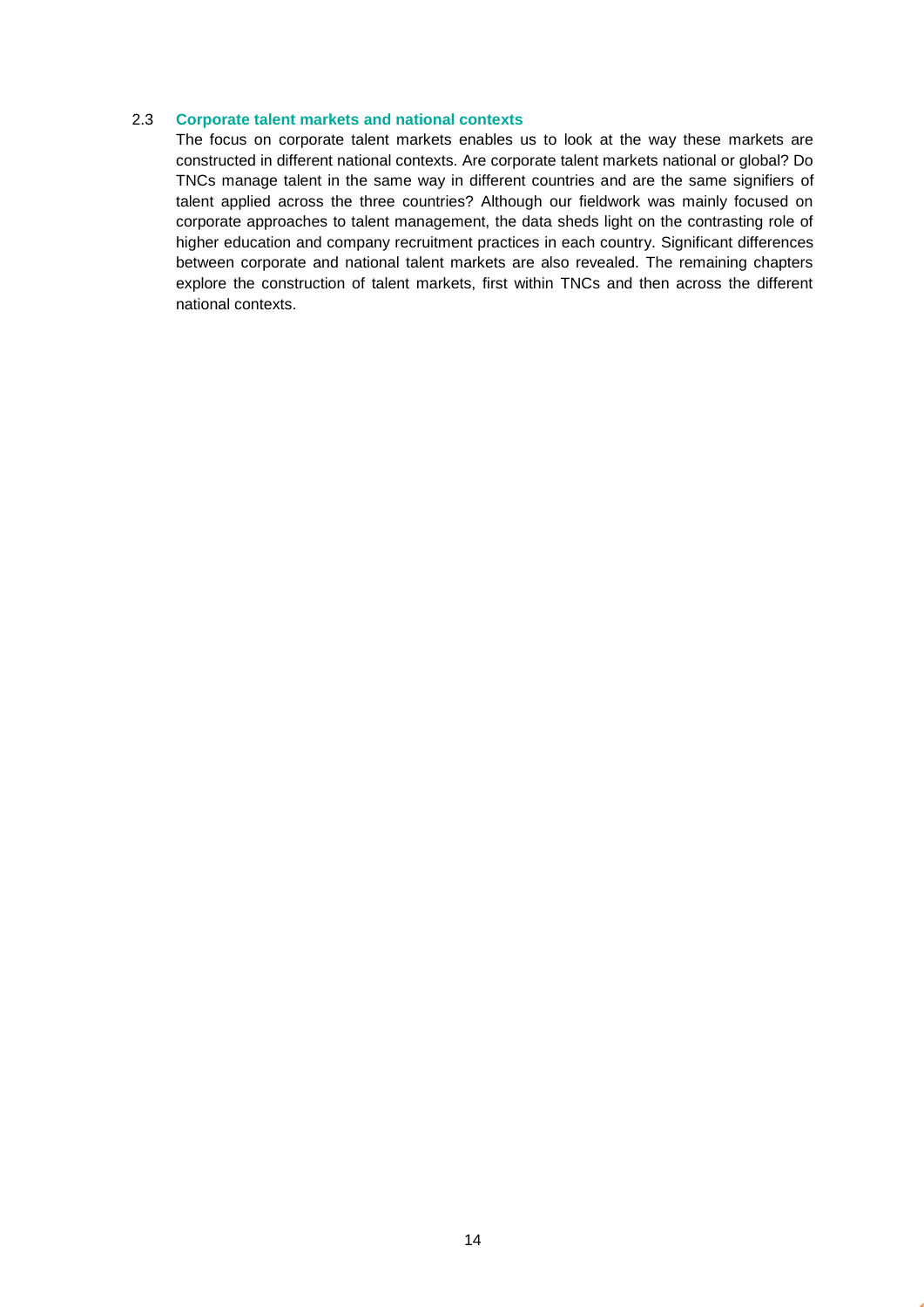# <span id="page-14-0"></span>3. Crisis of Talent Management

#### <span id="page-14-1"></span>3.1. **'War for Talent' as the dominant talent management model**

By and large, the TNCs that were interviewed operate using the 'War for Talent' model. Almost all TNCs operate with a normative view of talent, where between 5–30 percent of the workforce is considered talented, with organisationally created differentiation. An HR manager in a leading TNC in the banking and finance industry explained:

The performance is run as a normal curve. The talent designation is a little bit along the line of [where] we only expect the 10 to 15 percent to be… And we don't use that high designation right down through the organisation. Some businesses cut it off at the middle level, our vice-president level. *(HR Manager, Banking & Finance, Singapore)*

This talent designation privileges a select few, who receive the lion's share of resources and support in terms of developmental opportunities, or what is termed "sponsored elite". The HR manager went on to explain:

It's like the vital many and the vital few. And we do some things for the vital few which sits now in [the] talent population and they tend to get the lion share of resources, senior leadership time, senior leadership advocacy sponsorship et cetera…our finite resources tend to get more focused on the vital few. *(HR Manager, Banking & Finance, Singapore)*

There is convergence across all the four industry sectors that whatever talent is, it is more than skills, and that it is more than performance; the focus is on potential. A leading TNC in the pharmaceutical sector is not alone in using Korn/Ferry's nine-box grid to categorise workers based on a performance-potential matrix. Its HR director shared:

One of our standard lines is that not all high performers are high potential, but high potentials generally are high performer. In the Korn/Ferry framework, the results show agility…So you have to have performance first, and then we look at potential. *(HR Director, Biotech & Pharmaceutical, Singapore)*

In the banking and finance industry, there is a clear delineation of the workforce based on a combined measure of performance and potential. In one bank, the performance rating explicitly included both a performance and potential component:

So we have a dual rating. So if I am a triple A four, it means I am in the very top echelon, the top sort of 5 percent to 10 percent of our talent…The triple A being your past performance, the four – one, two, three or four – being your potential to do more… So if you are a C one, you are in the bottom sort of 5 percent. If you are a triple A four, you are in the top 5 percent or 7 percent. *(HR Manager, Banking & Finance, Singapore)*

Yet, corporations found it difficult to articulate clearly how they assessed potential. The HR manager in the same bank candidly admitted:

So we have some templates around [potential], and they are not very scientific. And you can never be scientific about future potential, obviously. It is more around managers' assessment based on past performance and ability to do things that are probably the next level up or the next job up...It is not sort of calculated or scientific. It is hard to be. *(HR Manager, Banking & Finance, Singapore)*

Interestingly, there is some recognition that the skills base of the workforce has, in fact, increased substantially, but this has the effect of making employers become more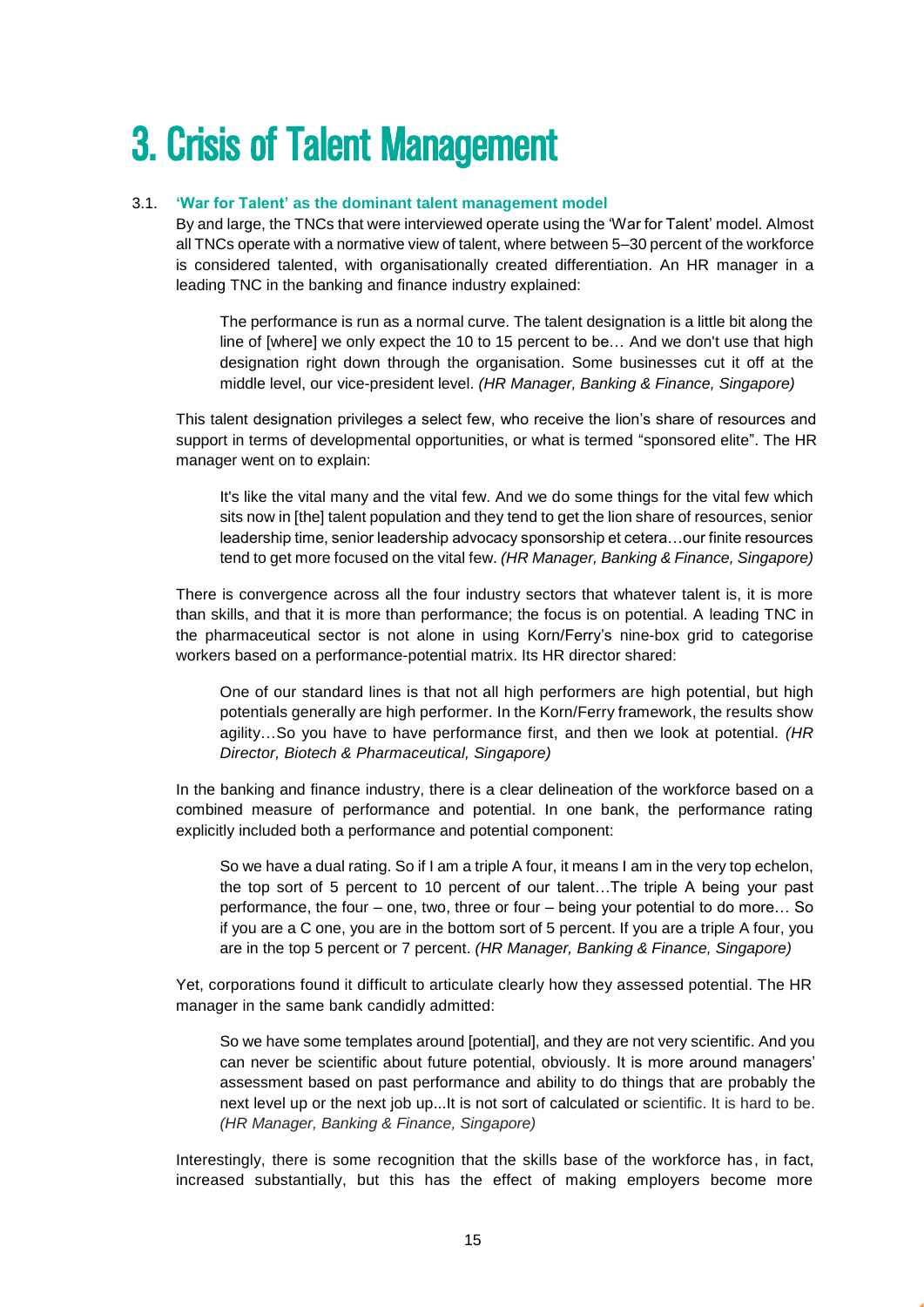discriminating of whom they regard as a talent. A medical director in the pharmaceutical industry explained:

The actual pool of talent has grown. Over time, you have more people [with a] medical background [or] scientific background joining the pharmaceutical industry today in Asia. More people coming in helps increase the level to which you can now raise the bar. *(Medical Director, Biotech & Pharmaceutical, Singapore)*

In the 'War for Talent' model, sponsored elites are nurtured in a limited number of ways. A well-established approach is through recruitment from elite universities feeding into management associate or fast-track programmes. A regional director in a professional services company shared:

Anyone we interview is going to [come from] a top-tier university, has a grade point average that is kind of second-upper, around 3.6 or higher, [and] has some remarkable type of extracurricular activities. *(Regional Director, Professional Services, Singapore)*

The strategy of hiring from elite universities is complemented by a 'buy' strategy, where perceived talented individuals are hired from brand-name companies, even though companies are not entirely sure if the investment will bring about the desired performance outcomes. A chief executive in the banking and finance industry was candid in criticising the practice of hiring bankers from competitors with the expectation that they would help the banks get new clients, even though the client's relationship is increasingly with a bank and not the banker. He explained:

The client's relationship is increasingly with the institution. Although the industry knows it, because they don't have much of an alternative, they will still bid higher and higher for those bankers on the expectation that they would come with their clients. And the bankers would be asking for a higher and higher compensation. (*Chief Executive, Banking & Finance, Singapore)*

When his new data mining team started experimenting with running performance data, the results were shocking. He added:

[The bankers were] the least successful at client acquisition. In a way, these are your more expensive people and you are paying them to farm your clients as opposed to go and hunt. You would want them to be best at going and hunting for new clients but over the years they have become lazy. (*Chief Executive, Banking & Finance, Singapore)*

There is, in fact, a genuine attempt to identify viable techniques for predicting which hires will add value and have managerial potential. However, at best, companies still recruit based on promises conveyed in CVs and utterances in job interviews, rather than actual performance. This recruitment model provides individuals identified as talent with considerable market power, which may bear little relationship to individual marginal productivity. This is not to say that those identified as talent are not good at their jobs, however that is measured, but there is little to suppose that they are the only ones who can do them. Rather, the 'War of Talent' model serves to legitimise the disproportionate reward of a small proportion of the workforce in terms of remuneration and developmental opportunities.

#### <span id="page-15-0"></span>3.2. **Crisis in talent management I: digital disruption**

Even on its own terms, a crisis in corporate talent management is evident as companies are finding it difficult to define future requirements as a result of digital disruption and its impact on market competition, business process innovation, and product markets. The sentiments of the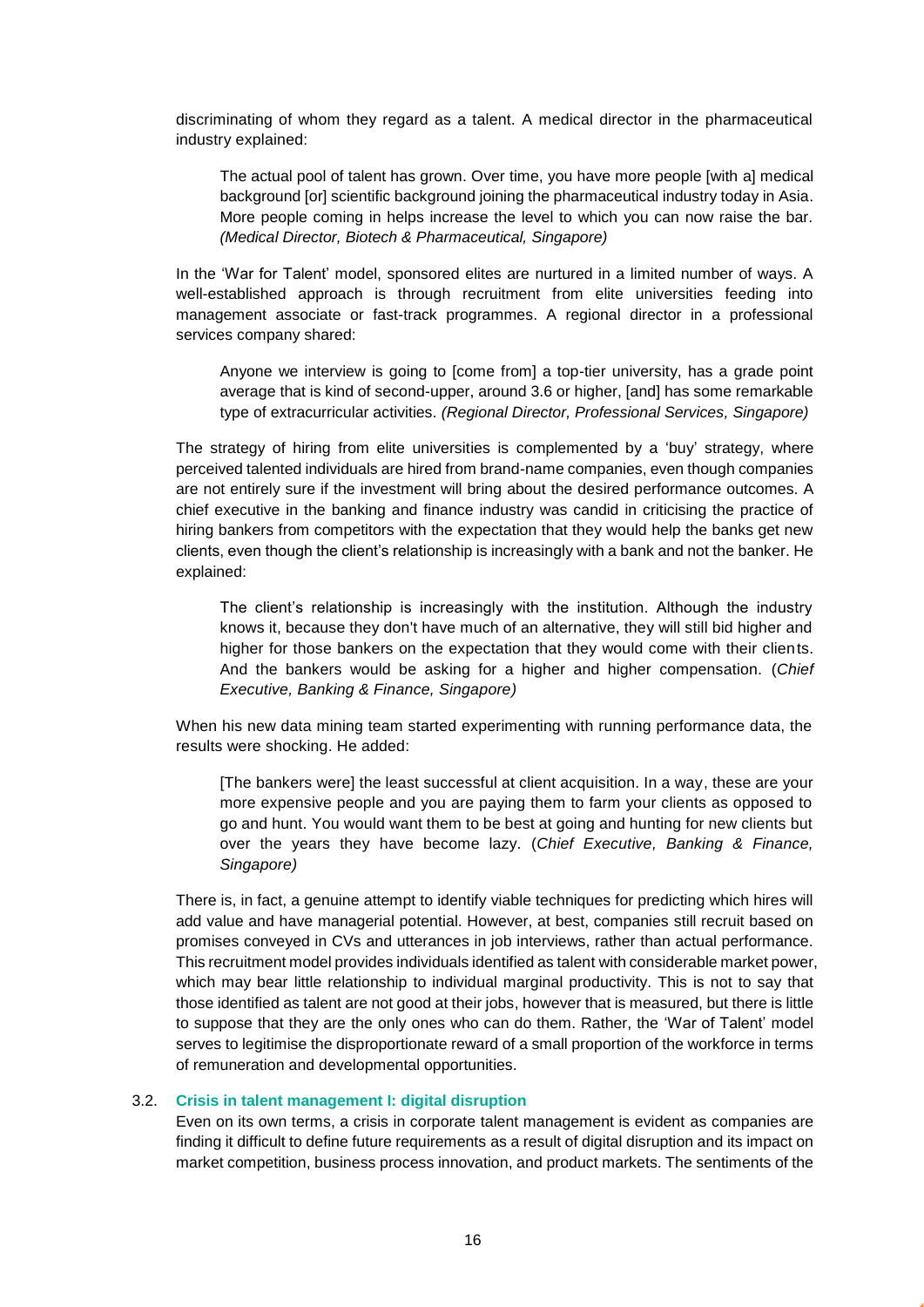following HR manager in a professional services company were possibly exaggerated, but signal the perceived pace of change in the business environment:

Just two years back I could do a long-term planning for one year and a short-term planning for six months. Today long-term planning is not more than six months; shortterm planning is a month because you never know what happens in the next months…Things are getting disrupted so fast, so there is no long-term planning of two years, three years. One year is a very long-term plan. You never know what happens next one year. *(Regional HR Manager, Professional Services, Singapore)*

The perceived rapid pace of change has led to considerable disruption in the way companies describe talent and how best to manage it. The signifiers of behavioural competencies and character are often described in vague and imprecise ways, with terms such as "agility" widely used in our interviews that points to the uncertain conditions companies now find it difficult to plan for. Their concerns seem to be less with technical knowledge or skills, although corporates are struggling to keep pace with the threat posed by new and existing competitors who they see as applying innovative business practices to undermine established approaches. In one bank, the descriptor of talent is so inflated that it appears impossible to identify any such person:

…the talent of the future, because of the big disruptor that technology can bring, must understand, and actually can see, you know, in the crystal ball that this is going to come, and I have to prepare my men, or I have to do something different. *(HR Manager, Banking & Finance, Singapore)*

In the context of rapid change, the 'War for Talent' model is being disrupted because the model requires a moderate level of stability due to the enormous investments placed on individuals in the early years of their career. As a hiring manager of a bank in a TNC in India explains:

Banking cycles have only gotten shorter and shorter, and shorter, [and] with that, the skills required to be successful. It used to be derivatives…If I were to play the larger game, now it looks like it's going to be technology…The best banker is going to be a technocrat, and not a person who understands the markets business. Because markets, I needed to trade well, now probably the computer can do it better…I need to understand how to get the technology right on the computer. So I feel like the base of this place changes so…that's one of the struggles in defining a successful [talent] programme. Because you need to have longer-term measures, and there is no long-term in banking. *(HR Manager, Banking & Finance, India)*

The lack of stability means how companies define talent changes far more frequently. A regional HR director in an infocomm TNC highlighted the following:

What we suddenly find is that the people that used to be seen as high performers – great leaders, they no longer are because the market demands them to be completely different. Not every individual is able to make that switch in the timeframe that we have to work with. (*Regional HR director, Infocomm, Singapore)*

There is some indication that high performance is increasingly seen to reside in diverse teams, rather than particular individuals. A Japan-based regional head of HR overseeing the Singapore operations of a TNC in the infocomm sector suggested the following:

Everybody sees the world differently and has a different point of view on the challenges. So, the environment, if it's collaborative enough and you have the right diversity that's sitting around, that's a multicultural [team with] men and women, then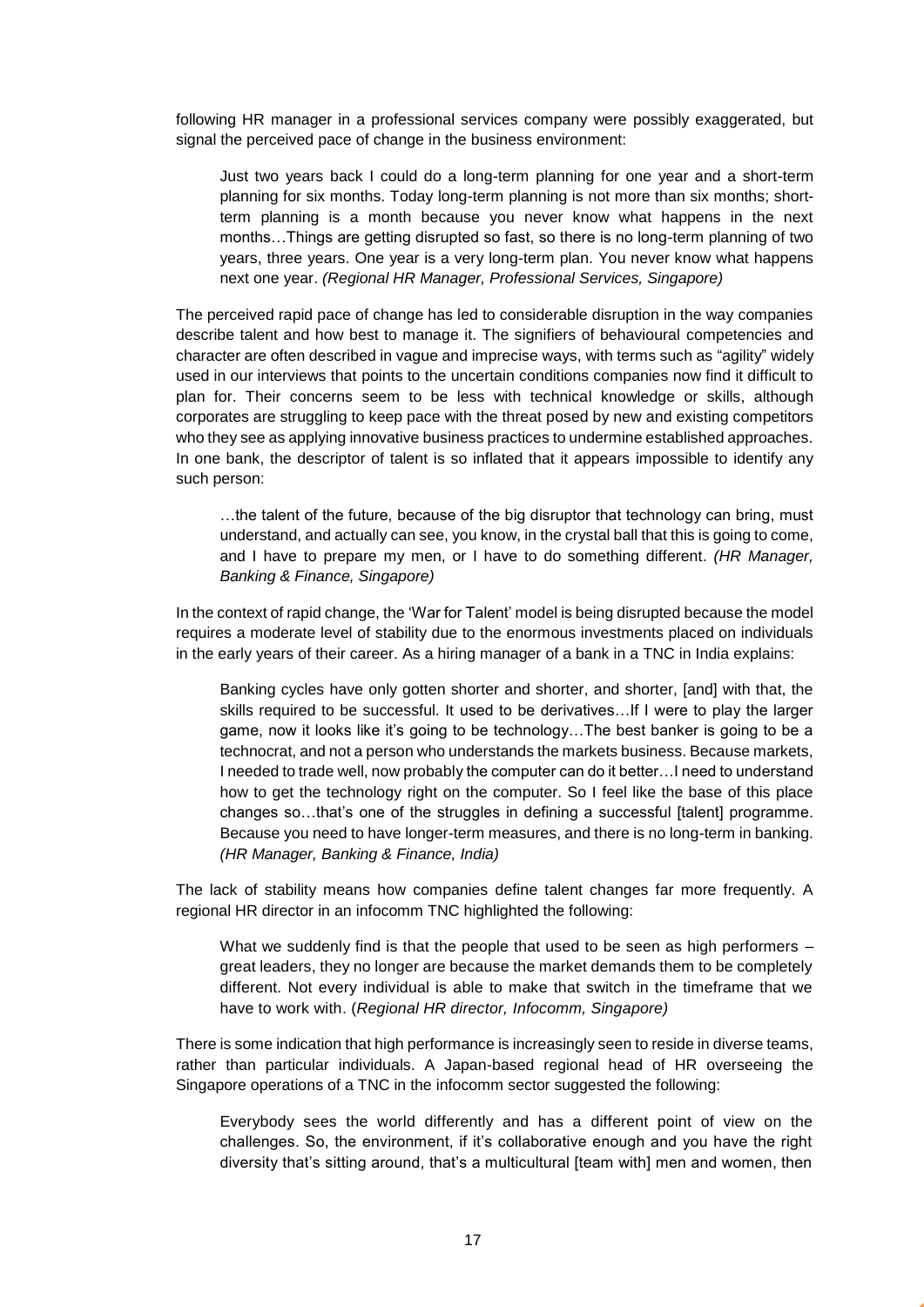what you're getting, you're getting different points of view that allow sharper decisions to be made. *(Regional HR Manager, Infocomm, Singapore)*

A regional HR director in a TNC in China makes a similar point:

The hierarchical structure will definitely change. No one will be looking at who's the boss. People will be working in more like teams or groups, and really leveraging on each other's expertise or strength. And then it will more be a team effort and not an individual effort. The way I look at it is [that the] possibility of having a single hero…being the hero of the organisation might have gone. [It] is more like how the entire team can collaborate and work together. *(Regional HR Director, Infocomm, China)*

Despite the sense that it was necessary to move towards new ways of working that focus on the team, rather than individual talent, there was little evidence of significant shifts from the 'War for Talent' approach. On the contrary, the ongoing digital disruption has led to greater convergence in recruitment practices across key industries, as they tap from the same pool in the labour market. For instance, banks are now competing for the same pool of engineering talent as infocomm industries. Even the pharmaceutical sector, which has traditionally restricted hiring to fellow competitors, has begun to hire talent from nonpharmaceutical sectors, such as the fast-moving consumer goods (FMCG) industry. Notably, among nine local enterprises and start-ups that were interviewed, with the exception of one firm, the 'War for Talent' model is similarly entrenched through a buy strategy of hiring TNC talent.

At its core, the 'War for Talent' view is a weak model for capability development in times of rapid change, given that it is based on the principle of a scarcity, assuming that companies can make predictions on a small group of talent to respond successfully to the disruptions they encounter at the expense of the broader workforce.

#### <span id="page-17-0"></span>3.3. **Crisis in talent management II: misalignment between corporate talent management and individual talents**

The looming crisis in corporate talent management is made more profound because of evidence of significant misalignment between the purported objectives of corporate talent management, and the experience of those identified as corporate talent. Companies justify the 'War for Talent' model as giving protected space to a small pool of talent to lead the company in new innovative ways while demanding high performance from them. Based on our analysis of the experiences of high potential talent identified by the companies, these individuals see themselves as being embroiled in a complex process of "performing" rather than "performance", where they are in a positional competition, and judged and ranked in relation to others. There is an almost unanimous consensus on the importance of "playing the game" to secure the confidence of senior colleagues, given the latter's role to "decipher" the difference between high performance and high potential. Figure 2 highlights the misalignment between individual talent experiences and corporate expectations.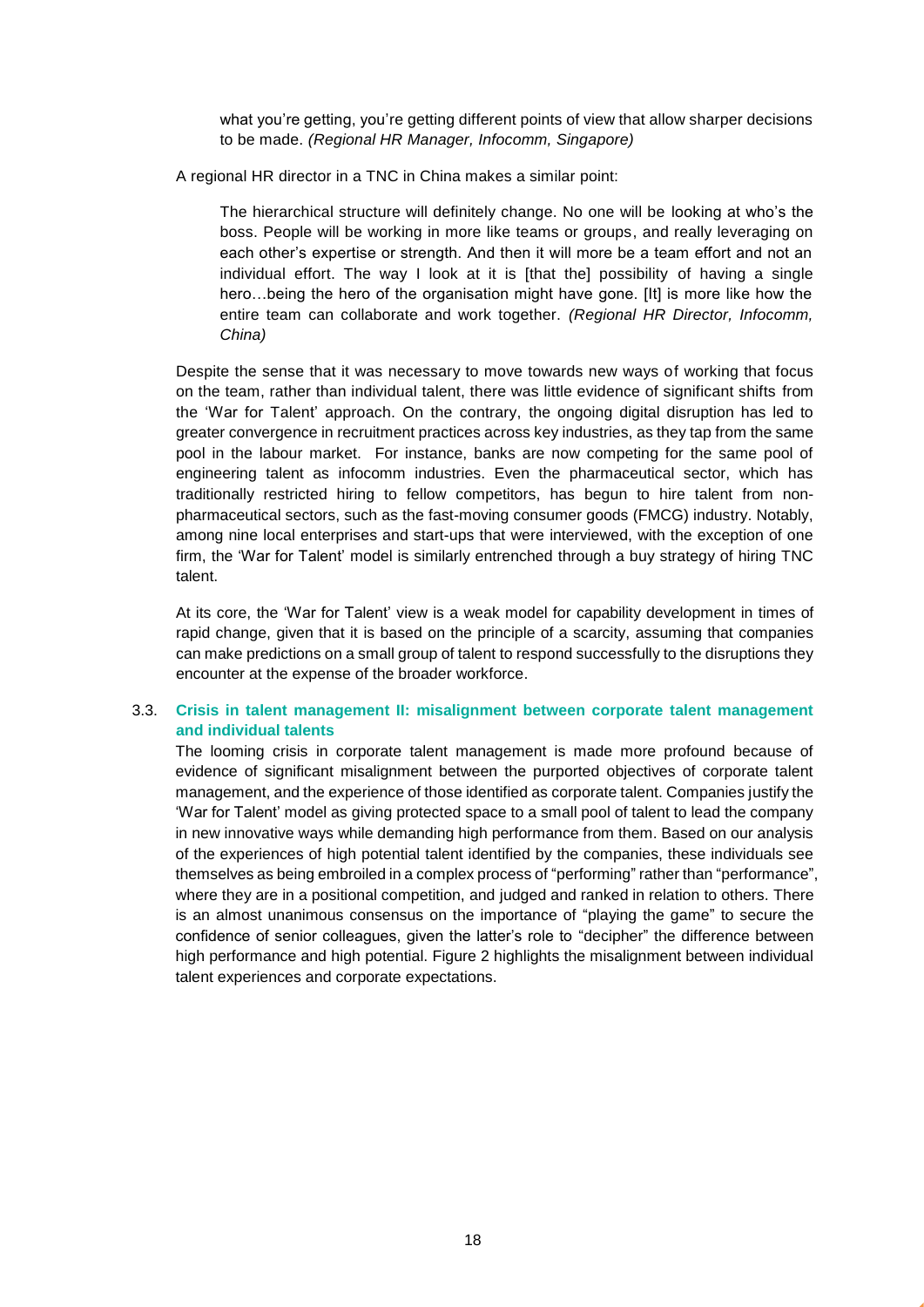

### Figure 2: Misalignment between corporate talent management and individual talents

From experiences articulated by high potentials, corporate talent is not viewed as a list of attributes (hard or soft), but instead depends on how an individual is perceived to perform on the job or in the workplace, which brings into play issues of how the performance is staged where senior staff are looking for clues or evidence of a certain personality, character, disposition, or mindset, that reveals more than functional performance. As one Singaporebased respondent from the pharmaceutical sector says of the oft-cited presentation skills:

Presentation is a form of perception. A lot of time you don't get to perform first. You get to form perception first. *(Career Journey Respondent, Pharmaceutical, Singapore)*

A career journey respondent from the professional services industry expressed similar sentiments:

A person might be good at their job but they are not good at reporting it. So maybe they are really good at doing it but they don't know how to showcase their work…If you don't know how to show to your bosses that you have done something to contribute to the organisation, then you are probably not so talented. *(Career Journey Respondent, Professional Services, Singapore)*

The articulation of the importance of impression management by many career journey respondents is corroborated by the following candid reflection by a regional supply chain director in the pharmaceutical industry:

Unfortunately, a lot of times, talents are identified because the senior management observed certain colleagues in the very short window of time through certain presentations that they are doing. And they decided that hey, this is a talent that we want to pursue. And that is maybe just 5 percent of the time that they saw of the person's entire time with a company. It can be extremely biased. *(Regional Supply Chain Director, Pharmaceutical, Singapore)*

Given that the 'War for Talent' model is typically justified to give high potential candidates space to drive change, this also seems far removed from the experiences of those interviewed. Many career journey narratives indicate that working in TNCs is "more or less executing the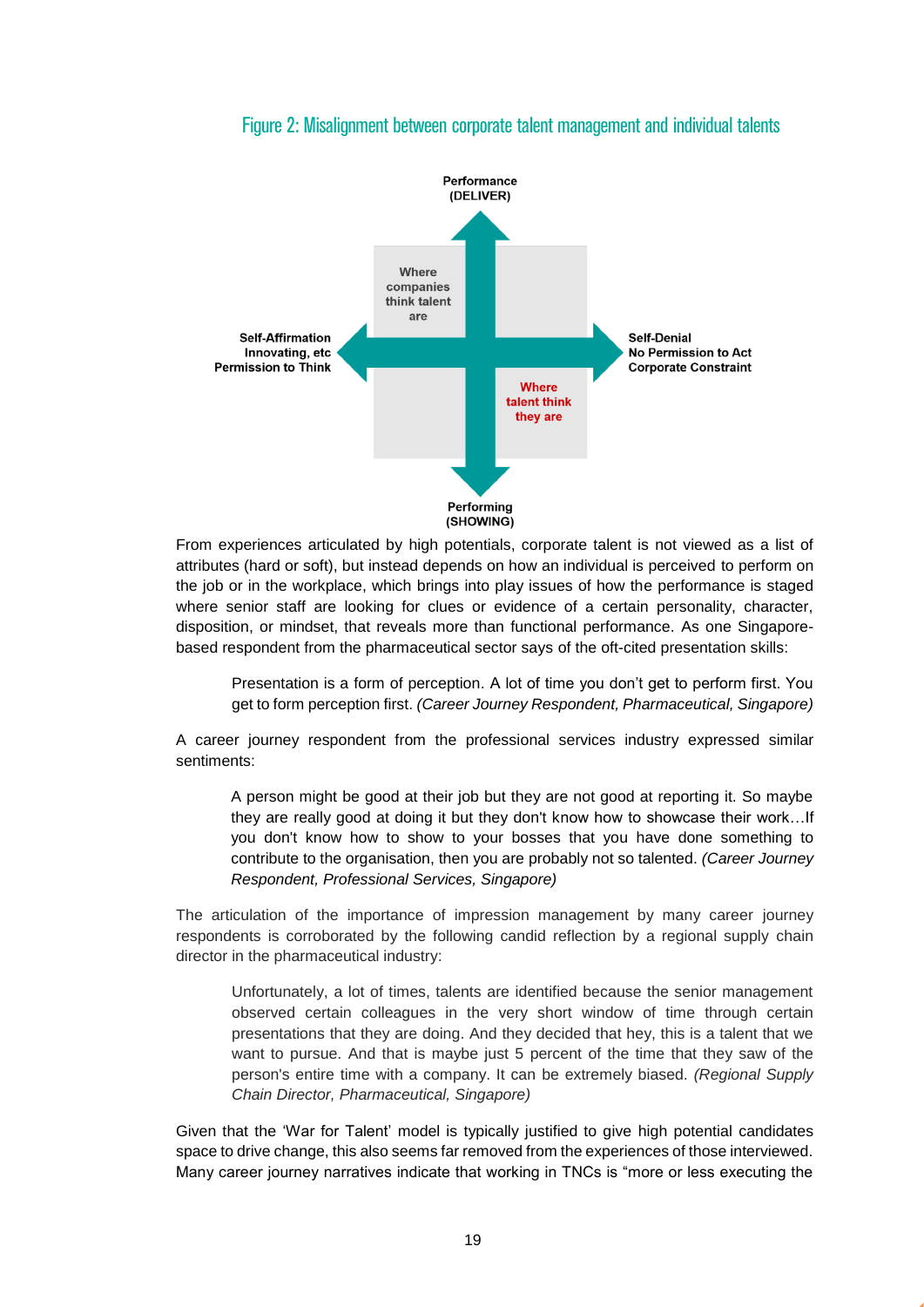strategies, the instructions". As one career journey respondent in the banking and finance industry in Singapore explained:

A lot of them, I would say, are just "don't fight the status quo, toe the line, don't rock the boat, try your best". Yes, show that you're thinking out of the box – and sometimes they do which is good – but by and large, it's become less entrepreneurial in the way you think of how you want to run the business. *(Career Journey Respondent, Banking & Finance, Singapore)*

This is a sentiment expressed by career journey respondents in India and China as well. A Singaporean working in the finance industry in China shared the following:

If you're a corporate talent, you may have your own thoughts but then you also need to bear in mind that there is already a sort of a framework there that you have to sort of fit in whilst changing. *(Career Journey Respondent, Banking & Finance, China)*

A career journey respondent from the infocomm sector in India was more specific in suggesting that organisations merely want workers who are able to fulfil key performance indicators (KPI):

I would say in this current situation, the organisation does not need talents. The organisation need people who can fulfil the KPI. [Fulfilling KPI]…it's not talent. It's an attitude of a person towards work, commitment. If you are talented, organisations these days do not know how to use your talent. They need you because you can fulfil their task. Even if you're talented or not, it doesn't matter. *(Career Journey Respondent, Infocomm, India)*

This self-corporate misalignment does not mean that all career journey respondents were unhappy. Some clearly are, while others were matter-of-fact about their experiences. Unfortunately, the signals for corporate success in the 'War for Talent' model may ultimately undermine the skills or technical base that companies need to drive change. A career journey respondent in the pharmaceutical industry in Singapore explained how the model privileges the development of managerial talent at the expense of the technical base needed for product innovation:

For all companies, it is the people who are closest to the product that's most valuable from the eyes of the customer…[However], currently, the value given to the technical role is far too low in comparison to that given to a managerial role… Technical people who [are] experts, they do not want to continue on the path of becoming an expert. They want to become a manager for [a] very easy reason. The perks are much, much better and the perceived social status is much better as well. *(Career Journey Respondent, Pharmaceutical, Singapore)*

The above comment corroborates the perspectives of a handful of senior corporate executives in our dataset who are beginning to question the alleged higher marginal productivity of sponsored elite. Our evidence, although not without its limitations, suggests that even on its own terms the 'War for Talent' is being lost as a consequence of its own internal (organisational) contradictions. What the experiences of our career journey respondents indicate is that rather than a talent strategy that limits the pool of talent based on differentiated job roles, there needs to be higher trust and workplace discretion afforded to a wider proportion of the workforce that provides a stronger base for firms to deal with digital disruption. In other words, a 'Wealth of Talent' model is more desirable in the context of digital disruption, contrary to the corporations' preference to limit the pool of talent that is entrusted to drive change.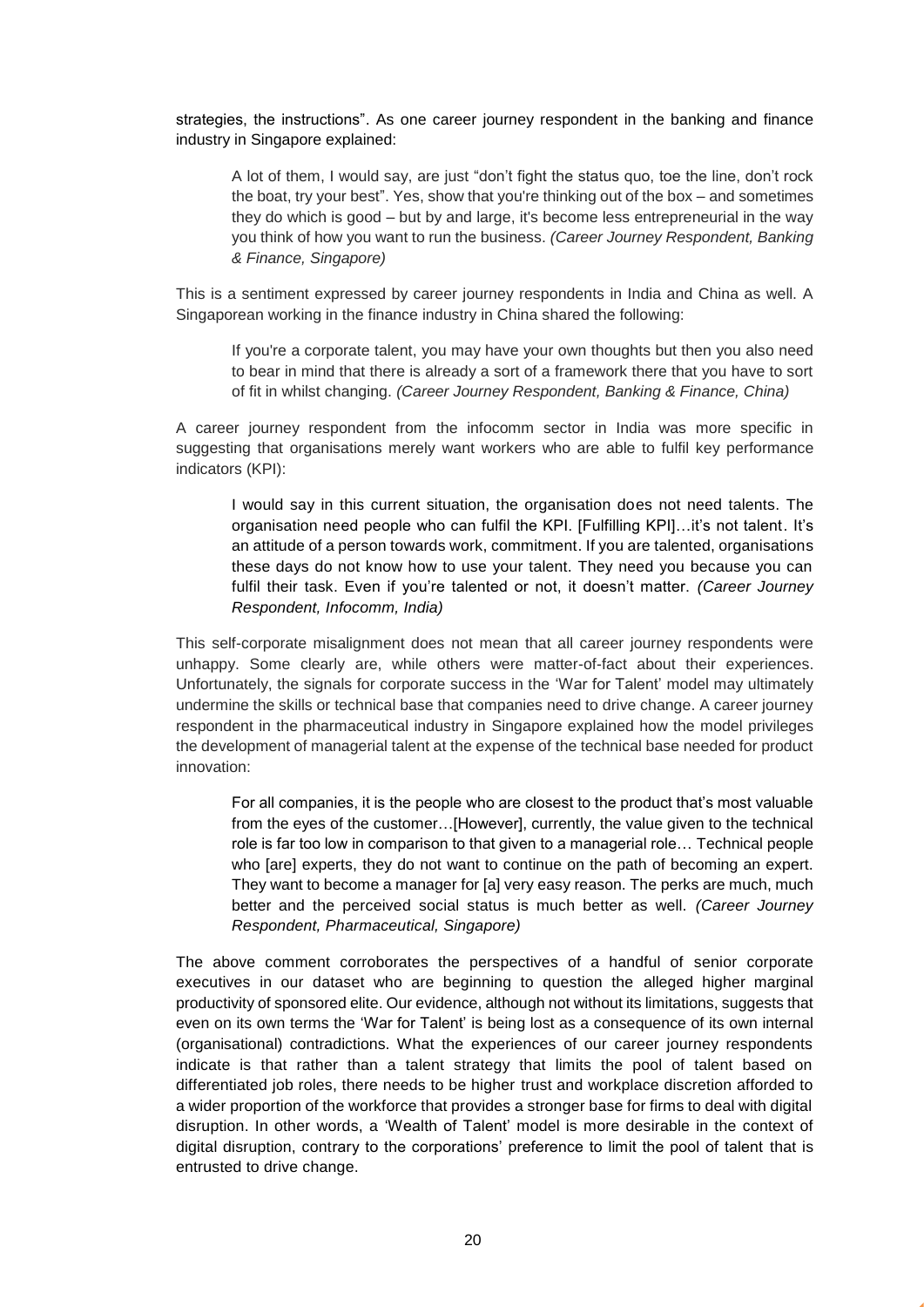#### <span id="page-20-0"></span>3.4. **Modifying performance management systems**

Indeed, in our interviews with senior leaders, there was evidence of discomfort with the talent management system, and a range of reasons was put forth. One was the purported inefficiency of the system. A Singapore-based regional HR manager in the professional services sector noted that its headquarters was leading change to "blow-up performance management". She highlighted the enormous amount of investment that went into sustaining the complex machinery undergirding the performance management system:

We actually sat down and counted how many hours were spent on the performance management process, something like \$500 million of payroll a year. The worst thing was 75 percent of that time was spent talking about people behind closed doors, sitting in meetings, arguing about the rating, the distribution, who is above the line, below the line, versus actually coaching and talking to someone about their performance, their priorities, help people, getting their feedback so they actually improve their performance. *(Regional HR Director, Professional Services, Singapore)*

For another HR regional head in a pharmaceutical TNC, what required urgent fixing was the timeliness of the talent management system, specifically how to improve "the visibility to where's the talent in the organisation and when you need them". A retired regional chairman from the same company similarly highlighted that current arrangements were incompatible with dynamic corporate change as the pipeline of talent pool being built was "too few, too late, too infrequent".

Another set of enhancements being adopted is the use of HR analytics to make more "scientific" predictions on the selection and development of high potential talent to overcome some of the current uncertainties of identifying talent. This was something that virtually all the firms in our study are now exploring, although some were more advanced in their experimentation with HR analytics than others. This experimentation also includes trying to understand the marginal productivity of high potential talent versus the rest of the workforce, which often leads to surprising findings. In section 3.1, we outlined how a Singapore-based chief executive officer found out that according to data mined by his data analytics team, the company's top bankers actually performed poorly. In section 4.3, a professional services TNC in China similarly related that its use of data analytics showed that recruits from non-elite universities performed as well as those from top-end universities.

A handful of senior leaders also highlighted the issue of motivation for a large proportion of the workforce not labelled as talent. However, despite the range of issues surfaced and modifications introduced to modify performance management systems, there was no mention at all of the relationship between the narrow conception of talent adopted by these companies, and changes to the structure of rewards and incentive that would indicate companies moving towards a different model of talent management.

#### <span id="page-20-1"></span>3.5. **Digital technologies and the future demand for a talented workforce**

None of the TNCs interviewed indicated that they would increase the number of highlyskilled/talented employees in their ranks. Based on the current narrow talent model, the likely consequence of the use of digital technologies is labour reduction and standardisation or deskilling of higher-level skills through automation. Companies also thought that those remaining would need to move to higher value-added services. When talent is seen as residing in a few people/job roles, it makes it easy for firms to simply consider automation to be the replacement of humans with technology. Important skills are lost, rather than repurposed. It is worthwhile quoting at length an anecdote about the conversations occurring during talent meetings at a bank: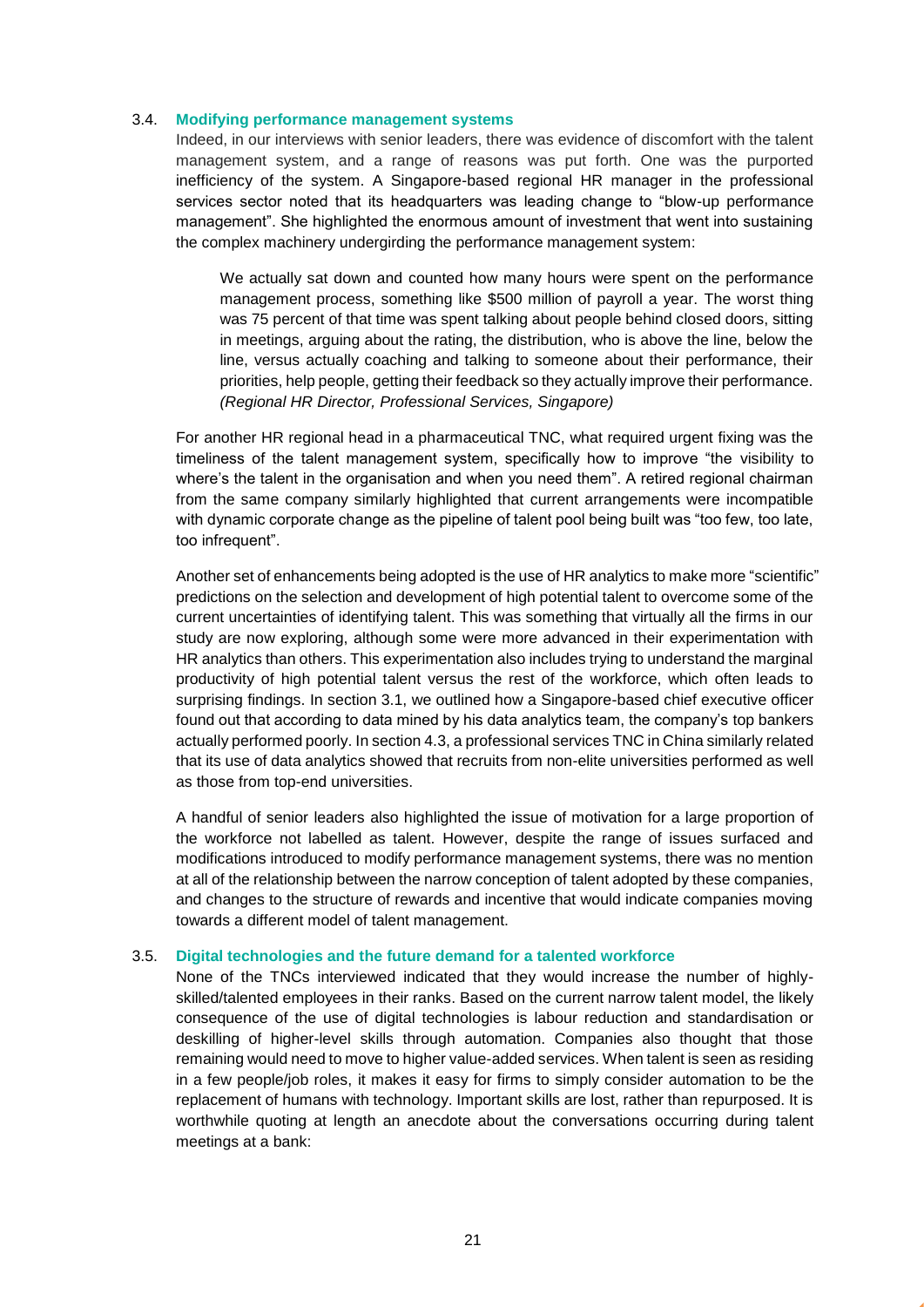Maybe one day we'll be operated (solely) by robots. Who knows? This is the topic whenever we are in so-called career discussions or development discussions. We always ask the people that question, "Why you? Why do we need you? What exactly are you offering?" And I think this is a topic that actually everybody, every employee should ask themselves. What exactly is the value you're bringing? If you have this value, which is very easy to be replaced, so be it. You either try to invent yourself to have another set of values which is not so easy to be replaced, or then unfortunately this is the path, whether you like it or not. *(HR Manager, Banking & Finance, Singapore)*

#### <span id="page-21-0"></span>3.6. **Summary**

In summary, the dominant talent management model of TNCs in our dataset is 'War for Talent'. In this model, jobs roles are clearly differentiated as either conception or execution, and workers are separated into two groups – a small group of high potential talent and the rest of the workforce. This model creates its own scarcity, but more importantly is not sustainable, as it demands a high level of stability not possible in the context of digital disruption.

The model also does not enable self-actualisation, even among the privileged group and more so for the rest of the workforce that is not labelled as talent. While there is evidence of a high level of discomfort with the current performance management system and some efforts to modify the system, the fundamental assumptions of the disproportionate reward of a narrow pool of elite remain. In the next chapter, a comparative examination of talent management practices across Singapore, China and India shed light on the purported Singaporean talent deficit.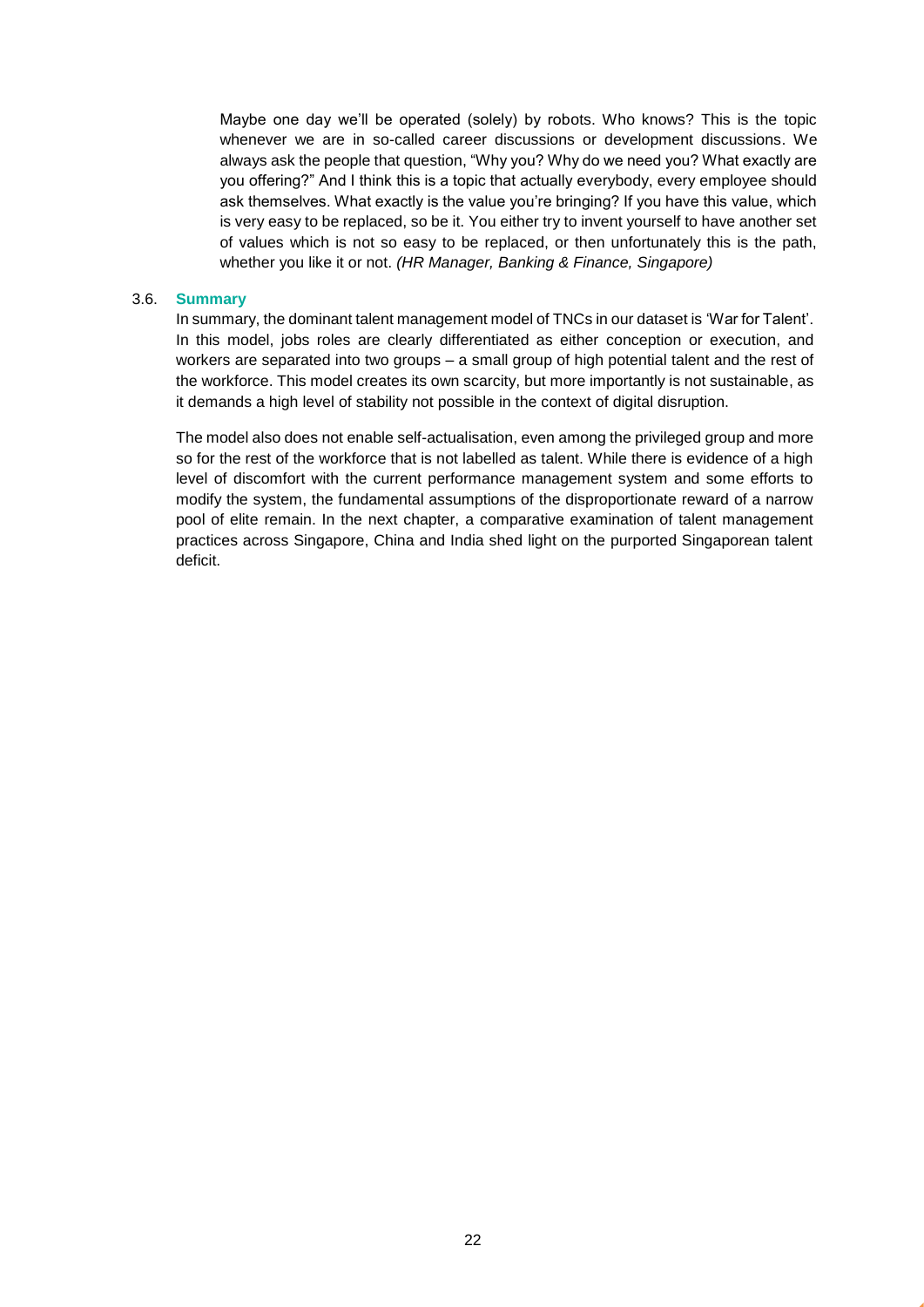# <span id="page-22-0"></span>4. Asia's Ascent & Universal Talent Management

### 4.1. **Universal talent management**

<span id="page-22-1"></span>This study found that the talent management practices in Singapore, China and India largely take a predominantly Western perspective, although this is slowly changing with the economic rise of Asia. The rhetoric in interviews with TNC senior leaders was that the talent management system in their companies is a universal one, although they noted local adaptations, especially at lower levels of leadership.

However, of the three countries, Singapore is the most Westernised because of the disproportionate representation of foreign TNCs in the economy. Singapore offers a plug-andplay model that makes it attractive for both Western and Asian TNCs to anchor their global roles in Singapore. As a result, a segmented labour market is evident in Singapore, where foreigners are systematically preferred over locals because of how talent markets are constructed. In contrast, China and India have been able to build an indigenous corporate talent pipeline. Particularly in China, TNCs feel compelled to make significant adjustments to their talent management model. We can understand these differences better by studying how corporate talent models interact with national contexts, which also put the spotlight on the role of higher education in each of these countries.

#### <span id="page-22-2"></span>4.2. **India's talent market**

In India, there is a clear tiering of universities, with the Indian Institutes of Technology (IITs) and the Indian Institutes of Management (IIMs) positioned at the very top of the hierarchy. The sixteen IITs take in only 10,000 undergraduate students each year, while the twenty IIMs take in around 4,000 students each year. Entry into these universities is thus highly competitive. There are very close links between the leading companies and these universities, mainly in the form of sponsorship arrangements aimed at profiling companies to prospective hires. These arrangements tend to include internships and industry projects, rather than direct involvement in teaching and learning. There is intense competition for top talent from the IITs and IIMs. Leading TNCs are tiered in regards to how they can participate in campus recruitment activities, with top-end corporations participating in Day 1 of graduate recruitment, which allow them early access to the very top level of students. The offer these companies make the students is typically a management associate position with premium pay and specialised developmental or "stretch" opportunities, including international postings within the first few years. The next rung of corporations participates in Day 2 and so forth. Competition is so stiff that Day 0 has emerged, whereby the very top-end of TNCs have the option to recruit the best students before campus recruitment even starts. An HR director in a leading bank described the intense competition among top TNCs in India to recruit from India's Tier-1 universities:

There is a war and it is pretty well-established. Even before it starts, you sneak in on Day 0 to ring-fence your pool. It is a huge matter of prestige. *(HR Director, Banking & Finance, India)*

The sentiments are echoed by another HR director in a TNC in the infocomm industry:

The talent pool is very small today. The biggest of corporations, MNCs, start-ups are vying for the same talents… We are trying to go to the top five or six IITs. The competition is really hot because you are competing with the best brands, so it's very, very hot. *(HR Director, Infocomm, India)*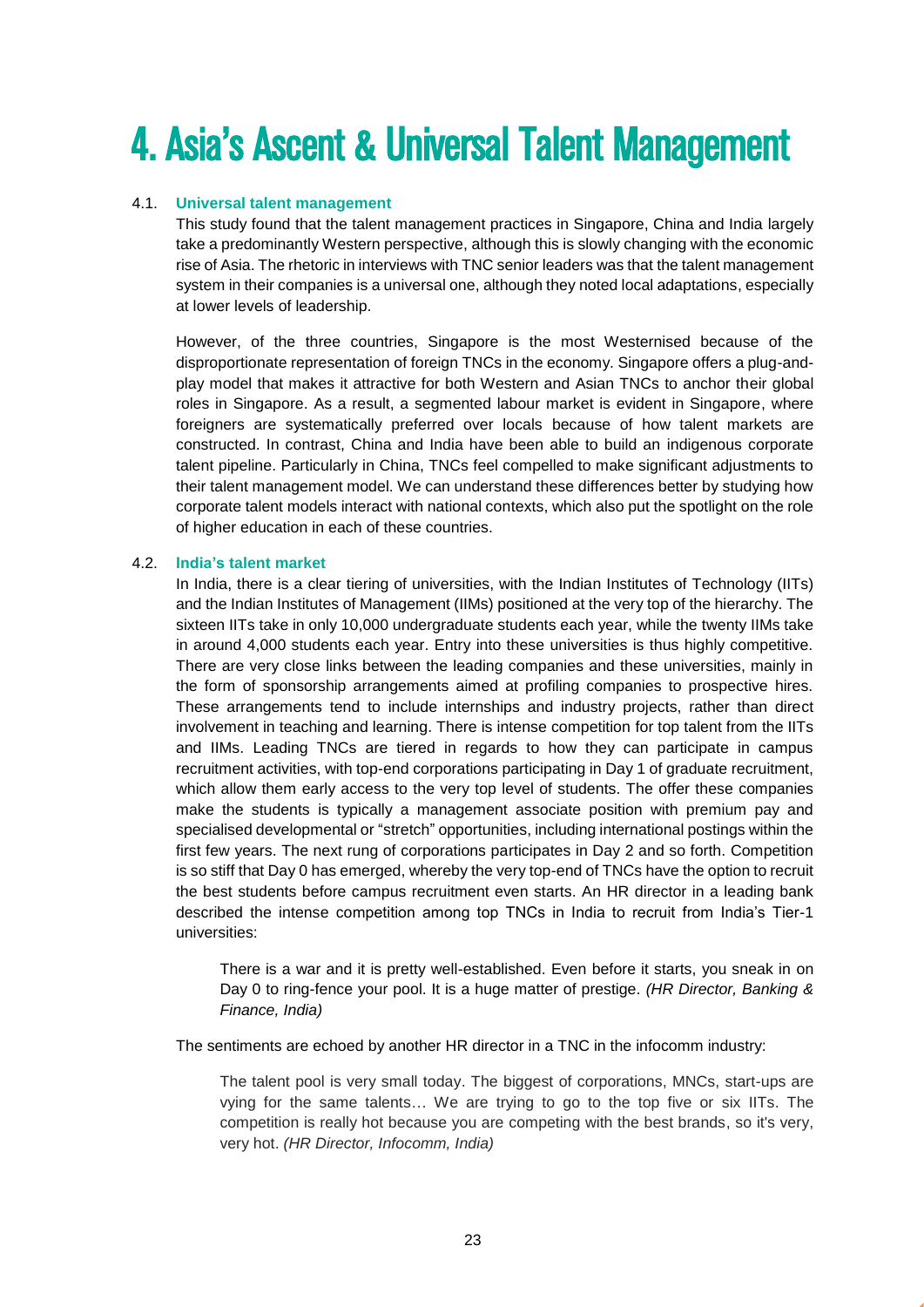Companies feel compelled to offer special developmental opportunities to attract Tier-1 recruits. The above-cited HR director in a TNC in the infocomm industry explained further:

For the rest of the colleges, we are pool-hiring, which means we hire from a pool and then we distribute based on what is required. For IITs, we go for a special job description [for] a role which is created for them. For IITs, we cannot go for pool-hiring. They would want to know what are we, how are we going to work, and all that because otherwise, they will not join. *(HR Director, Infocomm, India)*

When asked the reason for recruiting from these universities, there are references to the "intellectual horsepower" of these students, but more often than not, interviewees indicate that these students have been thoroughly tested through the highly competitive examination system and therefore "must be talented". Such discussions typically include reference to the fact that entry into IITs and IIMs is harder than getting into elite American or British universities, and that there are many notable alumni who are running global companies. An R&D director in infocomm in India provided the following explanation:

It's simply [because] the entry criteria is so high. [The applicant acceptance rate at] Harvard [University] is about five and a half percent. For IITs in India, [it] is less than one and a half percent. The course curriculum, there will be some differences…but it's not dramatically different. I think the filtering process they go through…is what sets them apart. *(R&D Director, Infocomm, India)*

Consequently, there is very little evidence provided in terms of the marginal productivity of these students that justifies the huge investments in them. In some cases, the performance expectations are in fact waived. An HR manager in a TNC in India in the pharmaceutical industry described a new programme she designed to recruit these IIT graduates who earn salaries comparable to those with six to eight years of experience in the organisation:

The trainees don't know the industry, [they] don't know the products but they are not expected to know. We take off the performance. *(HR Manager, Pharmaceutical, India)*

There is evidence that the high demands from these elite university students, who tend to leave the organisations after a few years, are frustrating to the very top-end of corporations. As such, they increasingly experiment with recruitment from Tier-2 universities, who are seen to be just as good, given time. For instance, The HR manager of a leading bank in India lamented:

There is prima-donna behaviour among Tier-1 graduates. Some demand to get sent overseas within 6 months of joining, as well as hefty salary hikes. They are a very bright lot to be sure, with the ability to question and challenge the status quo. What we can't manage is 80 percent in that category and compensate them in that way. Because a lot of them leave to join start-ups and Ivy League universities, they typically stay for two years. That's why we have to alter the strategy to look into Tier 2. These recruits stay on. They do similar jobs; we won't differentiate. The pay scales are different but it will normalise over time. *(HR Manager, Banking & Finance, India)*

Still, these Tier-1 campus recruitment activities continue to feature high on the talent programmes of leading TNCs in India as part of cementing their corporate reputation. The competition for these top students is also driven by the fact that there are significant cultural as well as cost differences in India, which make it difficult to substitute foreign talent for Indian employees. TNCs also tap on the Indian diaspora to take on important positions in India. These recruitment practices are very well-internalised among Indian employees, who are savvy enough to seek out international postings by way of enhancing their prospects to employers.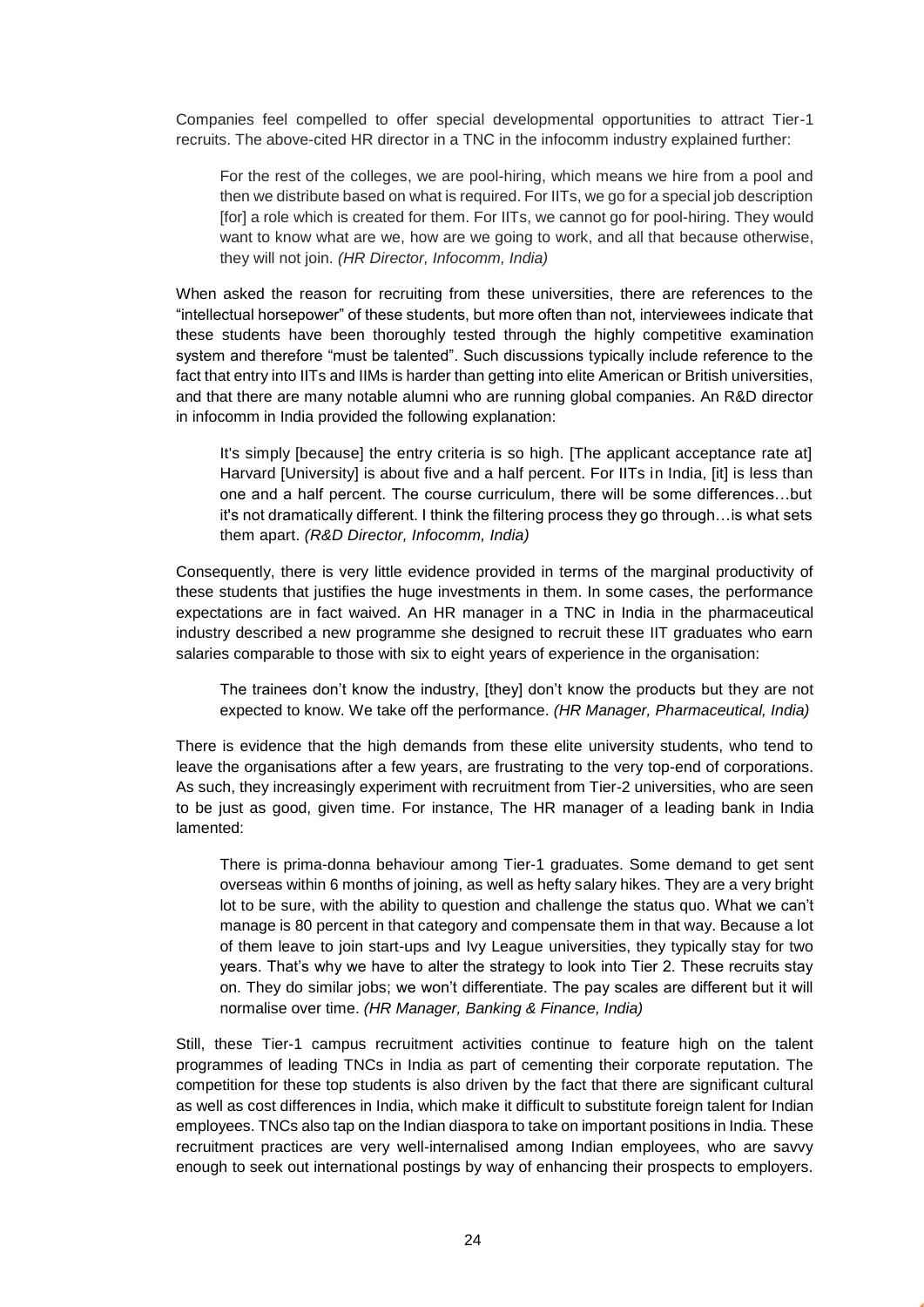In short, the 'War for Talent' model thrives in India, tapping on the narrow talent pool signalled by India's elite skills formation system.

#### <span id="page-24-0"></span>4.3. **China's talent market**

In China, there is also a clear tiering of universities through the 985 and 211 programmes initiated by the Chinese government to promote the development of world-class universities, where large amounts of funding are allocated to these universities. Leading TNCs tap into these universities the same way they do in India.

However, the widening economic base in China has meant that foreign TNCs have lost some of their lustre within a short span of only ten years, which impacts their ability to recruit from top universities. There are increasing numbers of Chinese TNCs and others with global ambitions that offer good opportunities and high salaries in top Chinese cities. The salaries are sometimes significantly more than what is offered by foreign TNCs. There also seems to be a greater willingness among top-ranked Chinese workers to consider working for a local SME or business start-up. Part of this preference for working in local enterprises stems from the recognition that top jobs in Western TNCs will not be in China. Decisions made in TNC subsidiaries in China often require signing off by the company's headquarters. This gives rise to the perception that personnel in such roles are mere "pen pushers", as one of participating companies shared which slows down the pace of innovation in China's rapidly changing market conditions. In other words, working in a Western TNC does not offer the career progression desired by truly top talent. Thus, within a decade, Western TNCs moved from being the employers of choice to having to fight for so-called talent. The HR manager of a Western TNC in the infocomm sector explained:

We are facing very fierce competition with the local competitors. In the past, if you look at the top ten employer name list, the majority will be multinational [companies]. Right now, [in] the top ten, I am sure seven or eight will be the Chinese local enterprises. So the benefits or the attractions of working for multinational companies is not as great as before. *(HR Director, Infocomm, China)*

The Western model of talent management, based on 'War for Talent', cannot thrive in such an environment and requires significant adjustment to the local context. This reflects the fact that doing business in China is not the same as doing business in the United States (US), Singapore or the United Kingdom (UK), as significant local connections and knowledge are required. As a result, Western TNCs are constantly in danger of losing their best people to competitors and have to ensure they invest in significant efforts to build a local talent pipeline. The general manager of a Western professional services company in China explained:

On the one hand, we promote global citizens, but on the other hand, we also want to make sure that there is a chance for local employees to progress, instead of all the important positions being occupied by the Americans, by the Europeans, etc. So we got to strike a balance. We put the assignees here because there is…a gap in the skill, alright, then this person will come over for assignment for two years but in the process, he or she has to...be a mentor to a couple of local future stars, so that one day when this person leaves then there is a local person to pick it up. So that has to be in place. *(General Manager, Professional Services, China)*

There was also some evidence in China of a small number of companies looking to extend their approach to talent management to a wider range of employees due to deep concerns of labour retention. In another professional services company, its China office had to abandon the 'War for Talent' model, and operate with a wider view of talent that puts the company closer to the 'Contest Elite' model: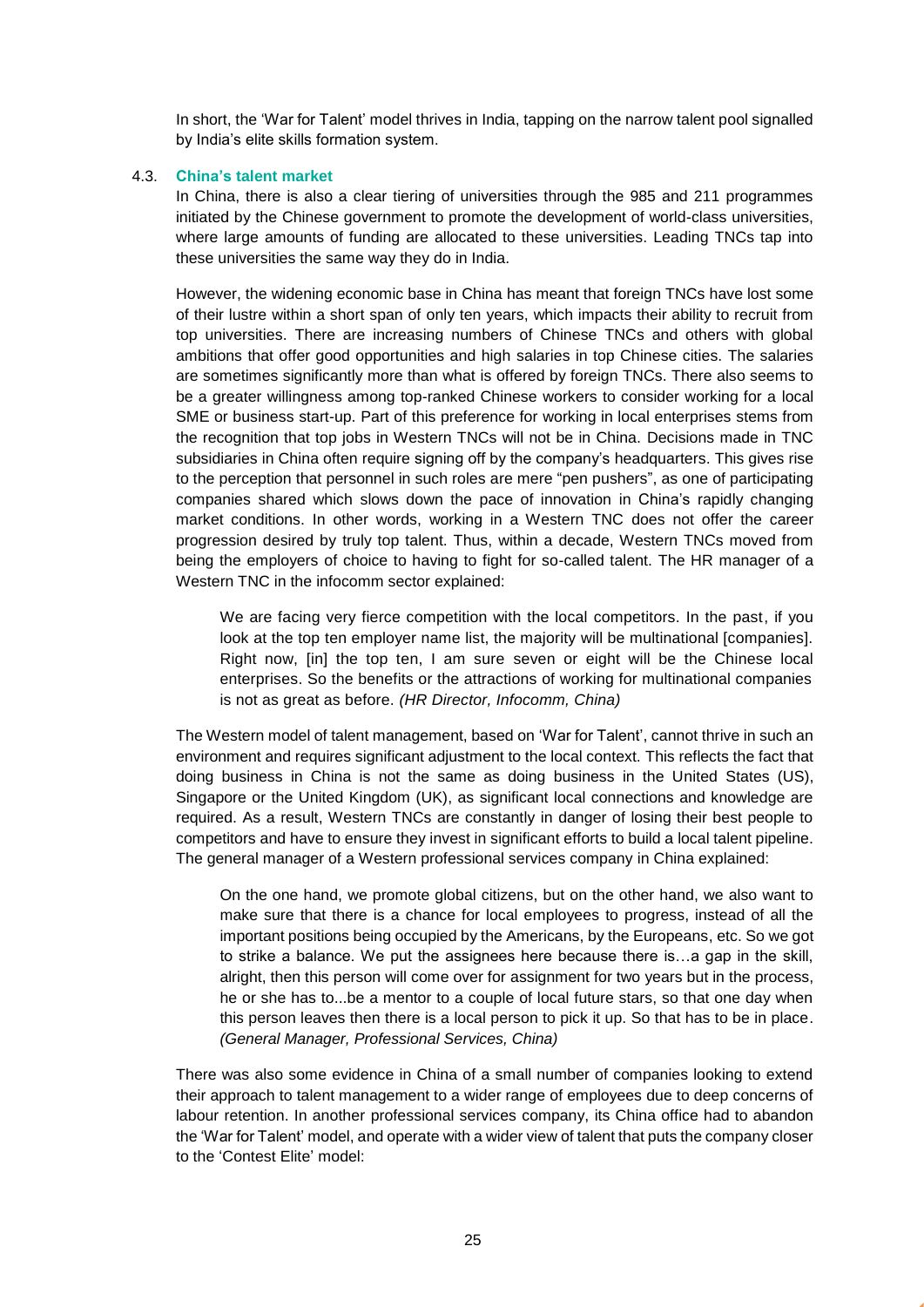Previously, we divide our talent as…those [with] high potential. Let's say, what we call in the 20th and 25th quartile, those are the high potential [talent] that we retain. However, we find that actually if we put a lot more resources and emphasis on that, what about the remaining 70 percent? So to answer your question, I think 80 percent of our people will be treated as talent. *(HR Manager, Professional Services, China)*

By adopting HR analytics, the above-cited company also found that candidates from elite universities may not be the best option for the company as many of them eventually leave, given their significant market power. He explained further:

Previously, our recruitment only focused on the top, top universities in the top, top urban area. We find that actually the best performer [does] not necessarily come from the top university. It's not because they are not bright enough. It's because they come from those universities, they have more opportunities. And therefore, the retention seems not the best part. We do a bit of recruitment analytics and find that [those from lower-tier universities], from a performance perspective, from a loyalty perspective, they stay longer, and they still perform well. So we strategise our recruitment. We still need those people from the top universities, but we put more investment in some other areas. And therefore it changed our recruitment process. I remember that ten years ago we only went to the top four. Now we are going to about twelve of them.

Thus, as in Singapore and India, perceptions of higher marginal productivity of the sponsored elite is not supported by data analytics, with a handful of HR representatives in both countries highlighting that those from lower-tiered universities are just as good, given time. However, in contrast to India where the 'War for Talent' model is firmly entrenched, Western TNCs in China are struggling to sustain such a model, given that students from elite universities have other attractive options, which have weakened the hiring power of Western TNCs. This forces the Western TNCs to rethink their approaches to talent management.

#### <span id="page-25-0"></span>4.4. **Singapore's talent market**

-

In contrast to India and China, Singapore is seen as hosting global jobs in a plug-and-play environment where local knowledge does not carry a significant premium. The same level of intensity in campus recruitment in China and India is not seen in Singapore. In part, this is due to the small number of universities in the country. An alternative explanation is that despite their solid performance in global university rankings, Singapore's universities are not positioned favourably in the local talent market.<sup>2</sup> Within the local structure of competition, local universities are considered less favourably than prestigious overseas universities. Although there is a narrow and highly competitive system of secondary and junior college education, there is a relatively flat hierarchy among Singapore's universities, which in fact do not take in the brightest. For instance, top junior colleges prepare students for prestigious overseas education. The Public Service Commission, whose scholarships sit at the pinnacle of the talent market in Singapore, likewise sends its crème-de-la-crème to top universities abroad.

As is demonstrated in China and India, corporate talent markets reflect how local graduates are positioned in national talent markets. This does not mean that TNCs do not hire from local universities, but that the hires are not favourably positioned within the internal labour markets of TNCs. A Singaporean HR manager of a professional services TNC in Singapore explained his hiring strategy:

<sup>2</sup> For example, the National University of Singapore has been consistently ranked among the world's top 30 universities. By contrast, the Indian Institutes of Technology are ranked >170th in major university rankings. A handful of top Chinese universities are in the global top 50–100 universities.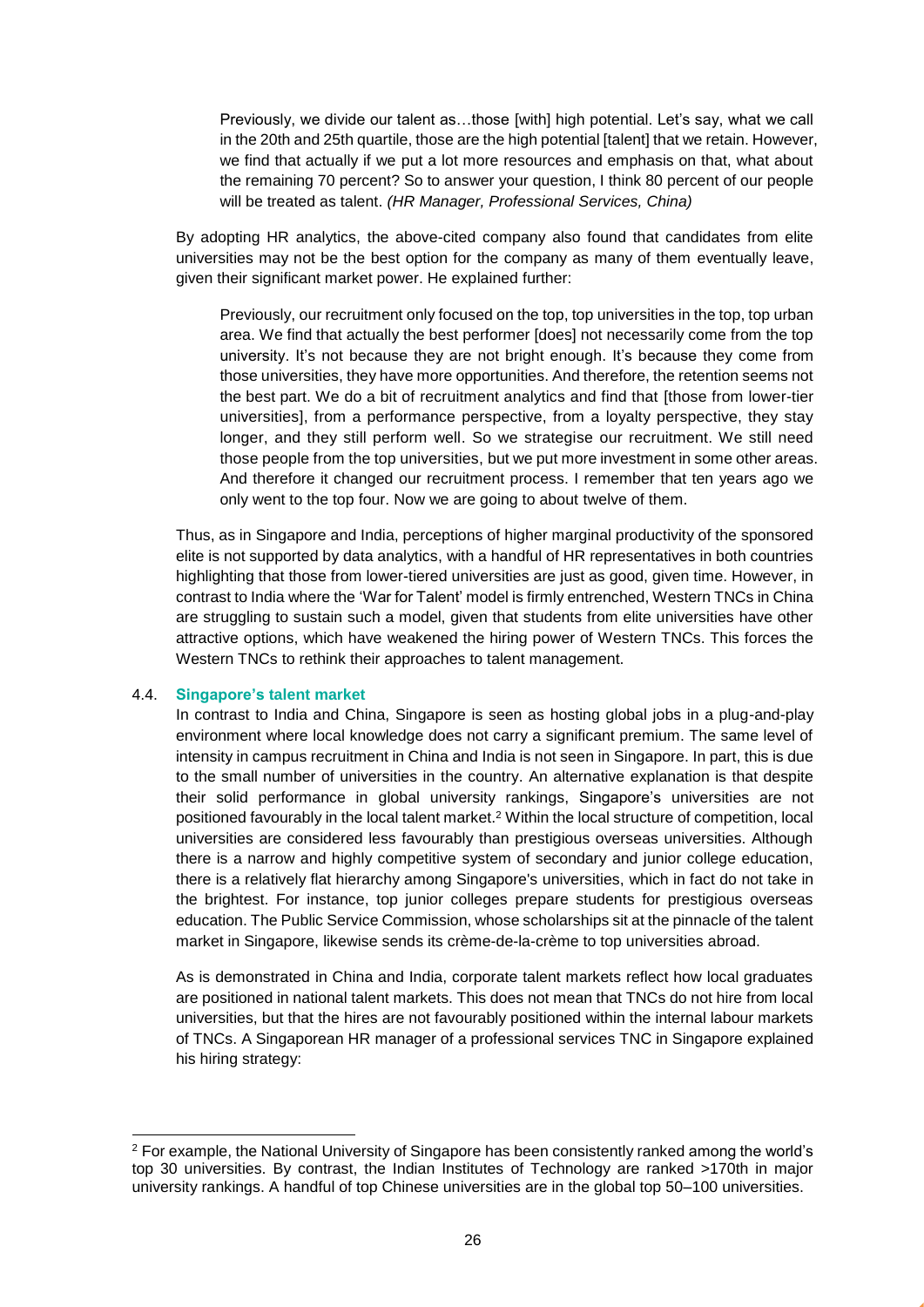If I'm hiring an entry level person for auditing and I need to hire one person. I want that person to be a Singaporean out of a Singapore university. Probably NTU, which is very, very focused – the most established auditing school. If I'm looking for somebody who can bring in work in consultancy and lead the work in an area that I don't understand and know nothing about, and he has to be self-motivated to build the business independently, he will probably be in his late 30s, early 40s, white, male, English native speaker, English/Australian experience, and that's very different from the auditors. So there is a huge difference. *(HR Manager, Professional Services, Singapore)*

Meanwhile, foreign talent posted to Singapore have already been identified as high potential with the posting seen as a stretch opportunity, giving less room for Singaporeans to demonstrate their talents. The absence of middle-level jobs to provide stretch opportunities to locals to demonstrate their capabilities put them at a greater risk of being sidelined under the 'War for Talent' model.

There is some evidence that the tightening of Employment Pass numbers in recent years is making the distinction between foreign talent and local talent sharper. Local campus recruitment is intensifying, but to take in what has been described as "mediocre" local talent, according to one Singapore-based HR executive in a professional services industry. The practice of hiring of more locals supports the posting of allegedly more talented foreign workers from elsewhere to Singapore. She explained:

People that come here, they have to fight to come here. For the locals, it is like any mediocre Singaporean, which is the situation now, which wasn't like this two, three years back. So we hired forty-plus campus graduates. We don't even look at their results. We don't even look at their university performance. They don't even have to come from an IT background, because we need to hit the numbers. *(HR Executive, Professional Services, Singapore)*

The weak positioning of locally trained Singaporean talent offers an alternative way of understanding the oft-cited weak attributes of Singaporean workers in terms of presentation skills and speaking up, etc., which is seen as preventing them from being benchmarked as corporate talent. In the previous study (Brown and Lauder, 2014), there was some evidence that the qualities of Singaporean workers were not always recognised in Western TNCs, not because they lacked the signifiers of talent, but due to the degree of prejudice in the way managers viewed Singaporean workers. This study confirms the findings and offers an explanatory model for understanding this alleged talent deficit that runs counter to the dominant discourse of the weak attributes of Singaporean workers. The relatively less elitist feature of Singapore's university system does not enable TNCs to readily lock into the local talent market using their preferred 'War for Talent' model. The limited premium on local knowledge in Singapore's plug-and-play business environment, along with the absence of middle-level jobs, will continue to impede the chances for Singaporeans to move to the top of the talent market.

Seen from this perspective, reducing the signifiers of talent to a list of attributes that can be converted into training programmes to train top Singaporean corporate talent is insufficient unless accompanied by a shift in terms of how Singaporean workers are positioned in the local talent market. Overcoming segmentation in the labour market that privileges non-locals will require a change in corporate talent strategy. More attention needs to be paid to how organisations use talent management to structure their workforce in ways that may ultimately inhibit the career progression of Singaporean talent. While it is crucial to give Singaporeans more opportunities to develop the skills and work experience (including overseas assignments) to match the talent profiles used by top companies, it is equally, if not more critical to challenge the artificial ways in which companies define talent.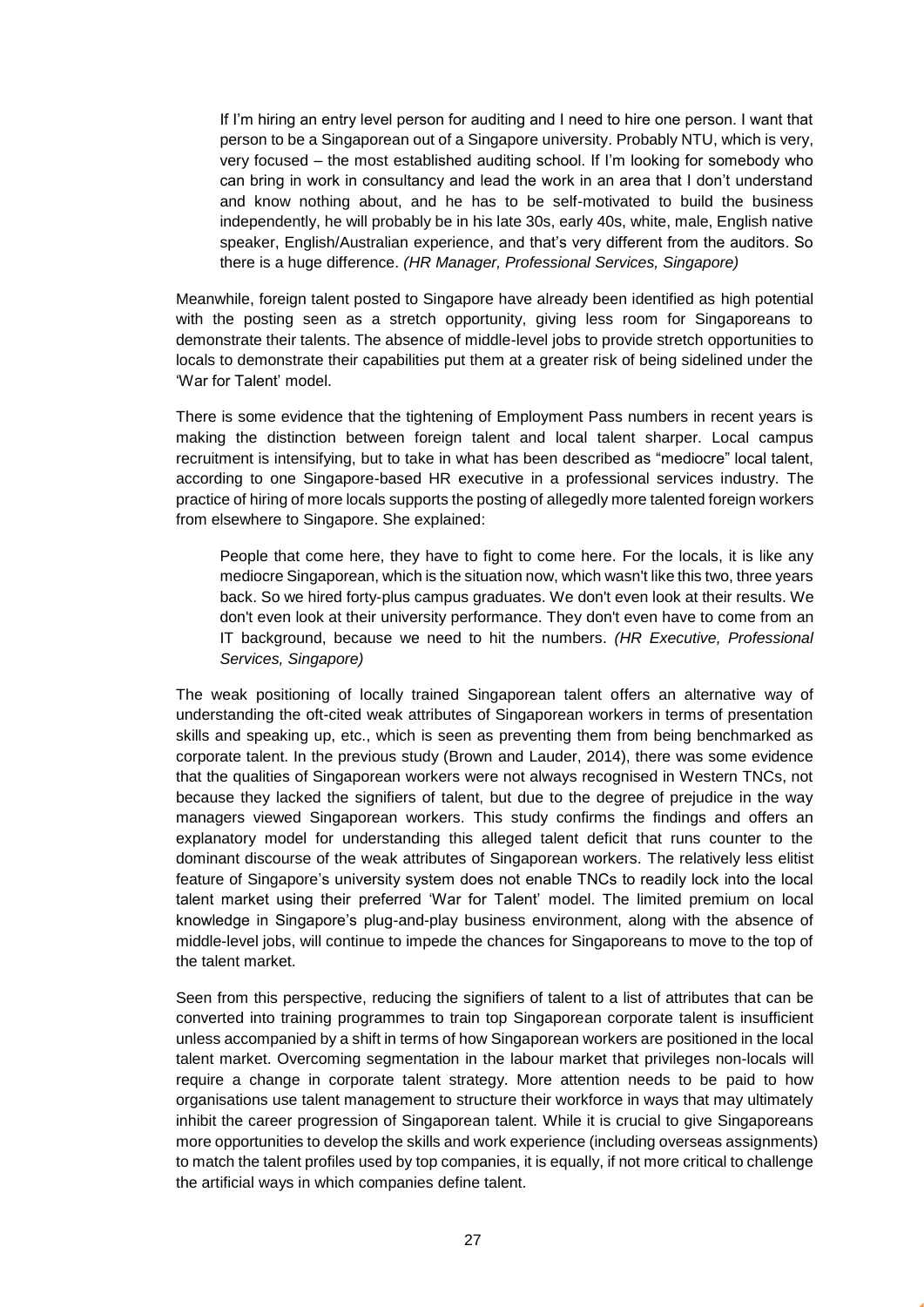Might Singaporeans be better positioned for top jobs in Singaporean or Singapore-based companies? The empirical evidence does not indicate that this is so. Among the handful of Singapore TNCs that were interviewed, the same 'War for Talent' model dominates, which privileges foreign hiring at the top levels. One HR manager in the banking and finance industry in Singapore was candid that the hiring of foreign talent for top positions was a recent development. She shared:

Probably in the last maybe ten years, we started recruiting a little bit more foreigners. Probably in the first 30 years, it was really predominantly local. *(HR Manager, Banking & Finance, Singapore)*

Similarly, with the exception of one biotech SME, the five other Singapore-based local enterprises and start-ups in our sample were similarly engaged with the 'War for Talent' model.

#### <span id="page-27-0"></span>4.5. **Summary**

Based on the comparison of corporate talent models of TNCs in Singapore, India and China, as outlined in this chapter, we do not find support for TNCs' claims that they operate based on a universal talent management system across their different subsidiaries. Under certain conditions, particularly in the context of a significant labour shortage, as in China, TNCs do adjust their corporate talent model. We also argue here that the alleged Singaporean talent deficit cannot be viewed as simply the result of the lack of particular behavioural competencies, but a case of how Singaporeans are not favourably positioned within the internal labour markets of TNCs. This is a consequence of the relatively less elitist feature of Singapore's university system that does not enable TNCs to readily lock into it using their preferred 'War for Talent' model. However, there is little to suggest that Singapore is better off shifting to a more elitist local university system. Rather a longer-term strategy of encouraging and incentivising TNCs towards a more inclusive corporate talent model will have far more equitable outcomes for the Singapore workforce as a whole. The deficiencies of the 'War for Talent' model in creating a talent pipeline in the context of rapid change provide a valuable starting point to foster change in corporate practices.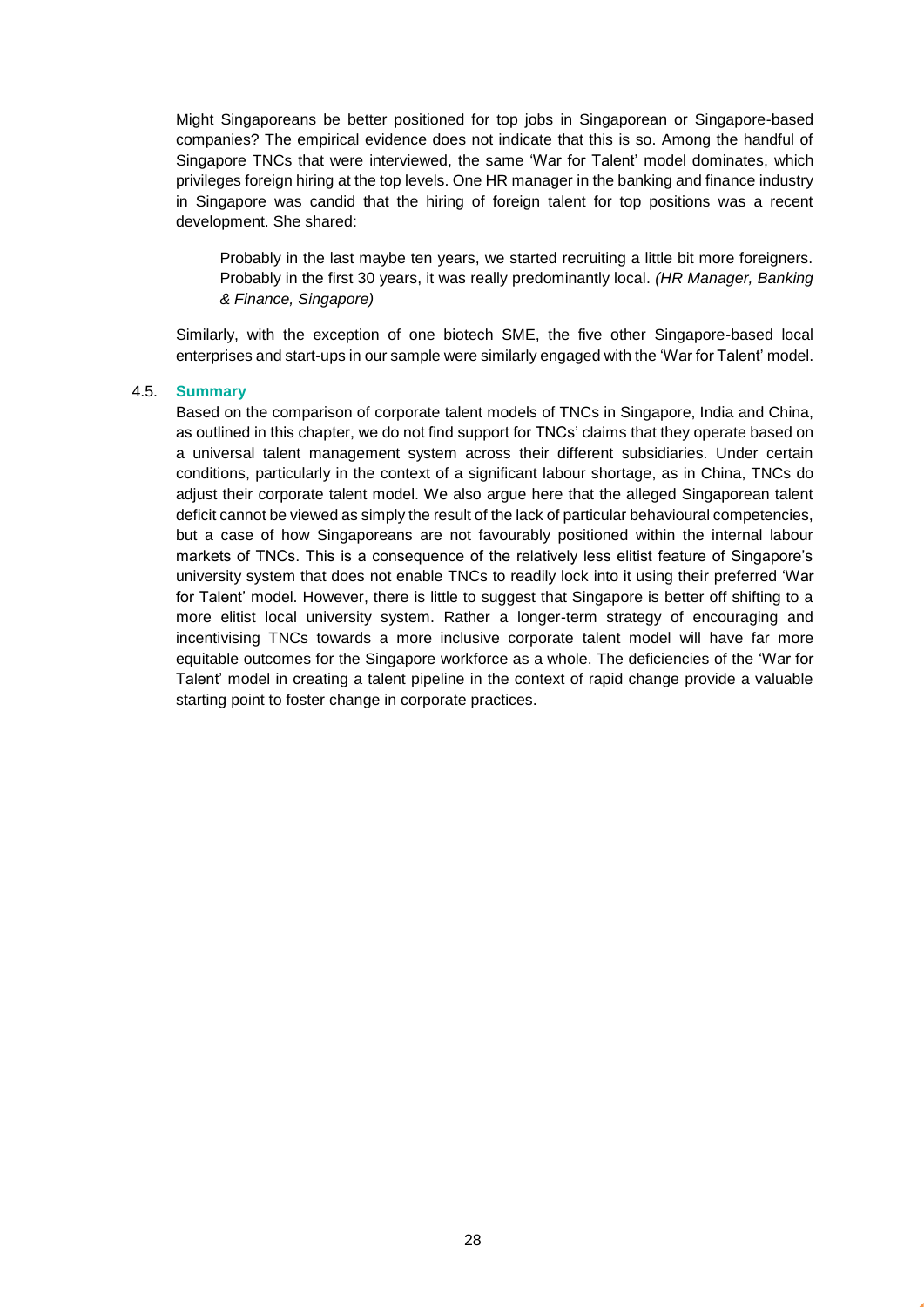# <span id="page-28-0"></span>5. Business Performance and Skills Study

### 5.1. **Talent management practices in Singapore**

<span id="page-28-1"></span>The Business Performance and Skills Survey (BPSS) collected information on how widespread the presence of talent management programmes was among business establishments in Singapore. BPSS respondents were senior representatives of the establishment.

#### <span id="page-28-2"></span>5.2. **Frequency of formal talent management programmes**

Of the 3,000 establishments surveyed, less than one-quarter (22 percent) reported having formal programmes in their companies for managing high potential staff (hereafter Formal Talent Management Programmes or TMPs), as indicated in Figure 3.



### Figure 3: Existence of formal TMPs to manage high potential staff

Multinational companies (MNCs) reported having TMPs much more frequently than non-MNCs. Among these MNCs, those with headquarters (HQ) in the UK and US reported to have TMPs more often than those with HQs in other locations. Around 30 percent of Singaporean MNCs reported having TMP, lagging around 8 percentage points behind the UK and US, but well ahead of France, Germany and Japan. However, it should be noted that sample sizes are small for some of these locations – in particular France and Germany. Figure 4 provides the frequency of TMP by company type and location of headquarters.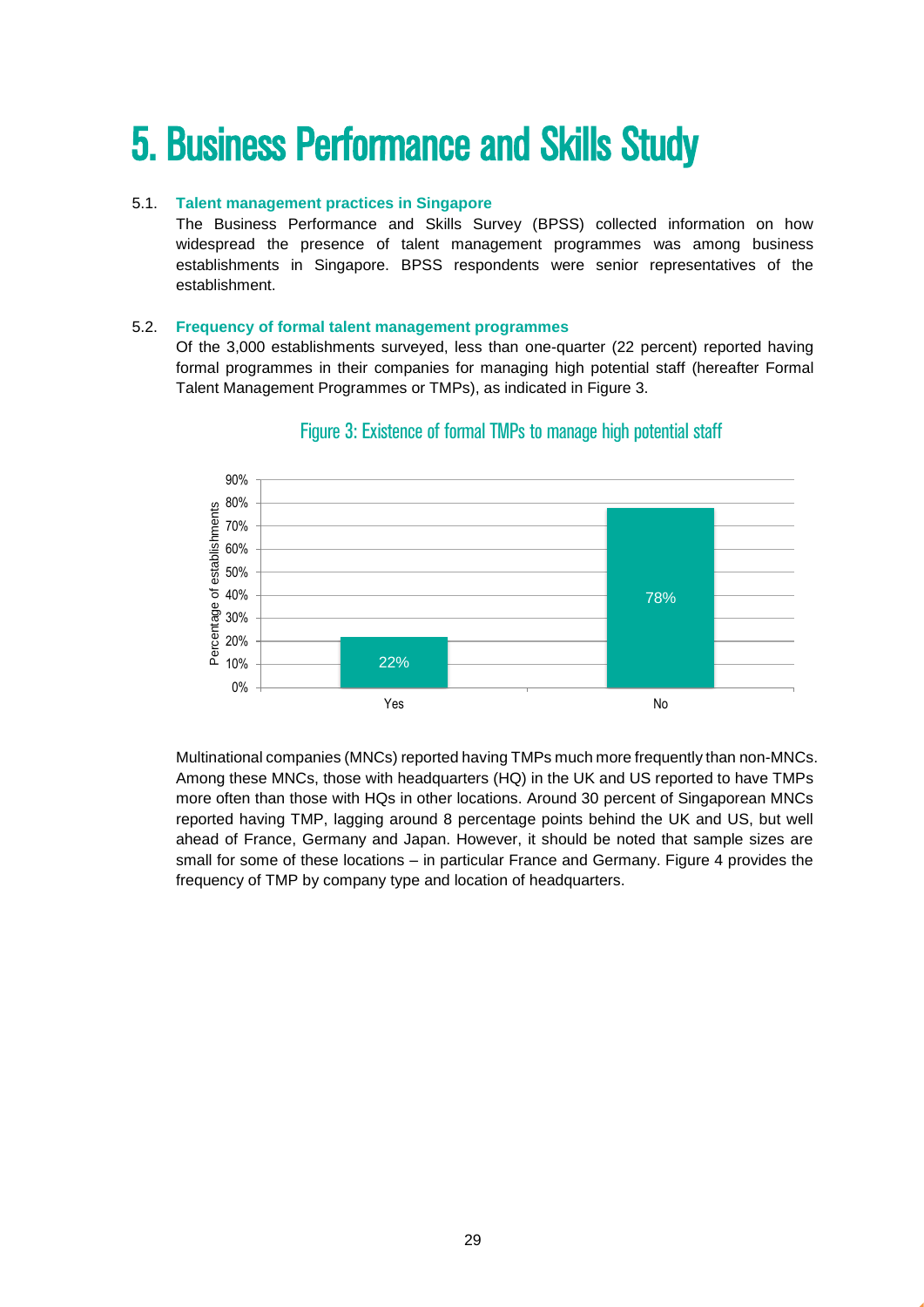

Figure 4: Existence of formal TMPs by type of company and location of headquarters

*MNC= Multinational company. N: USA= 73; Japan= 66; China = 54; Germany = 34; France = 18; UK = 44; Singapore = 737; Others = 217.*

#### *Source: BPSS data.*

The size of the establishment appears to be an important factor in the setting up of a TMP (Figure 5). Larger establishments reported to have TMPs much more frequently than mediumsized and smaller establishments. While almost 45 percent of establishments with 250+ employees reported having a TMP, fewer than 35 percent of establishments between 50 and 249 employees did. Only about 20 percent of establishments with fewer than fifty employees had a TMP.



#### Figure 5: Existence of formal TMPs by size of establishment

A high proportion (60 percent) of establishments with TMPs indicated that only up to 20 percent of their employees are considered high potentials. Interestingly, while the size of the establishment co-relates with the incidence of a TMP, establishment size does not have a positive relationship with the percentage of employees identified as "high potential". Figure 6 shows that there is little evidence to support the idea that smaller establishments have a more generous view of the capabilities of their staff. This finding is consistent with the qualitative

*Source: BPSS data.*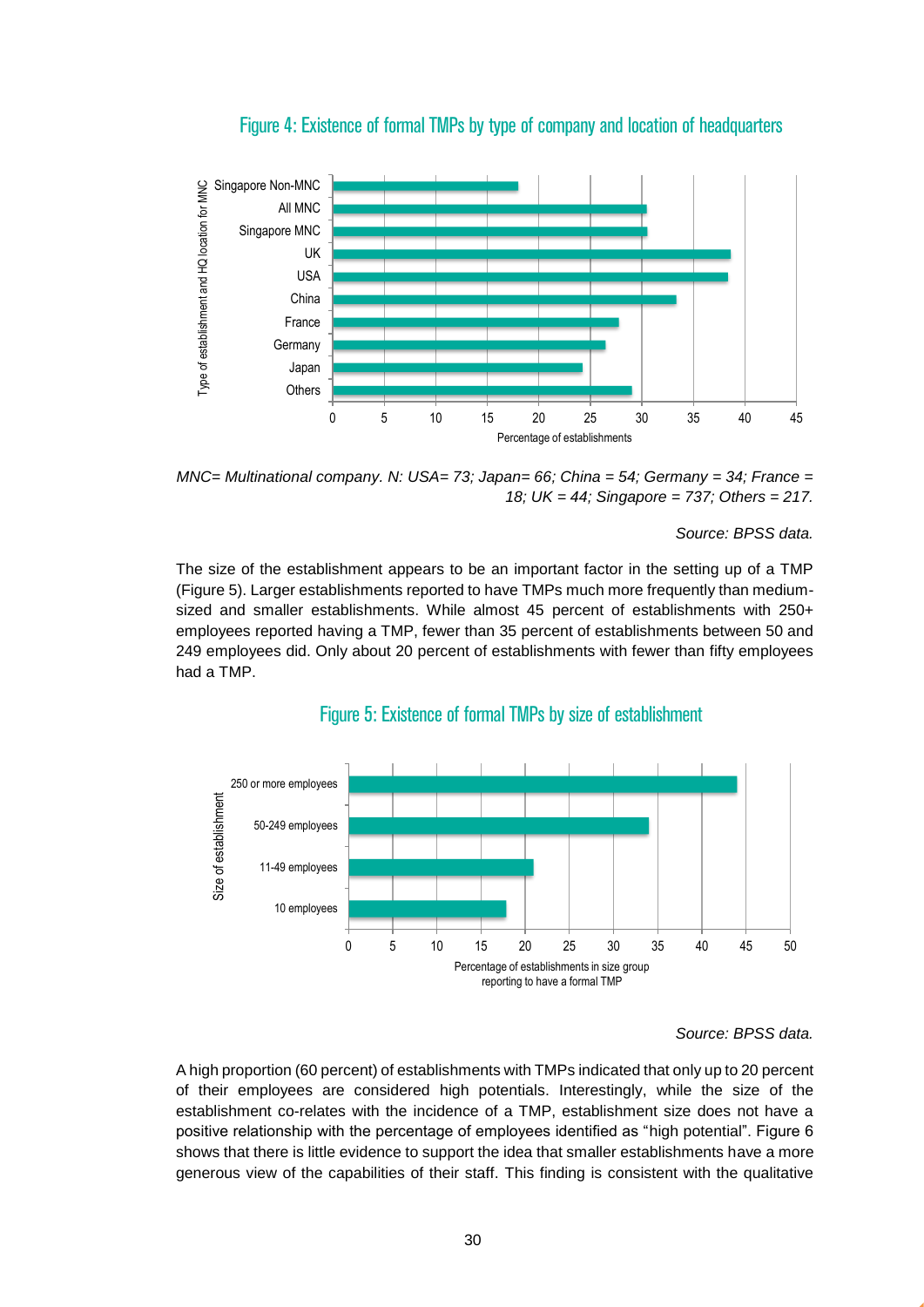dataset that found local enterprises and start-ups to be just as caught up with the 'War for Talent' model.



### Figure 6: Percentage of employees identified as high potential by company size

*Source: BPSS data.*

#### <span id="page-30-0"></span>5.3. **Nature of formal TMPs**

In the BPSS survey, establishments were asked about the existence of six elements in regards to the nature of their talent management programmes, namely:

- Formal identification of strategically important positions or roles within the establishment;
- Extended training/development opportunities for high potential staff;
- Extended monetary benefits for high potential staff;
- An accelerated promotion track for high potential staff;
- Opportunities for international assignments; and
- A mentorship scheme.

Based on their response, the most common elements were extended training and key role identification (Figure 7)*.* Over 85 percent of those establishments that had a TMP included these two elements. This is consistent with the qualitative findings on the scope of developmental opportunities provided to high potential talent to undertake key strategic roles under the 'War for Talent' model. Monetary benefits and an accelerated promotion track were also widespread at around 75 percent of establishments. Mentorship schemes and international assignments were included in over 60 percent of establishments.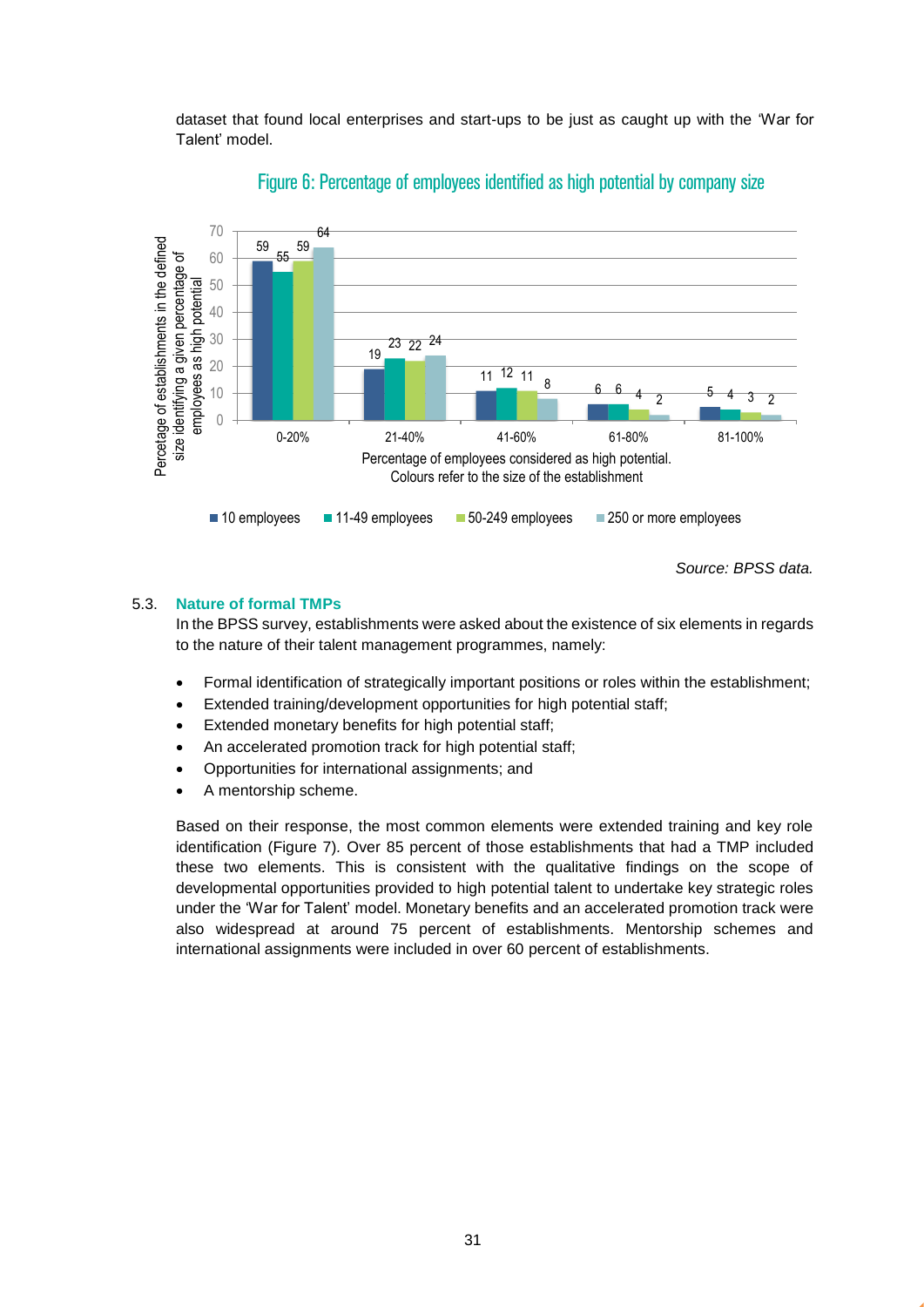### Figure 7: Frequency of elements in formal TMPs



*Source: BPSS data.*

#### <span id="page-31-0"></span>5.4. **Workforce characteristics and TMPs**

Here, we review the relationship between TMPs and particular workforce characteristics. Specifically, we review the frequency of TMPs and the proportion of workers in the establishment who are:

- Managers or professionals;
- "Knowledge workers" (or who "primarily think for a living");
- University degree holders;
- Considered high potential;
- Considered to add significant value to the business;
- Candidates for promotion; and
- Foreign.

Figure 8 shows the relationship between the existence of formal talent management progress and selected workforce characteristics. The figure shows the share of establishments that reported to have a formal talent management programme, according to the proportion of workers with the above-mentioned characteristics. The bar colours in the figure relate to the share of workers in the establishment who possess the characteristic. For example, around 17 percent of the establishments that indicated that up to 20 percent of their workers are knowledge workers, reported to have a formal talent management programme, whereas around 21 percent of the establishments that reported that between 21- and 40 percent of their workforce were knowledge workers reported to have a formal talent management programme. This suggests a positive relationship between the rate of knowledge workers in the establishment and the existence of a formal talent management programme.

On the whole, Figure 8 shows that there is generally a positive relationship between the existence of TMPs and these characteristics (the greater the proportion of workers exhibiting each of those characteristics, the greater proportion of establishments reporting to have a TMP in place), except in the case of "foreign workers". This suggests that TMPs are particularly important for stratifying workers in cases where there is a larger proportion of knowledge workers. This is consistent with the qualitative findings that TMPs may, in fact, be a tool to stratify and legitimise the reward of a narrow pool of workers in the context of a higher skills and qualification base of the workforce. That the positive relationship does not hold between the existence of TMPs and proportion of foreign workers is not surprising and can be explained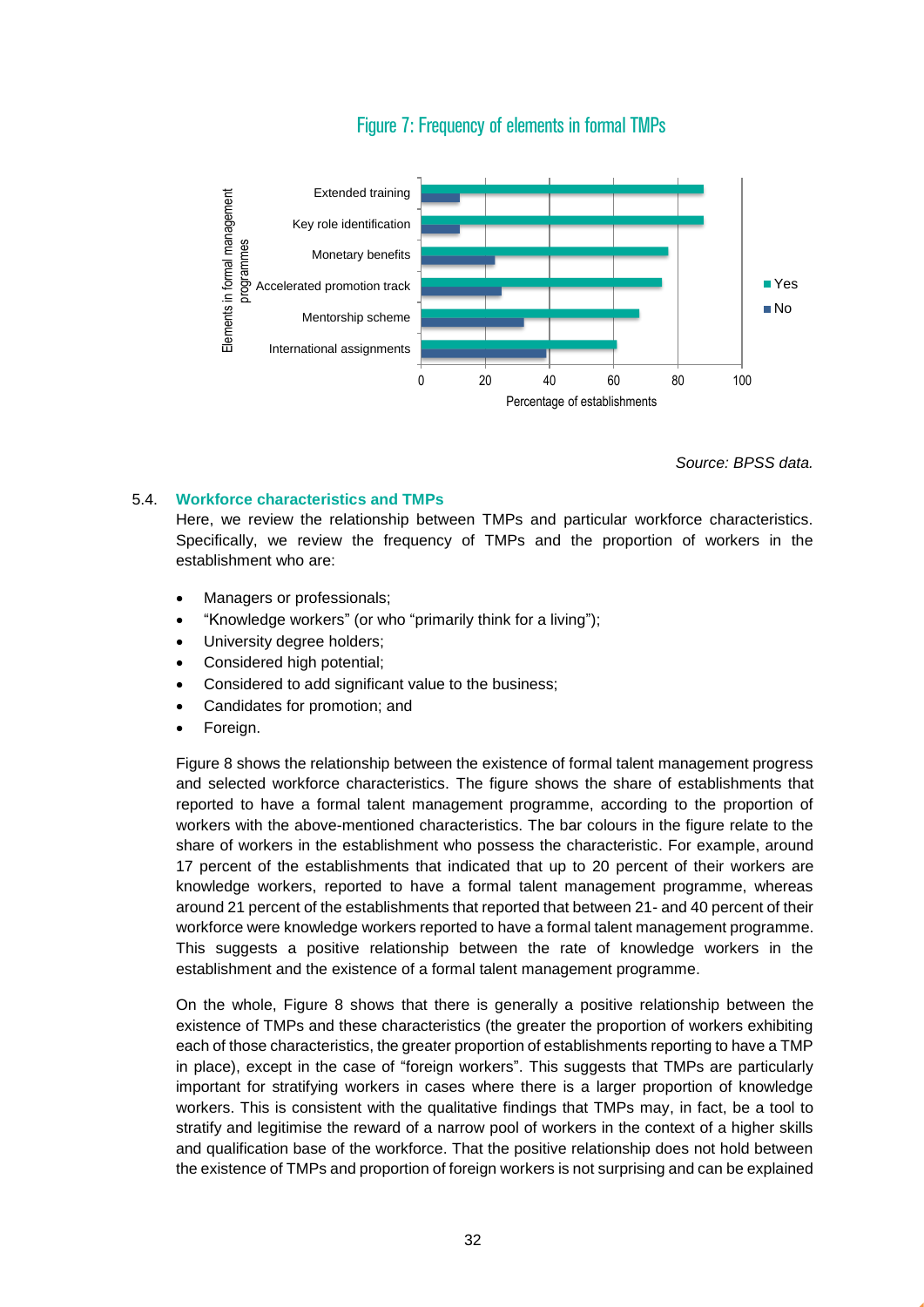from the qualitative findings that the foreign talent tend to occupy the top strategic positions, which are fewer in number.



Figure 8: Existence of formal TMPs by selected workforce characteristics (percentage of employees in the category)

Colours refer to the percentage of the workforce reported to possess each characteristic in the establishment

*Source: BPSS data.*

Looking at the workforce characteristics in Figure 8, the ones that tend to be more frequently associated with the existence of a TMP are those related to future performance aspects (high potential; candidates for promotion), more than current performance (add significant value to the business), professional categories and type of work (managers/professionals, knowledge workers) or workers' demographic characteristics (level of education, nationality).

#### <span id="page-32-0"></span>5.5. **Career advancement, remuneration and other benefits**

Here, we examine the relationship between the existence of TMPs, internal labour markets and the distribution of benefits. BPSS looks at the existence of internal labour markets retrospectively and prospectively and asks respondents about the percentage of current senior positions in the establishment that were internal promotions, as well as about the percentage of current full-time employees that have opportunities for career advancement. Figure 9 reports on the share of establishments reporting to have a formal TMP, according to the extent to which their current full-time (FT) workforce has opportunities for career advancement and to which current senior positions were internal promotions. The figure takes 20 percent as a baseline or benchmark for comparison between groups. For example, around 12 percent (8 percentage points lower than the 20 percent baseline) of the establishments that reported that up to 20 percent of their current FT employees have opportunities for career advancement also reported to have a formal TMP, whereas the figure was around 34 percent for the establishments that reported that 81–100 percent of their FT employees have opportunities for career advancement. Both of these aspects (the extent of opportunities for career development and extent of senior positions being the result of internal promotions) tend to have a positive relationship with the existence of TMPs, as reflected in Figure 9.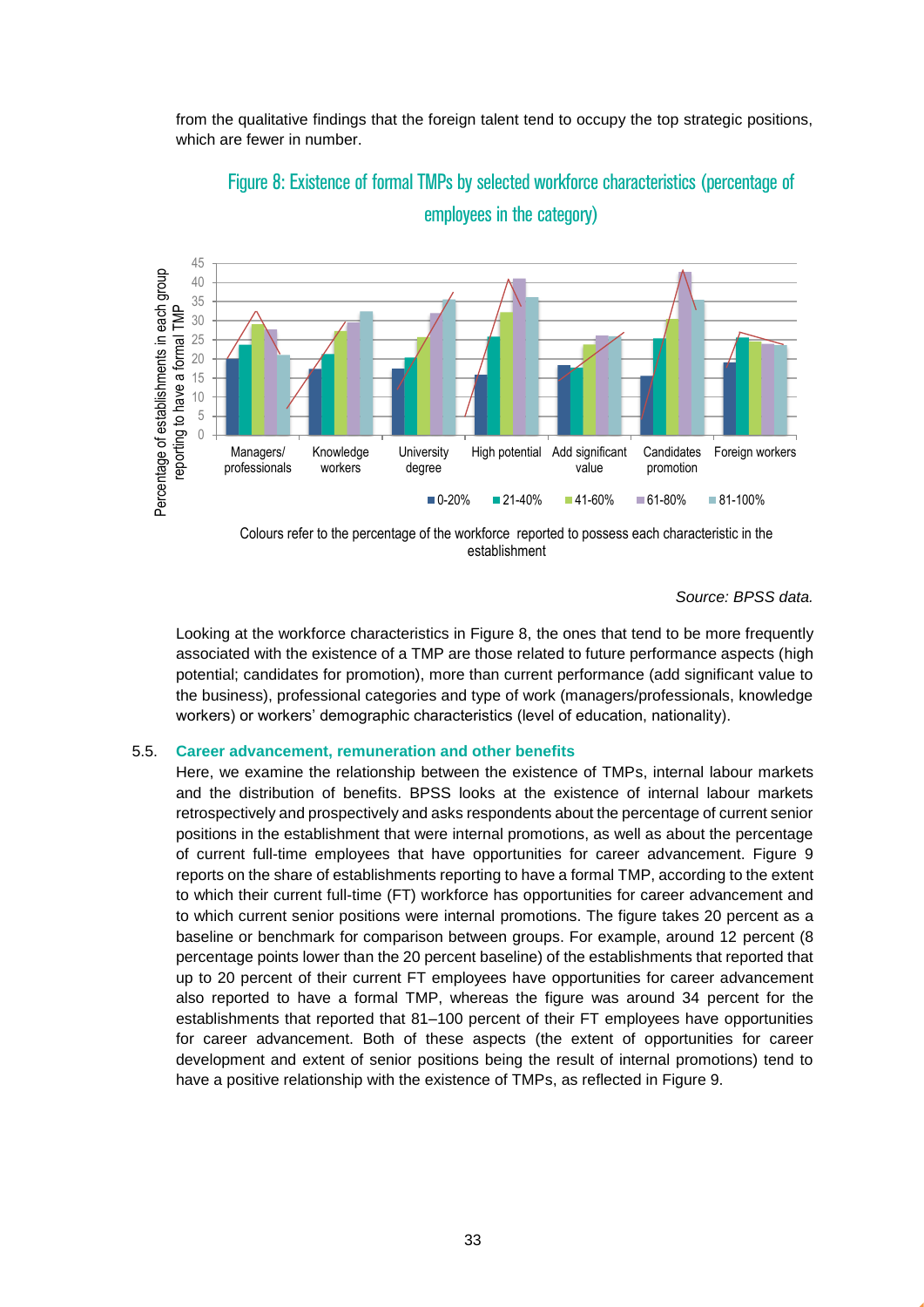

### Figure 9: Existence of formal TMPs and internal labour markets

■ % of current FT employees that have opportunities for career advancement

 $\blacksquare$ % of current senior positions that were internal promotions

*Source: BPSS data.*

Finally, we review the relationship between the shape of rewards related to pay and the existence of TMPs. We focus on three aspects, namely the share of full-time employees with:

- High wages (more than \$6,000 per month);
- Access to a bonus based on overall performance of the company; and
- Access to individual performance related pay.

All three aspects are positively related to the existence of TMP – in particular in the case of high pay (Figure 10). Figure 10 relates the extent to which the existence (and spread) of high salaries, bonus for overall performance and individual performance related to pay within the establishment and the existence of formal talent management programme are related. Again, 20 percent is taken as a baseline for illustrative purposes. The figure shows that almost 20 percent of those establishments, where 0–20 percent of employees earn over \$6,000 per month, reported having a formal talent management programme, whereas around 31 percent of those that reported that between 21–40 percent of their employees earn over \$6,000 per month did.

TMPs are more common in companies in which a high proportion of the workforce receives high salaries. When only a small proportion of employees in the establishment have access to individual performance-related pay, TMPs are much less common than in companies where higher proportions of the workforce receive it. This is also the case for bonus payments, relating to the overall performance of the company, but here differences are smaller. This would be consistent with the argument that TMPs may be used as a way to legitimise pay differences based on individual differences.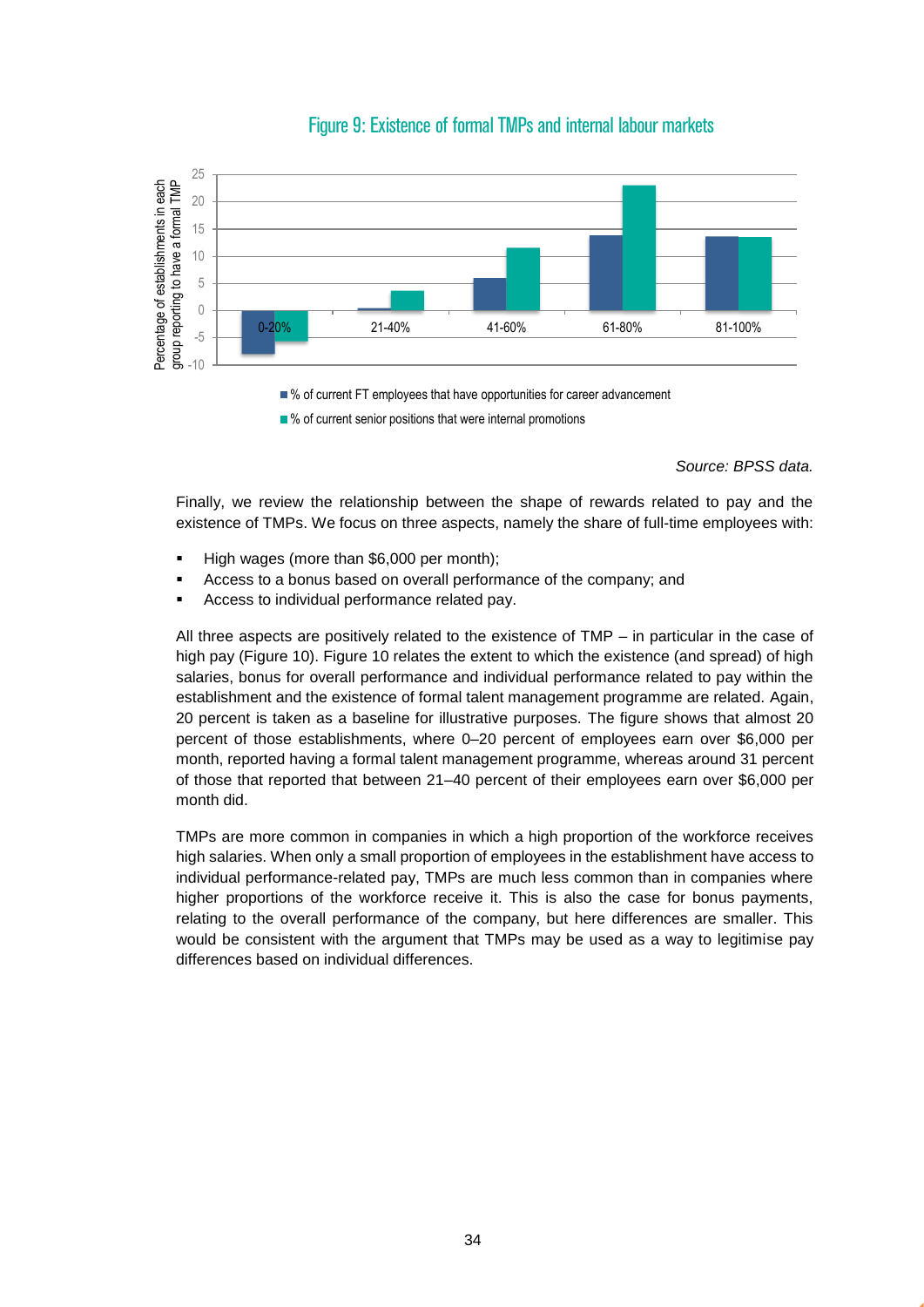



*Source: BPSS data.*

#### <span id="page-34-0"></span>5.6. **Summary**

The BPSS survey supports the qualitative finding that establishments in Singapore with TMPs tend to operate with a narrow view of talent. The survey found talent was identified to be just 20 percent of the workforce for a significant majority of establishments (60 percent). The weak relationship between the percentage identified as high potentials and the proportion of the workforce said to be adding significant value to the business confirms the qualitative finding that the talent identification is not based on skills or performance. The positive relationship between the existence of TMPs and workforce characteristics such as proportion of knowledge workers, and proportion of those earning high wages (>\$6,000) further confirms the qualitative finding that TMPs are introduced as a way to stratify the workforce in cases where establishments are already operating with a higher skill and qualification base in their workforce.

The absence of TMPs for the larger proportion of establishments in Singapore (78 percent) does not, in and of itself, suggest that these establishments are operating with a wider view of talent. In fact, the qualitative data suggest that some of the 'War for Talent' strategies, such as elite university hiring and buying of talent from leading competitors for key strategic roles are as common among the smaller companies in the qualitative dataset, who may not need to formalise the arrangement through a TMP. An area for further study in future BPSS surveys is thus to uncover possible non-formalised talent management practices in establishments without formal TMPs.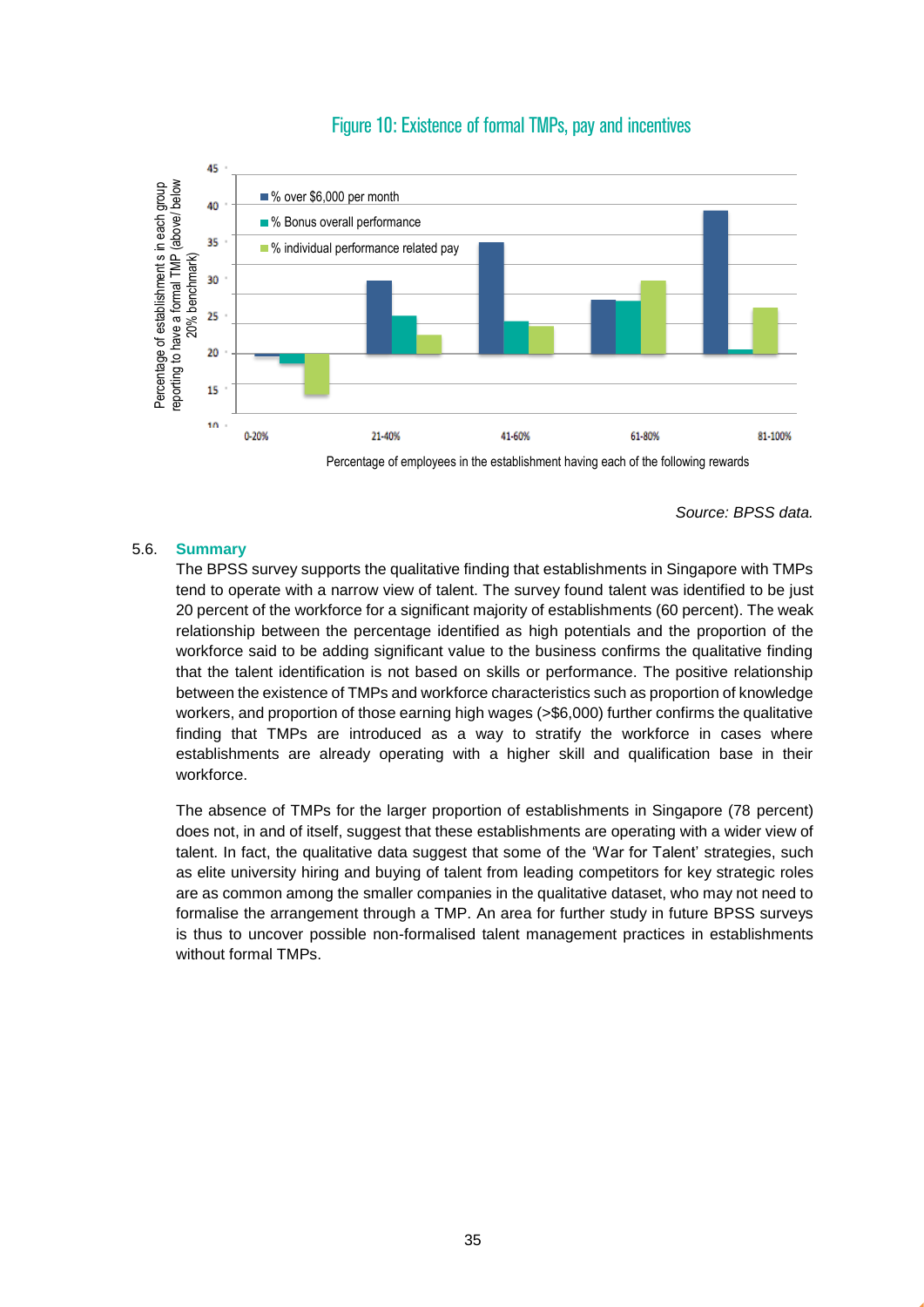# <span id="page-35-0"></span>6. Implications for Skills Policy

### 6.1. **Beyond the alleged Singaporean talent deficit**

<span id="page-35-1"></span>A key value of comparative research is the opportunity to question dominant discourses to enable shifts in understanding. The discourse on talent in Singapore is premised on alleged skills shortages and particular deficits of Singaporean workers that then compel companies to demand foreign talent. The comparative examples of China, India and Singapore highlight the need to take account of the relationship between national and corporate talent markets. In China, where there is a perceived shortage of top talent available to Western TNCs, there is, in fact, some evidence of companies extending their talent management model based on a wider view of talent. This study, therefore, challenges the current dominant discourse in Singapore on the shortage of local talent or skills deficit, providing evidence that the weak standing of the Singapore workforce at higher skill levels relates to the weak institutional structuring of opportunity for them rather than any actual talent deficit.

An expedient but short-sighted response is to shift the university system in Singapore to demonstrate higher levels of elitism, as is the case in India and China. However, this flies in the face of creating a more inclusive society and shared economic prosperity. It would also undermine significant societal investment in education and the basic aims of SkillsFuture. Moreover, the 'War for Talent' model has been challenged by this study and is not likely to build the skills base for firms to meet the challenges of technological change and international competition. The limited premium on local knowledge in the Singapore context and the absence of middle-level jobs to provide stretch opportunities for locals to demonstrate their worth will also not be resolved by creating a more stratified hierarchy of higher education in Singapore.

Still, this study finds little evidence to support the view that simply boosting skills supply through the SkillsFuture movement will have a significant impact on enhancing labour market outcomes for Singaporean workers, unless it is accompanied by measures to shift firms to demand labour in ways that are less stratified, coupled with a repositioning of Singaporean talent.

As such, the success of SkillsFuture requires Singapore's corporate landscape to shift to a 'Wealth of Talent' model, which recognises the capabilities and contributions of all rather than a few. It also requires a reappraisal of government policies that may have inadvertently sustained the 'War for Talent' strategy. For example, Singapore's foreign worker policy needs to be adjusted significantly, as this study has clearly shown that foreign talent do not merely augment the local workforce but directly shape perceptions of skills shortages.

Simply put, active government action of a different kind is needed in talent markets as TNCs need to be encouraged to extend existing definitions of talent that currently work against the Singaporean workforce. This does not mean that skills supply approaches are redundant. On the contrary, our findings highlight the need for future investment in talent management programmes taking into account the dynamic changes companies are currently grappling with. We outline below an alternative paradigm for skills formation in the context of dynamic change, in support of SkillsFuture.

#### <span id="page-35-2"></span>6.2. **Towards a 'Wealth of Talent' corporate landscape**

The success of SkillsFuture in empowering Singaporean workers in their lifelong pursuit of skills mastery hinges on a corporate landscape that takes a generous view of the capabilities of its workforce through a 'Wealth of Talent' mindset. The demand for foreign talent at the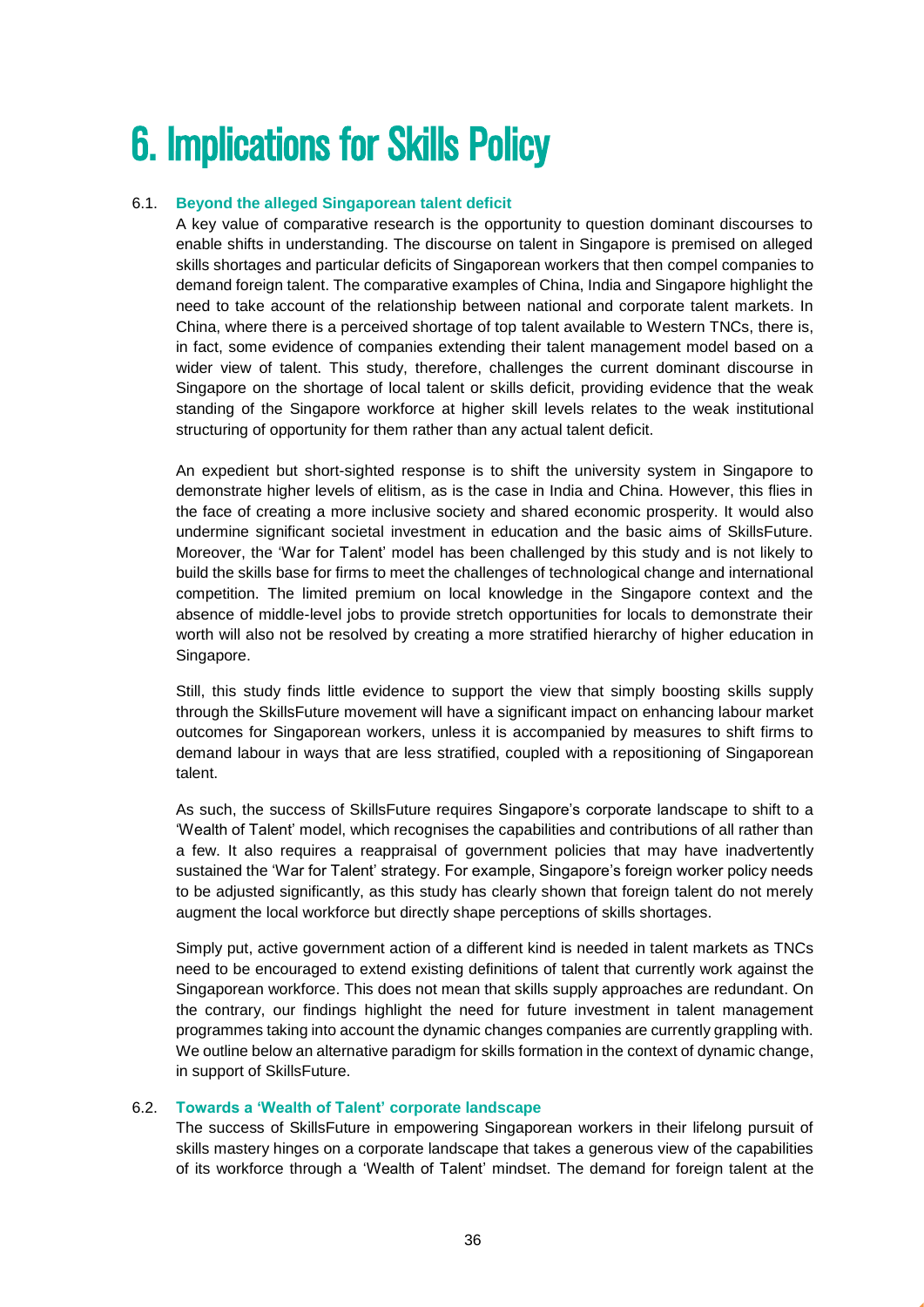higher end of the job market in Singapore is based on a normative stratification of the workforce, which cannot be bridged through education and training programmes or similar supply-side approaches alone.

The 'War for Talent' mindset is by no means a Singapore problem. In the UK, a call is similarly being made to inspire the corporate community to adopt a wider view of talent. A think tank, Tomorrow's Company, puts forth the following:

The UK's continued prosperity relies on the capability of its companies and people to move into increasingly higher added value areas. This means a new view of talent is needed – a view that talent is abundant. It is abundant in the sense that it is not a rare quality, but diverse and multifaceted, which everyone has, to some degree and in some form. And taking this view means that there is a wider pool of talent for companies to work with, if they know how to unlock it." (Tomorrow's Company, 2010)

We have shown in this study that it is not without interest for companies to operate with a wider view of talent. Companies are not getting the best of the workforce in a sustainable way with implications for retention and the exercise of "discretionary effort" in a 'War for Talent' model. More importantly, the dominant 'War for Talent' strategy is under significant pressure. Heavy investments in a pool of high potential talent requires a stable industry base, which is not possible with the current pace of technological change and a corresponding change in skills and types of talent in demand. Some companies are already experimenting with alternative ways of managing their talent pipelines. This potentially opens up new ways for Singapore's industrial and skills policies to support the reconfiguration of talent by companies in ways that fit the aspiration of SkillsFuture.

Based on evidence from the sole company in our sample that demonstrated characteristics of a 'Wealth of Talent' model, the model, in fact, places a high demand on corporate performance on a broader proportion of the workforce (see Box Story 1). In the absence of a strong framing of job roles between conception and execution, as well as the absence of a strong classification of people as high potential versus the rest, a 'Wealth of Talent' model makes a strict demand on most staff to exercise their professional judgement and discretion. In other words, the job roles created in a 'Wealth of Talent' model requires high levels of task discretion and autonomy, and employer trust that is consistent with the kind of societal investments in education and training in Singapore.

Beyond corporate performance, there are wider societal risks if corporations are not encouraged to move towards operating with a wider view of talent. Discussions on Industry Transformation Maps (ITMs) simultaneously highlight skills shortages alongside the risks of technological unemployment or underemployment with digital disruption. The findings from this study suggest that the two aspects are linked as a narrow talent model is likely to frame how firms deploy technology by displacing labour below the "talent radar", leading to labour reduction or deskilling. It is not inevitable that companies should take this view. How firms configure their labour requirements are currently not given consideration in the ITMs, which is a missing dimension vital for industry transformation. It is also worthwhile to highlight here that our findings have shown that small and medium-sized enterprises (SMEs) in Singapore are just as likely to be pursuing a 'War for Talent' strategy. Given that they employ a large proportion of Singapore's workforce, it is vital that the push for greater use of technology by SMEs is twinned with efforts to encourage and incentivise them to move towards inclusive talent models.

Building upon prevailing sentiments of uncertainty already in the corporate community as we find in this study, the following are some suggestions for how Singapore can support companies develop a wider, more inclusive definition of talent: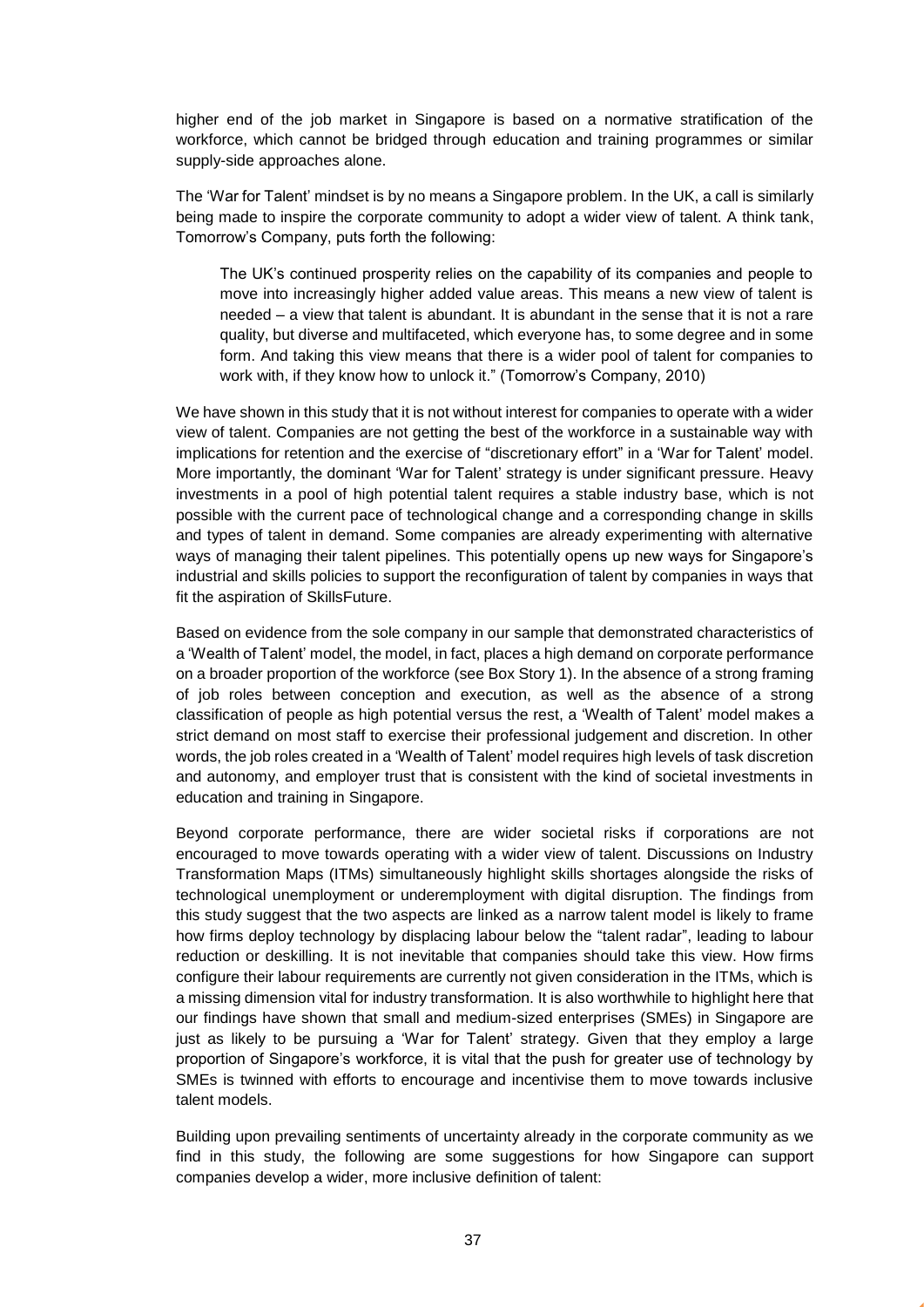- Cultivate companies operating with a 'Wealth of Talent' model as an integral consideration of skill and industrial policies, and provide greater support to them. This may include attracting and offering greater incentives to these companies to set up business in Singapore, as well as providing larger support for skills development in these companies. A diagnostic tool may be developed to identify companies that operate on a 'Wealth of Talent' model. The sole company in our qualitative study that operates with a wider definition of talent – in that it does not seek out to specially recruit from selected elite universities or leading-edge competitors, and that it provides equitable opportunities for both its Singaporean and foreign workforce alike – is a small biotech company whose founders were cultivated by the Economic Development Board to headquarter their operations in Singapore. It is now widely seen as a boutique biotech company, and it has expanded to four other countries with significant growth potential, offering strong developmental opportunities to its workforce. Non-traditional approaches are required to identify these companies independent of their market power and employment size. In addition, a more diversified strategy may be required to reach out to them, as they may avoid traditional knowledge and innovation sites known to policy-making. For instance, the founders of a cutting-edge data analytics start-up chose to set up its base in Cardiff, where it has ready-access to talent without the higher costs of setting up operations in London or San Francisco, thus deliberately avoiding the 'War for Talent' strategy and giving greater opportunities to a wider base of workers.
- Give priority to companies that are willing to invest in deploying technologies in ways that are capability-enhancing into the ITMs as part of industry transformation, independent of their market power. There are some examples elsewhere of alternative ways of using the same technologies to organise workplace innovation and skill development, such as in Scandinavian countries. In Denmark, a study commissioned by the Danish Technological Institute (2014) found that highly specialised SMEs that tend to be owner or family-run were dependent on practices that enable a high level of workplace discretion to enable them to move aggressively in global markets amid rapid change. Another study found that high average levels of task discretion in Scandinavian countries reflect strong national labour movements that have been able to "embed encompassing employment regimes that constrain employer behaviour" (Llyod and Payne, 2016). The suggestion here is that Singapore's industrial and skills policies have to evolve more radically in the context of rapid change to encourage firms to move in ways that are inclusive, and truly support the deployment of local capabilities.
- Encourage the use of HR analytics to build a wider approach to talent management. As we found in our study, there is already experimentation of HR analytics among some of the companies interviewed. There is a potential for HR analytics to achieve higher levels of inclusion in regards to nationality, gender, ethnicity and age when built upon a wider definition of talent. In the cultivation of the HR community in Singapore, it may be worthwhile to explore how they can be helped to anchor their adoption of HR analytics based on a broader view of talent. Further developments of conceptual approaches and tools, including with various HR consultancy companies, may be necessary.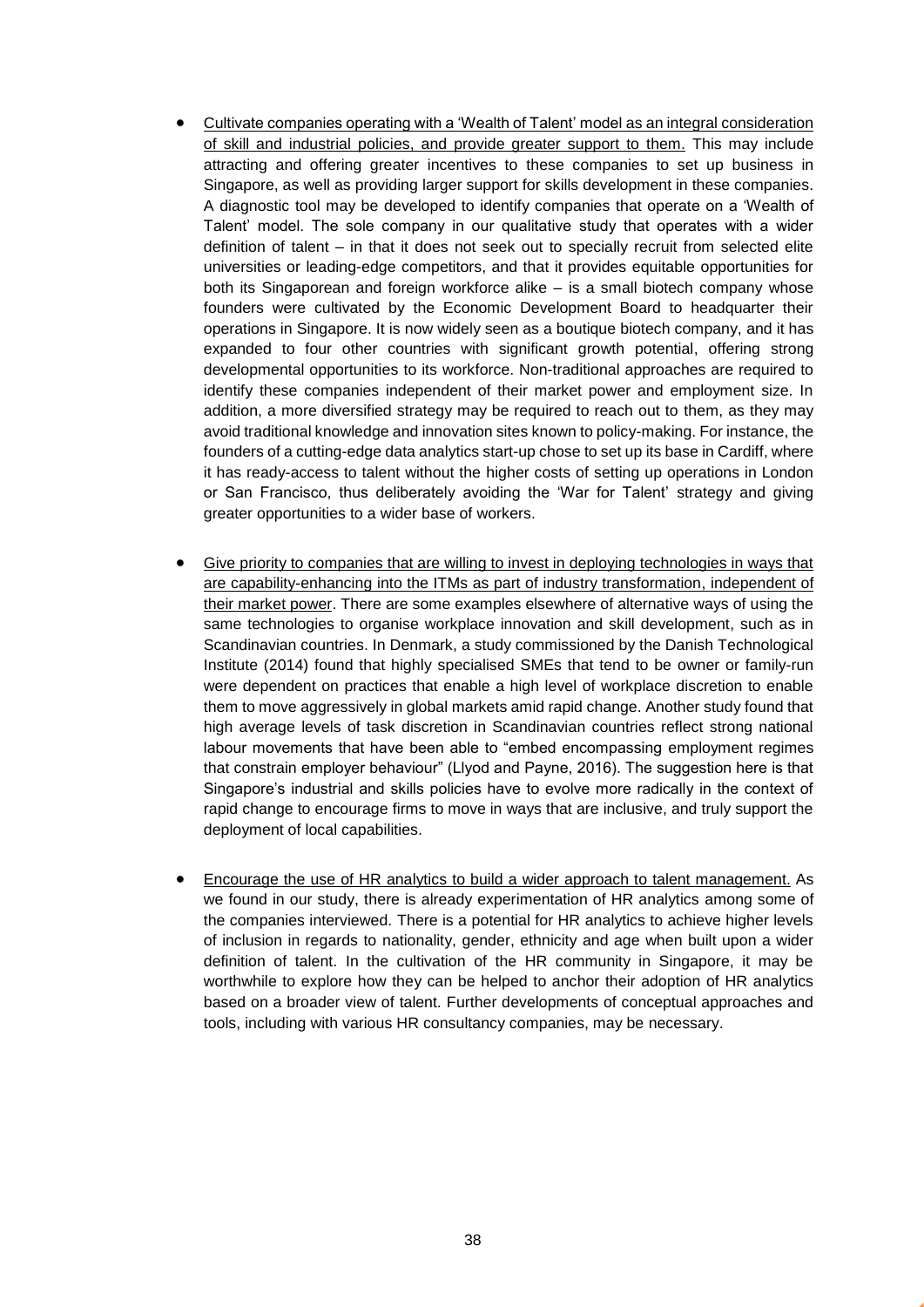### Box Story 1: A case study of a 'Wealth of Talent' model

In our sample, we included a handful of small companies to provide contrasting perspectives. The sole company demonstrating characteristics of a 'Wealth of Talent' model was a Singapore-based biotech company with operations in two other Asian countries and a staff strength of forty people. It is still not entirely clear to us if a small company size is a necessary condition to enable the deployment of the 'Wealth of Talent' model. Far smaller companies in our sample, such as start-ups, were also in the 'War for Talent' quadrant, suggesting that the association between a 'Wealth of Talent' model and firm size is not a given.

In this biotech company, there was hardly any classification of the workforce. It did not have any high potential programmes nor does it actively seek out to hire from brand-name companies or elite universities, or lament that it did not have the market power to attract these individuals. When asked if the company uses the word "talent", the Chief Operating Officer (COO) was clear that it did not:

No. We don't actually talk about hiring talent personally for that particular role. They are all good at what they do. *(COO, Biotech, Singapore)*

The term the COO clearly preferred was "people", and its staff was given a significant amount of autonomy, and demanded to exercise judgement and discretion over their work. He explained:

We're a low-structure environment. There is obviously structure, we have things around us but you are pretty free to get things done…There's always an obstacle. You want to go under it, around it, over it, change gravity and move it out of the way, I don't care. Just, you know, keep going forward. Some people like that and some people are frightened by that. Now if you're frightened by it, it's not a bad thing. It's just maybe this isn't the right business for you. So we have turned away a few people that haven't been right. They clearly are quite concerned about having that much freedom. You do have enough rope to hang yourself and you must make those kinds of mistakes if you want to learn. Some people will do that and some people won't and those people obviously usually exited from the business or we've exited them from the business. *(COO, Biotech, Singapore)*

Ironically, he shared that the people who did not fit the company tend to be pharmaceutical industry hires, who would have otherwise been favourably positioned in companies operating in a 'War for Talent' paradigm. The COO, who himself had extensive work experience in pharmaceutical TNCs, explained the limitations of coming from a pharmaceutical background:

The people that we are talking about that [sic] didn't fit, I think they fit pharma[ceutical] structure better. Pharma[ceutical] tends to define people in much more their own ways. It likes to put you in a little box and say you do this. Maybe at the end of it, you do that, you don't do very much you know. Some people like that. They like SOPs, standard operating procedures for everything. We don't have SOPs for everything. If we need an SOP, we write it. *(COO, Biotech, Singapore)*

In many ways, his comments echoed the narratives of many of our career journey respondents, who suggested that performance in a TNC was mainly about alignment with corporate programmes. This reflects the strong framing of job roles in TNCs with a clear distinction between conception and execution roles. In contrast, the biotech company did not distinguish between such roles, with a strict demand for its staff to exercise their professional judgement and discretion. A staff member of the company agreed this was the case, and more importantly, that the environment was forgiving with abundant opportunities for dialogue and interaction with senior colleagues:

[There's] lots of space to run. [It's] easier to apologise than to ask for permission. If I had joined a [pharmaceutical] company, [the COO] could be several, several, several layers above me and I'll never be able to interact with him on a day-to-day basis [either] with him or the [CEO]. So I think that's also another strong pull factor for joining a company like this where you get access to experience management on a day-to-day basis. *(Career Journey Respondent, Biotech, Singapore)*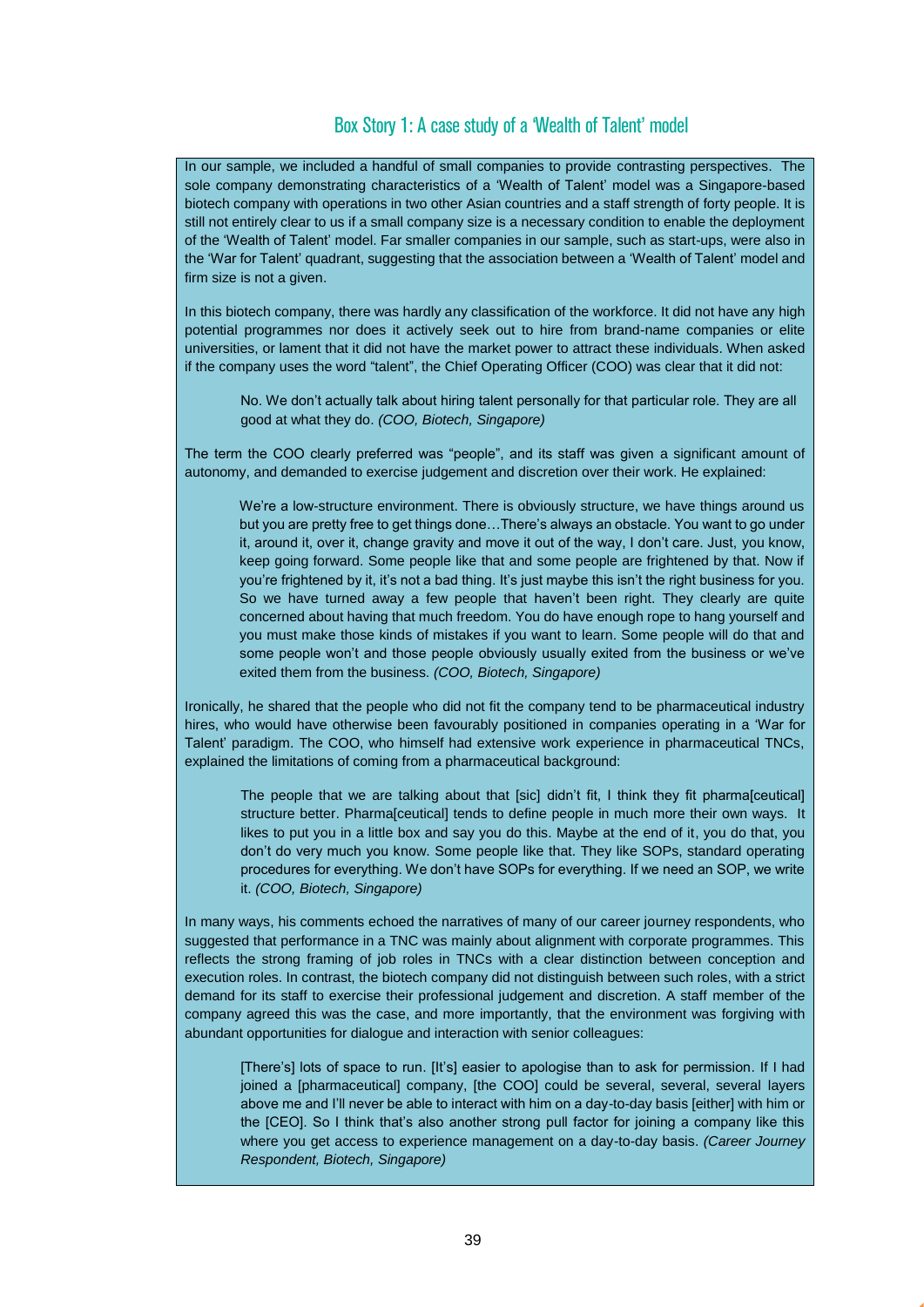The 'Wealth of Talent' organisation is thus a high-trust environment with limited or no classification of their workforce, and offering a high level of workplace discretion with limited or no stratification of job roles. In this talent model, organisations take a generous view of the abilities of their workforce. It is evident that the demand for corporate performance is no less important. In fact, we argue that performance is far more important in a 'Wealth of Talent' model than in the potential-focused 'War for Talent' model. As the COO pointed out, "biotech has been doing things cheaper, on a budget and delivering much more than pharma[ceutical] over the last twenty years".

While we have outlined an empirical example of a 'Wealth of Talent' organisation here, there is more work to be done to identify the range of practices associated with operating on a 'Wealth of Talent'. More research is also needed to understand how companies that are currently working on a narrow view of talent can be encouraged or incentivised to operate with a wider view of talent.

#### <span id="page-39-0"></span>6.3. **Broad-based national capacity-building**

This study also found that in a context of rapid technological change and intense competition, corporations are finding it more difficult to define their skill requirements beyond the short-term. Singapore's model of workforce development based on meeting the skills needs of TNCs, which was the hallmark of earlier phases of economic development, has been fundamentally disrupted.

How then do countries build national capacity in times of dynamic change? We suggest here that governments need to invest in more sophisticated ways of collecting intelligence that include the future demand of skills and labour in various markets, taking account of the challenges and opportunities resulting from rapid advances in digital technologies. The human capital model for skills development, which is premised on getting a better measure of what employers really need as a basis for forecasting skill needs and planning training, is unlikely to sustain future workforce development. Education Minister (Higher Education & Skills) Ong Ye Kung rightly pointed out that "it would be foolish to think that the old way of planning education [based on TNCs' needs] will continue to be effective" (Ministry of Education, 26 March 2018).

Enterprises are candid that they face challenges to predict their skill needs beyond the shortterm, even for the purpose of supporting their expensive high potential programmes. More sophisticated forecasting models are needed to identify the range of capabilities Singapore needs to build over the longer term. Here, data analytics may play an important role, as do other qualitative techniques of data gathering and surveying a wider base of informants beyond enterprises.

A broad-based national capacity-building model is a significant departure from the standard time-lag model of Singapore's skills formation strategy based on firms' needs. The standard approach whereby companies are courted, jobs created and training programmes mounted to prepare the local workforce for the new jobs, requires stability that is not possible in the context of rapid change. A broad-based national capacity-building model builds lead time into itself, where capabilities are developed ahead in broad pockets, with industrial policy designed to support the deployment of those capabilities. Building and holding the capabilities require working with a wider base of organisations such as local enterprises, universities, centres of excellence and other not-for-profit organisations to nurture capabilities in non-traditional ways. It also entails dialogue with firms, trade unions and related stakeholders, whereby the existing workforce are supported to develop skills and capabilities currently not demanded in their dayto-day work.

By capability-development, we go beyond the short-term training courses delivered by training providers and Institutes of Higher Learning that are increasingly the staple in the SkillsFuture movement. In another IAL study, the evidence suggests that what is of greater value is broad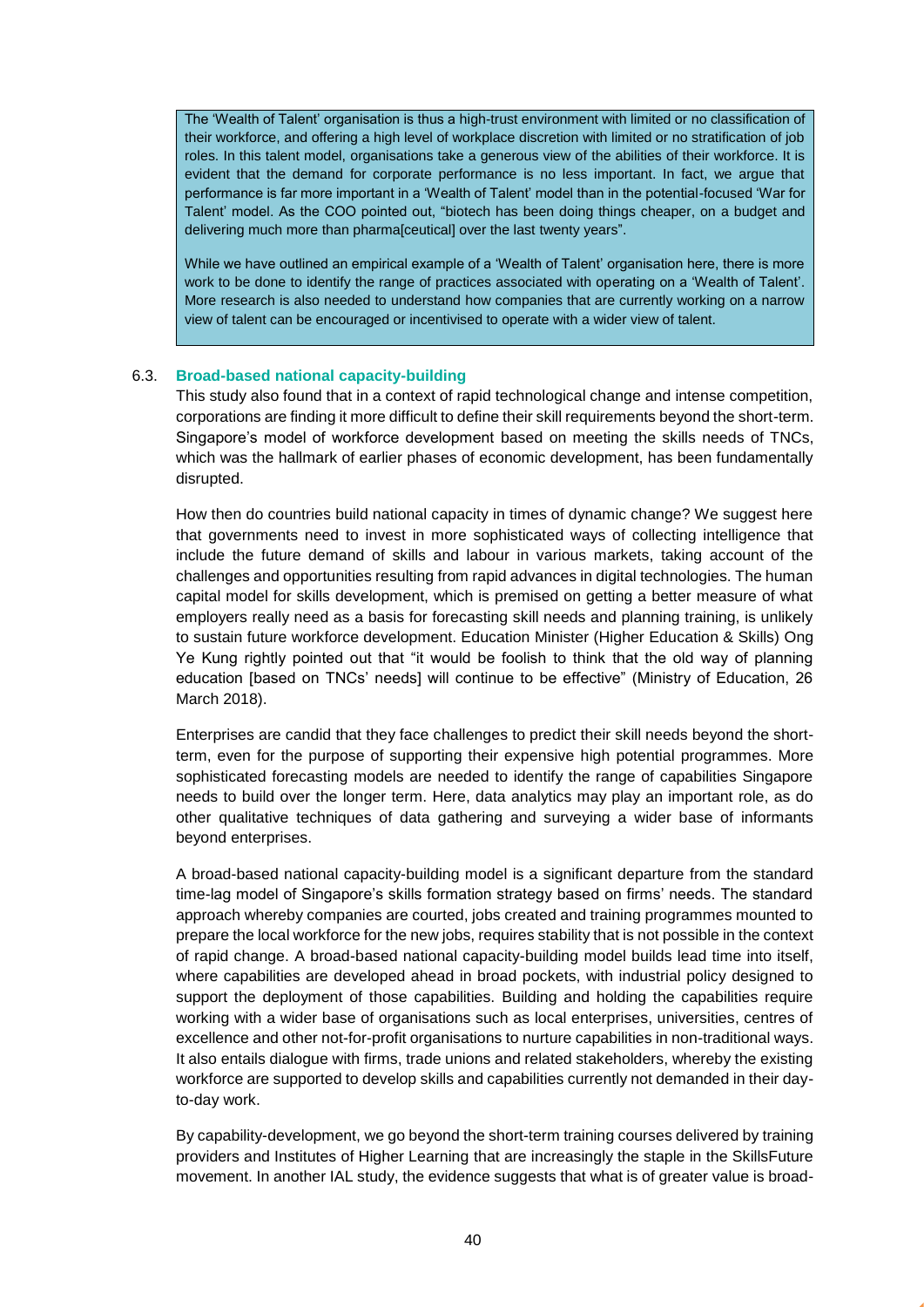based industry programmes where workers are directly engaged in professional practice either in firms or elsewhere, including embedding themselves in networks locally and abroad (Bound et al., forthcoming). Company-led training programmes run by the Info-communications Media Development Authority offers a potentially good model for embedding professional development at the workplace due to the training hosted by companies, but more pedagogical innovations are clearly needed.

It is also vital that SkillsFuture pays attention to how such capability development programmes are positioned in the labour market, avoiding a deficit approach. As outlined in preceding sections, allegations by firms of a skills deficit among locals should not be accepted at face value. While the study focuses on top talent in TNCs, it is evident that the positioning of individuals permeates every organisation, with signals picked up by other enterprises. Programmes such as Professional Conversion Programmes and the newly launched Capability Transfer Programme reinforce the perception that local participants in this programme are deficient in some ways. The repositioning of locals is vital, as indicated in this study. An emphasis on the positioning of Singapore workers also means that greater attention is placed on the selection of participants based on interest and other signals of professional engagement. Such an approach moves away from the current mass-based provision such as SkillsFuture, which is a curated list of short, industry-relevant training programmes on emerging skills to benefit 50,000 Singaporeans annually by 2020.

#### <span id="page-40-0"></span>6.4. **How individuals construct their employability**

SkillsFuture also has to incorporate considerations of how labour markets are constructed, to sufficiently enable individuals to take greater control of their employability. Currently, a key priority of SkillsFuture is the curation of quality skills-based courses, in a criteria-referenced model that assumes technical and soft skills alone will enable individual workers to build their expertise and be demanded in the labour market. The hiring practices of companies demonstrate that workers will need more support in constructing their employability, including aspects related to market positioning, networking and other interventions rooted in their positioning in the labour market. It also means developing new labour market information systems that meaningfully support individuals to take greater ownership of their career journeys.

#### <span id="page-40-1"></span>6.5. **Conclusion**

In conclusion, this study has highlighted that the corporate landscape in Singapore is dominated by a narrow view of talent ('War for Talent') that creates institutional barriers for locals to access top jobs and is incongruent with the goal of SkillsFuture. In empowering individuals in their skills and development journeys amid rapid change, Singapore's skill and industrial policies have to evolve in new, unprecedented ways – in interventions that run counter to its old ways of working. First, skills and industrial policies have to work together to shift the corporate landscape from a 'War for Talent' to a 'Wealth of Talent' model to allow well-trained Singaporeans to fully benefit from the anchoring of high-skilled jobs in Singapore and enable more equitable participation of both local and foreign talent in the local economy. A more discerning industrial policy is needed, particularly in prioritising and incentivising companies to operate with a wider view of talent independent of their market power.

Second, Singapore has to invest in broad-based national capacity-building, building on more sophisticated forecasting models that deliberately go beyond immediate enterprise needs. Third, skills programmes should more overtly integrate the support for individuals to construct their employability in the labour market. The old paradigm – a supply-side skills formation approach – has reached its limits. The positive relationship undergirding Singapore's industrial policy, job creation and local employment, which has been the hallmark of Singapore's postindependence economic success, is at risk. The way forward is for skills policy to twin with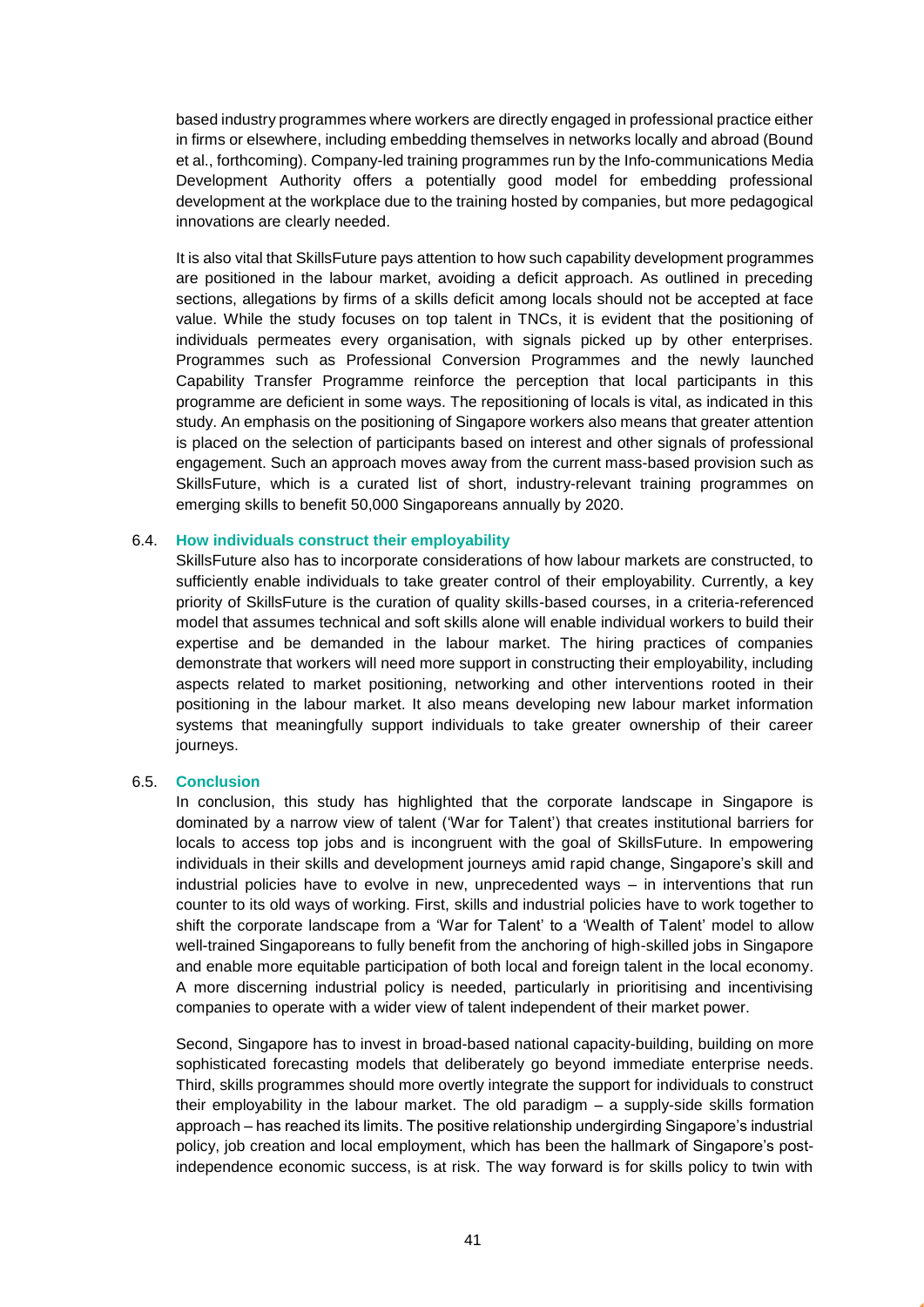industrial policy to incentivise an expansion of opportunities in companies, while shifting the character of supply from a focus on skills to an approach based on national capacity building where individuals, government and firms play an active role in extending opportunities in ways that benefit all of Singapore's workforce.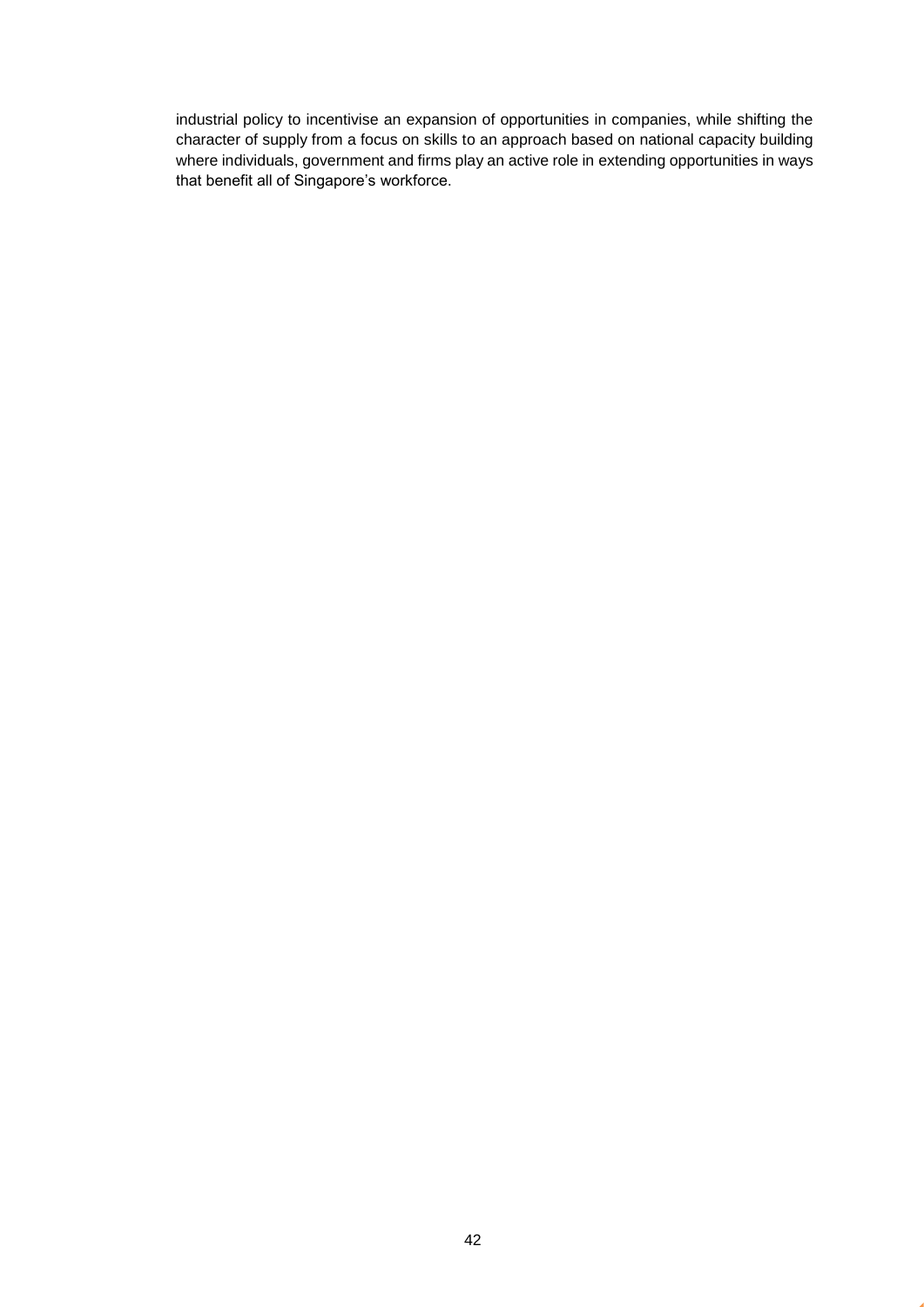## <span id="page-42-0"></span>**References**

#### **Books & Journals**

Becker, B. E., Huselid, M. A. and Beatty, R. W. (2009). *The Differentiated Workforce: Transforming Talent into Strategic Impact*. Boston, M.A.: Harvard Business Press.

Bernstein, B. (1971). *Class, Codes and Control, Vol. 1*. London: Routledge & Kegan Paul.

Bound, H., Evans, K., Sadik, S., & Karmel, A. (Forthcoming). *How Non-Permanent Workers Learn & Develop*. London: Routledge.

Brown, P., Lauder, H. and Sung, J. (2015) Higher Education, Corporate Talent and the Stratification of Knowledge Work in the Global Labour Market, in A. van Zanten, S.J. Ball and B, Darchy-Koechlin (Eds.), *Elites, Privilege and Excellence: The National and Global Redefinition of Educational Advantage*. London: Routledge.

Burgess, R. G. (1984). *In the Field: An Introduction to Field Research*. London: Unwin Hyman.

Dries, N. (2013). The Psychology of Talent Management: A Review and Research Agenda. *Human Resource Management Review, 23, 272–285.* 

Durkheim, E. (1997). *The Division of Labor in Society*. Trans., W.D. Halls. New York: Free Press.

Michaels, E., Handfield-Jones, H. & Axelrod, B. (2001). *The War for Talent*. Boston, M.A.: Harvard Business Press.

Llyod, C., & Payne, J. (2016). *Skills in the Age of Over-Qualification: Comparing Service Sector Work in Europe*. Oxford: Oxford University Press.

#### **Research Reports**

Brown, P. & Lauder, H. (2014). *Global Skills Web and the Future of Skill Formation in Singapore*. Internal report prepared for the Institute for Adult Learning, Singapore.

Danish Technological Institute. (2014). *The Hidden Champions – The Danish Industrial Motor of Growth.* Report prepared for the Danish Agency for Science, Technology and Innovation. Available at [https://www.dti.dk/the-hidden-champions-the-danish-industrial-motor-of-growth/33938.](https://www.dti.dk/the-hidden-champions-the-danish-industrial-motor-of-growth/33938)

De Meuse, K. P., Dai, G., Hallenbeck, G. S., Tang, K. Y. (2009). *Using Learning Agility to Identify High Potentials Around the World*. The Korn/Ferry Institute. Available at [www.kornferry.com/media/lominger\\_pdf/LearningAgility\\_whitepaper\\_DeMeuse.pdf.](http://www.kornferry.com/media/lominger_pdf/LearningAgility_whitepaper_DeMeuse.pdf)

Hamilton, P. (2017). *Workforce Agility Barometer: Navigate APAC'S Future Talent Frontier*. KellyOCG.

Tomorrow's Company. (2010). *Tomorrow's Global Talent: A New Talent Agenda for the UK*. Report prepared for UK's Talent & Enterprise Taskforce. Available at [https://tomorrowscompany.com/publication/tomorrows-global-talent-a-new-talent-agenda-for-the](https://tomorrowscompany.com/publication/tomorrows-global-talent-a-new-talent-agenda-for-the-uk/)[uk/.](https://tomorrowscompany.com/publication/tomorrows-global-talent-a-new-talent-agenda-for-the-uk/)